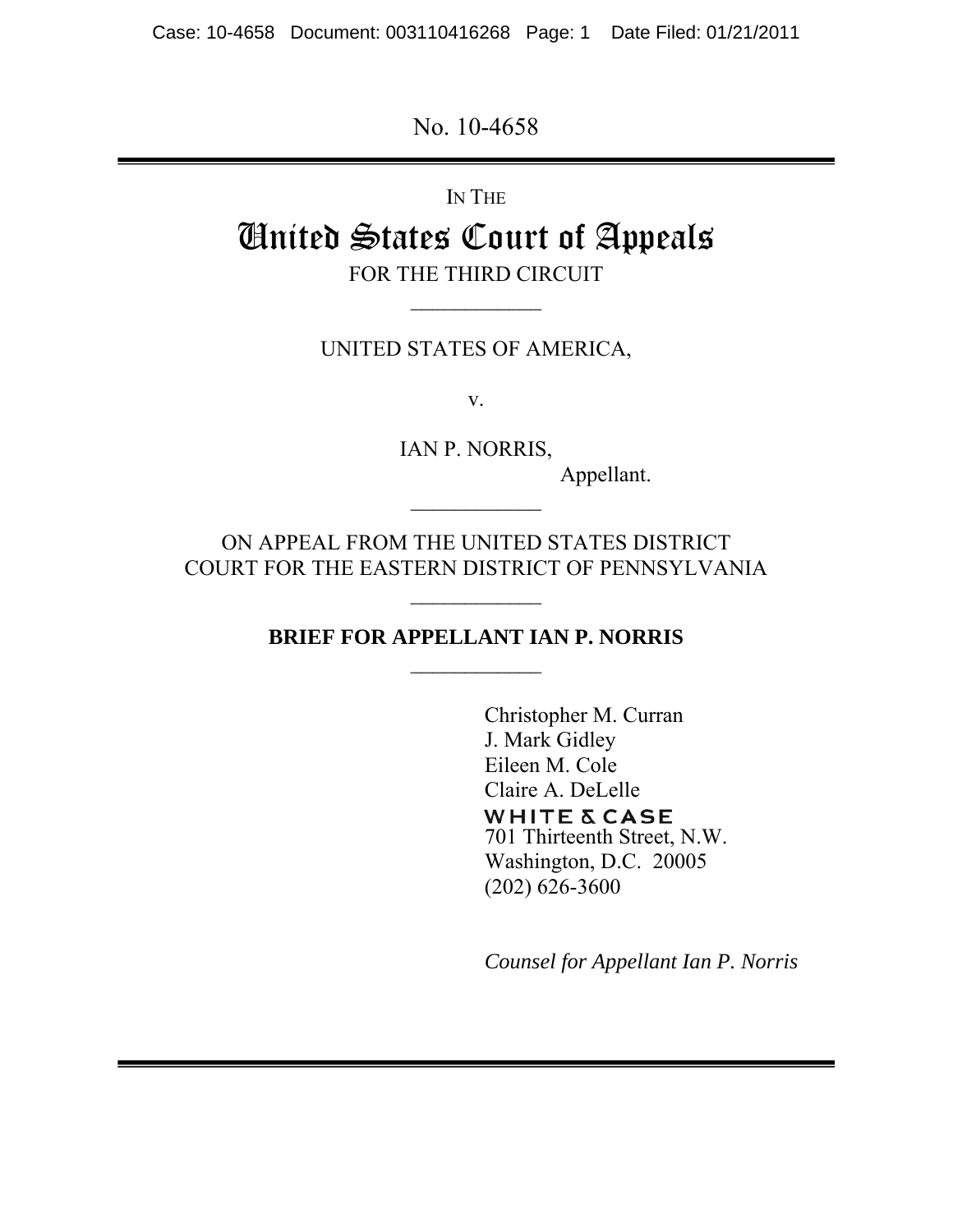# **CORPORATE DISCLOSURE STATEMENT**

Ian P. Norris, the former Chief Executive Officer of Morgan Crucible Company plc and a natural person, is not required to file a corporate disclosure statement under Rule 26.1.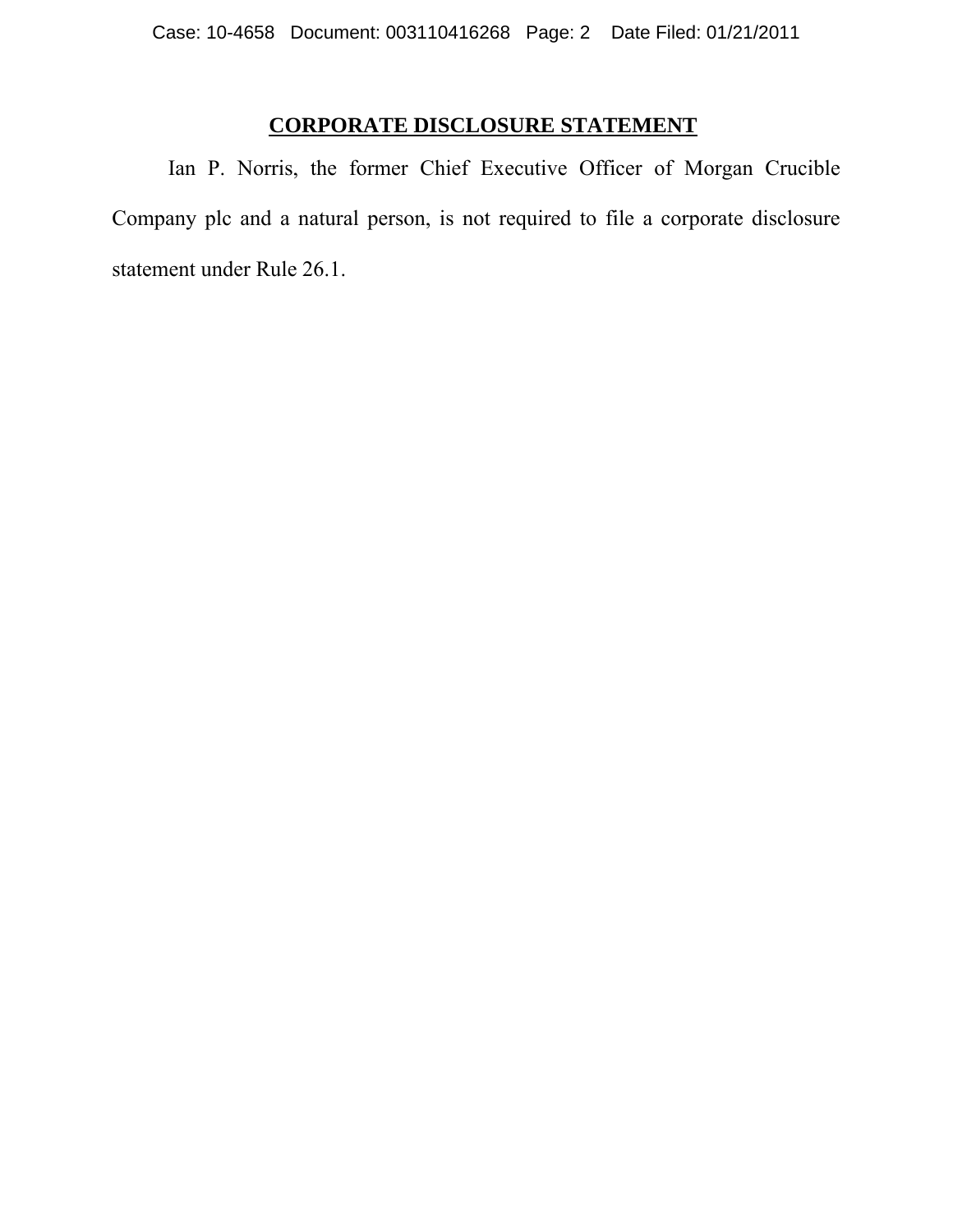# **TABLE OF CONTENTS**

| STATEMENT OF RELATED CASES AND PROCEEDINGS 3 |                                                                                                                |    |                                                                                                                                                                 |  |
|----------------------------------------------|----------------------------------------------------------------------------------------------------------------|----|-----------------------------------------------------------------------------------------------------------------------------------------------------------------|--|
|                                              |                                                                                                                |    |                                                                                                                                                                 |  |
|                                              |                                                                                                                |    |                                                                                                                                                                 |  |
|                                              |                                                                                                                |    |                                                                                                                                                                 |  |
|                                              |                                                                                                                |    |                                                                                                                                                                 |  |
|                                              |                                                                                                                |    |                                                                                                                                                                 |  |
| Ι.                                           |                                                                                                                |    | THE EVIDENCE WAS INSUFFICIENT TO SUSTAIN A<br>CONSPIRACY TO VIOLATE 18 U.S.C. $\S$ 1512(b)(1) OR                                                                |  |
|                                              | NO RATIONAL JURY COULD FIND AN AGREEMENT TO<br>$\mathbf{A}$ .<br><b>CORRUPTLY PERSUADE OTHERS TO INFLUENCE</b> |    |                                                                                                                                                                 |  |
|                                              |                                                                                                                | 1. | No Rational Jury Could Find Evidence That The Alleged<br>Co-Conspirators Even Knew That There Was Such A                                                        |  |
|                                              |                                                                                                                | 2. | The Evidence, At Most, Established An Agreement To<br>Mislead Lawyers Or Investigators And That Does Not<br><b>Constitute An Agreement Targeting Grand Jury</b> |  |
|                                              |                                                                                                                | 3. | The Supreme Court Has Held That Evidence Of Lies To<br>Investigators Does Not Establish Sufficient Evidence Of<br>26                                            |  |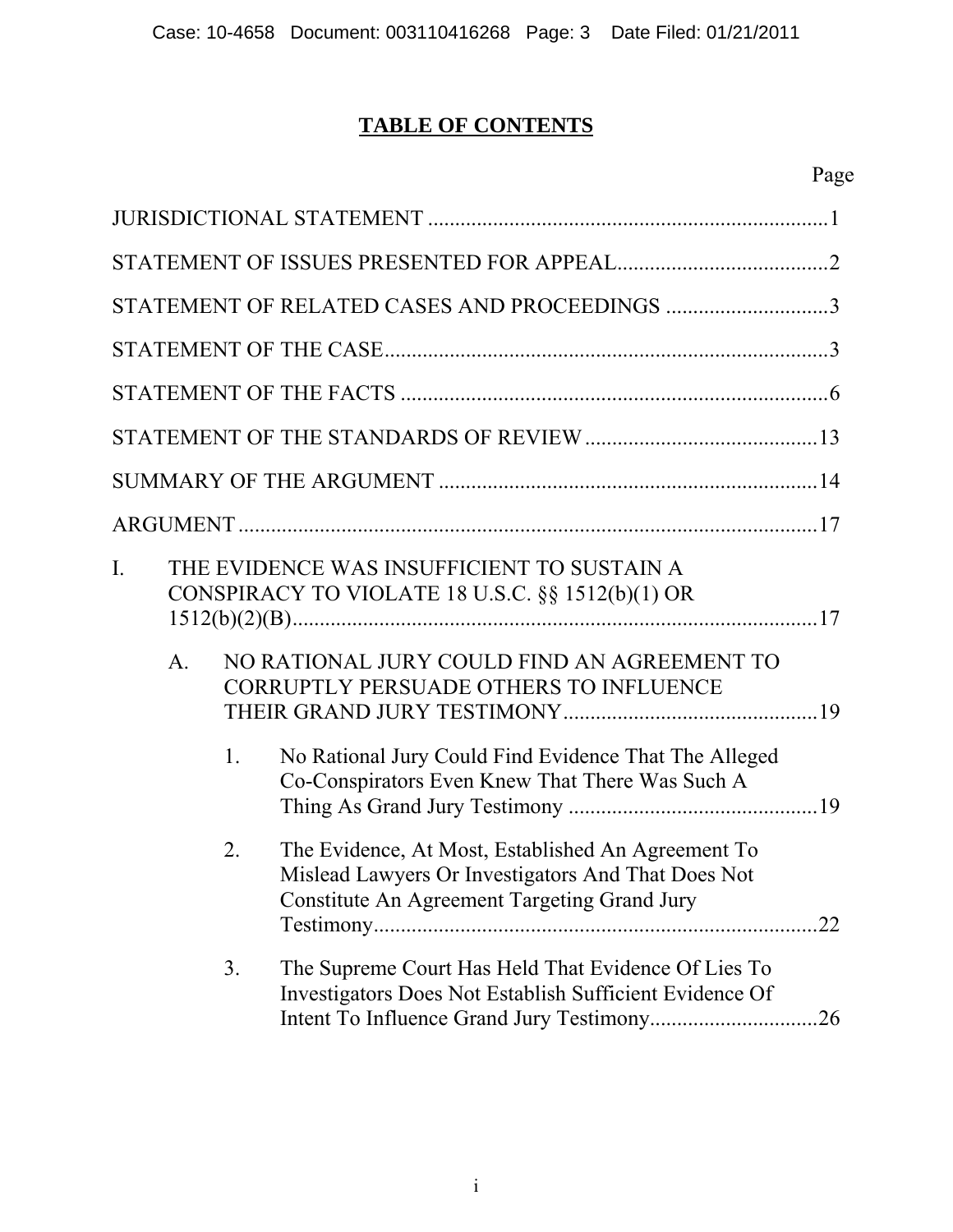|      | <b>B.</b>                                     |    | NO RATIONAL JURY COULD FIND AN AGREEMENT TO<br><b>CORRUPTLY PERSUADE OTHERS TO KEEP</b><br>DOCUMENTS FROM THE U.S. GRAND JURY 31                                     |  |  |
|------|-----------------------------------------------|----|----------------------------------------------------------------------------------------------------------------------------------------------------------------------|--|--|
|      |                                               | 1. | No Rational Jury Could Find The Charged Agreement<br>Where Keany Testified That His Clients Knew That The<br>U.S. Grand Jury Subpoena Did Not Reach European-        |  |  |
|      |                                               | 2. | No Rational Jury Could Find The Charged Conspiracy<br>Where The Evidence Established That Norris Instructed<br>That Responsive Documents Be Preserved And Produced34 |  |  |
|      |                                               | 3. | No Rational Jury Could Find The Charged Agreement<br>Where Kroef Testified That The File "Check" Targeted                                                            |  |  |
|      |                                               | 4. | No Rational Jury Could Find The Charged Agreement<br>Where Kroef Could Not Date The File "Check"                                                                     |  |  |
|      |                                               | 5. | No Rational Jury Could Find That The Alleged Co-<br><b>Conspirators Had Knowledge That European Documents</b>                                                        |  |  |
| Π.   | FUNDAMENTAL ERRORS IN THE JURY CHARGE WARRANT |    |                                                                                                                                                                      |  |  |
|      | A.                                            |    | The District Court Erred By Failing To Correctly Instruct The                                                                                                        |  |  |
|      | Β.                                            |    | The District Court Erred By Requiring That The Jury Find One<br>Of The "Overt Acts" Alleged In The Indictment, But Not                                               |  |  |
| III. |                                               |    | THE DISTRICT COURT ERRONEOUSLY PERMITTED<br><b>INVASIONS OF NORRIS'S ATTORNEY-CLIENT PRIVILEGE 50</b>                                                                |  |  |
|      |                                               |    |                                                                                                                                                                      |  |  |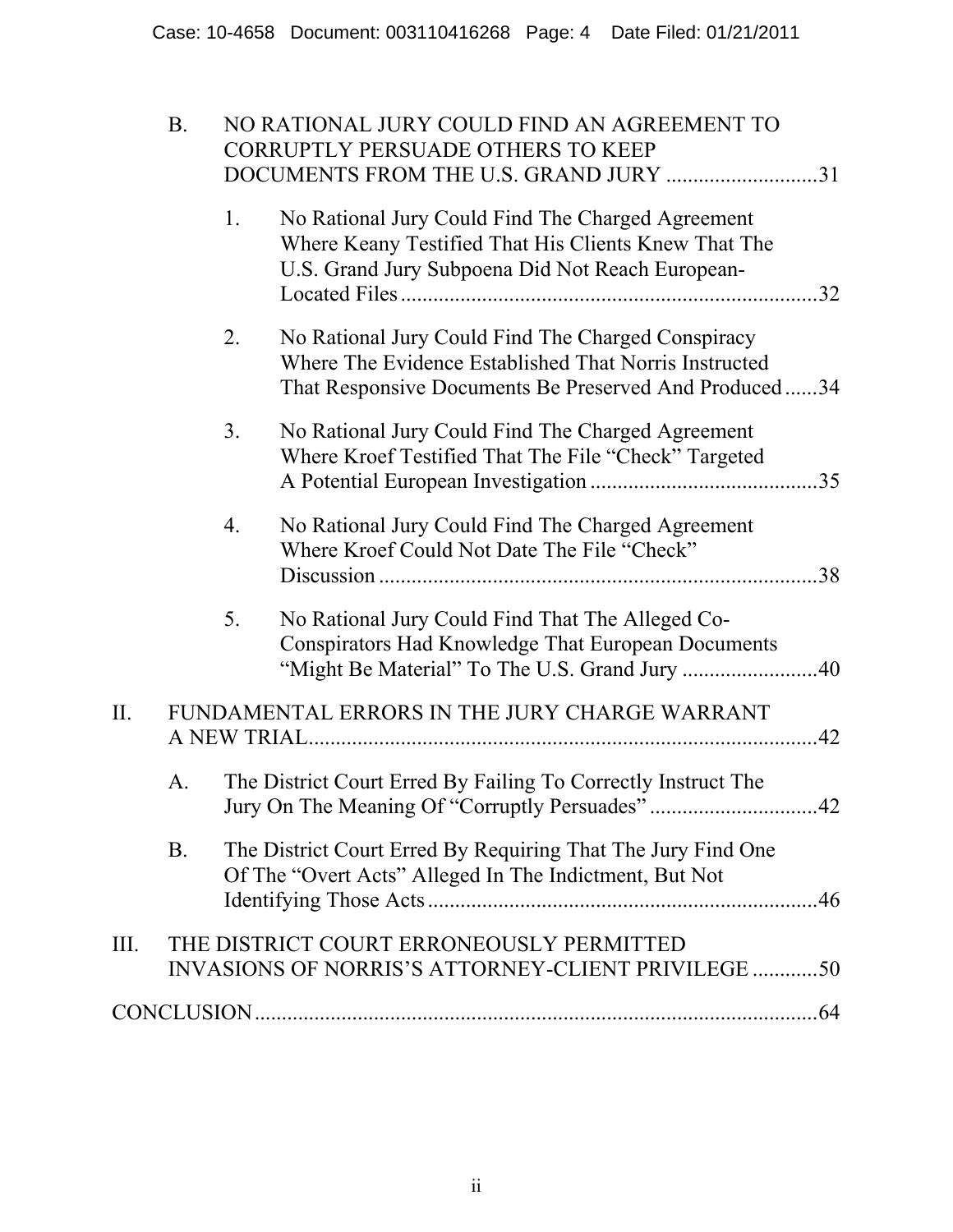# **TABLE OF AUTHORITIES**

# **CASE** PAGE *Arthur Andersen LLP v. United States*, 544 U.S. 696 (2005).................................................................................... *passim Direct Sales Co. v. United States*, 319 U.S. 703 (1943)............................................................................................18 *Gov't of the Virgin Islands v. Isaac*, 50 F.3d 1175 (3d Cir. 1995) ...............................................................................13 *Gov't of Virgin Islands v. Joseph*, 770 F.2d 343 (3d Cir. 1985) ...............................................................................13 *Gov't of Virgin Islands v. Toto*, 529 F.2d 278 (3d Cir. 1976) ...............................................................................47 *In the Matter of Bevill, Bresler & Schulman Asset Mgmt.*, 805 F.2d 120 (3d Cir. 1986) ....................................................................... *passim In re Benun*, 339 B.R. 115 (D.N.J. 2006)................................................................................58 *In re Grand Jury*, 211 F. Supp. 2d 555 (M.D. Pa. 2001).................................................................61 *In re Grand Jury Investigation*, 45 F.3d 266 (3d Cir. 2006) .................................................................................63 *In re Grand Jury Subpoena Duces Tecum*  391 F. Supp. 1029 (S.D.N.Y. 1975) ...................................................................58 *In re Impounded*, 241 F.3d 308 (3d Cir. 2001) ...............................................................................13 *In re Teleglobe Commc'ns Corp.*, 493 F.3d 345 (3d Cir. 2007) ...............................................................................59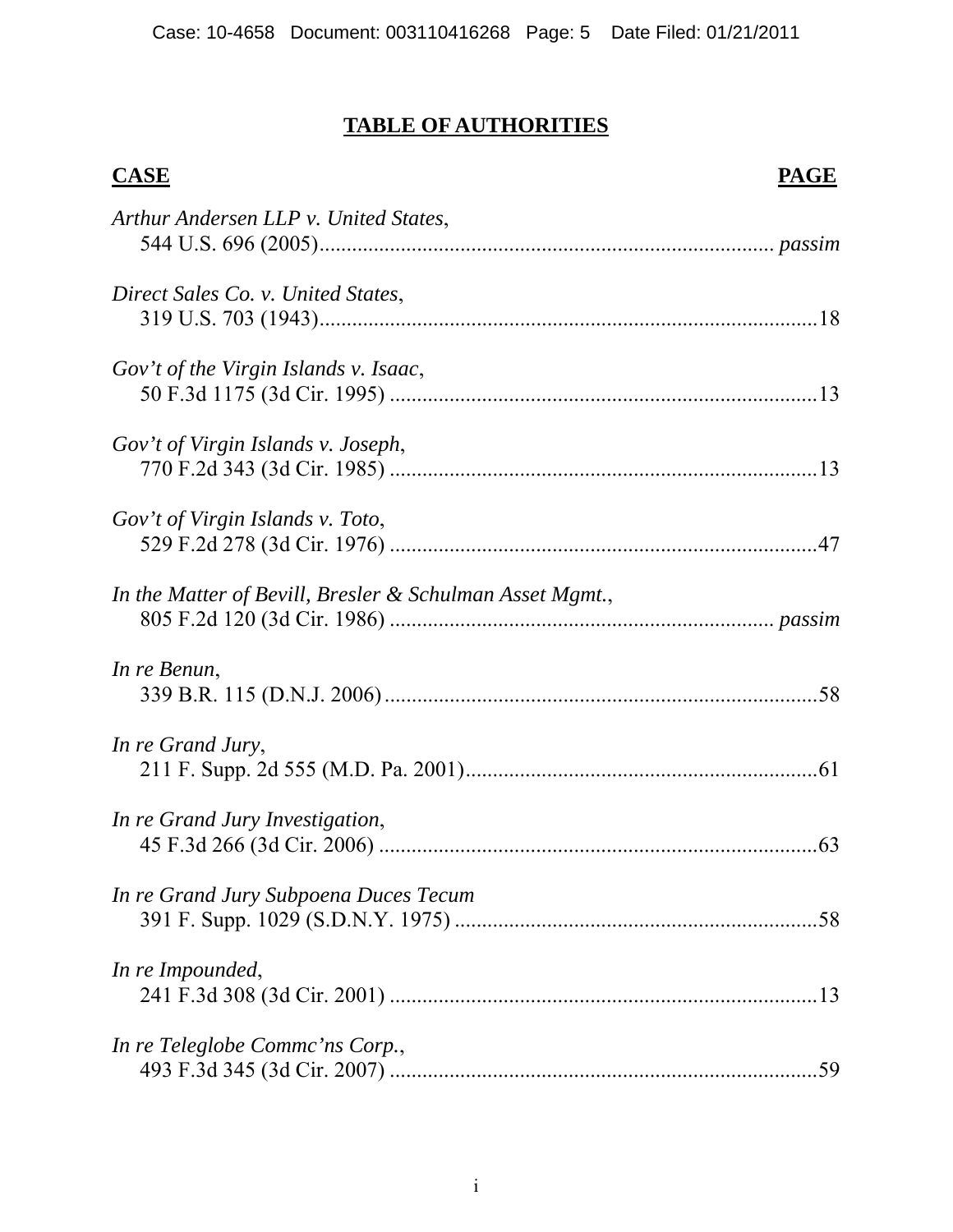| Max's Seafood Café by Lou-Ann, Inc., v. Quinteros, |
|----------------------------------------------------|
| Montgomery Academy v. Kohn,                        |
| United States v. Aguilar,                          |
| United States v. Alston,                           |
| United States v. Bowen,                            |
| United States v. Bucuvalas,                        |
| United States v. Camiel,                           |
| United States v. Cartwright,                       |
| United States v. Coleman,                          |
| United States v. Cooper,                           |
| United States v. Cronic,                           |
| United States v. Curran,                           |
| United States v. Davis,                            |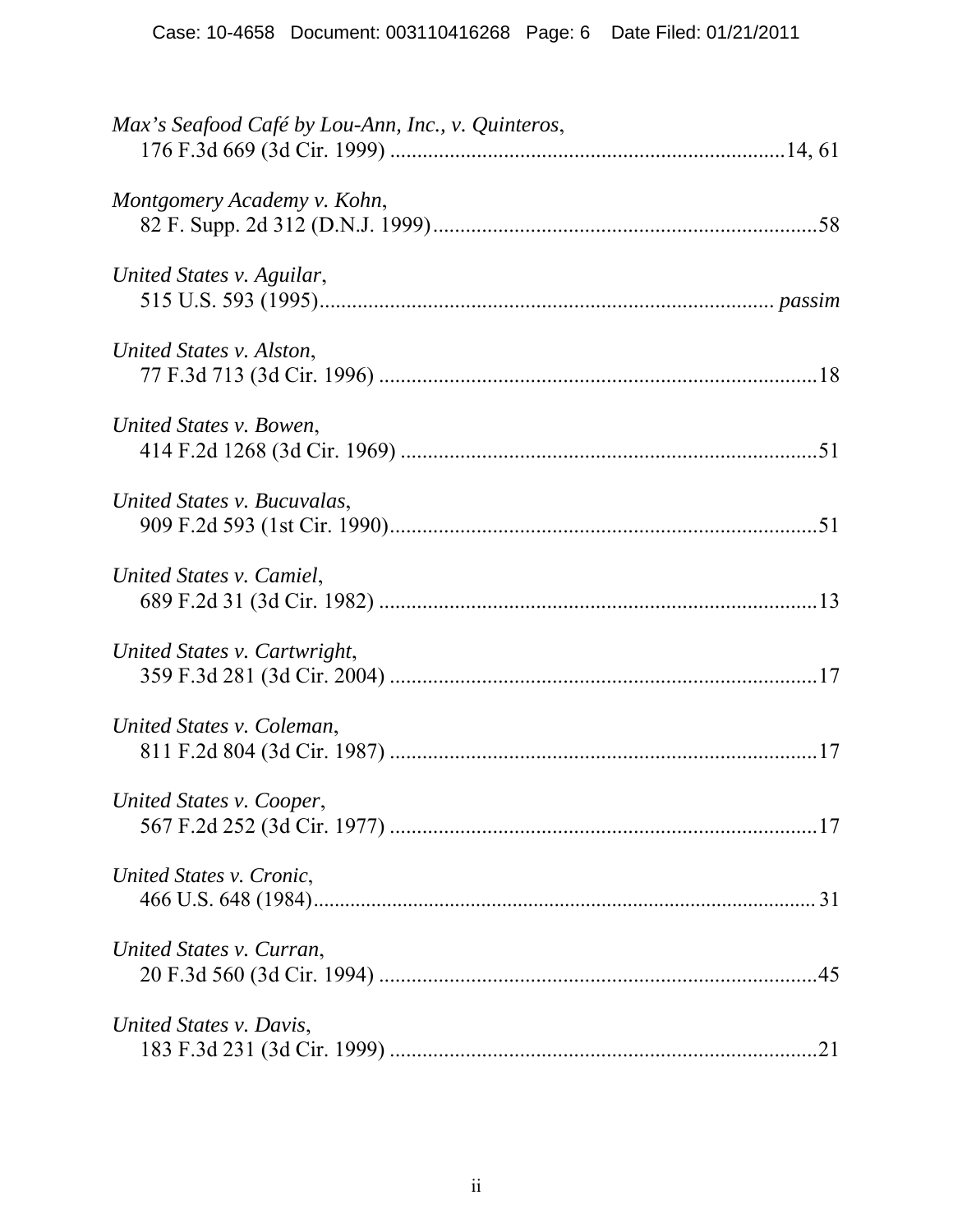| United States v. Doe,       |  |
|-----------------------------|--|
| United States v. Farrell,   |  |
| United States v. Feola,     |  |
| United States v. Floresca,  |  |
| United States v. Hernandez. |  |
| United States v. Hoffecker, |  |
| United States v. Idowu,     |  |
| United States v. Klein,     |  |
| United States v. Korey,     |  |
| United States v. Morales,   |  |
| United States v. Negro,     |  |
| United States v. Scanzello, |  |
| United States v. Schramm,   |  |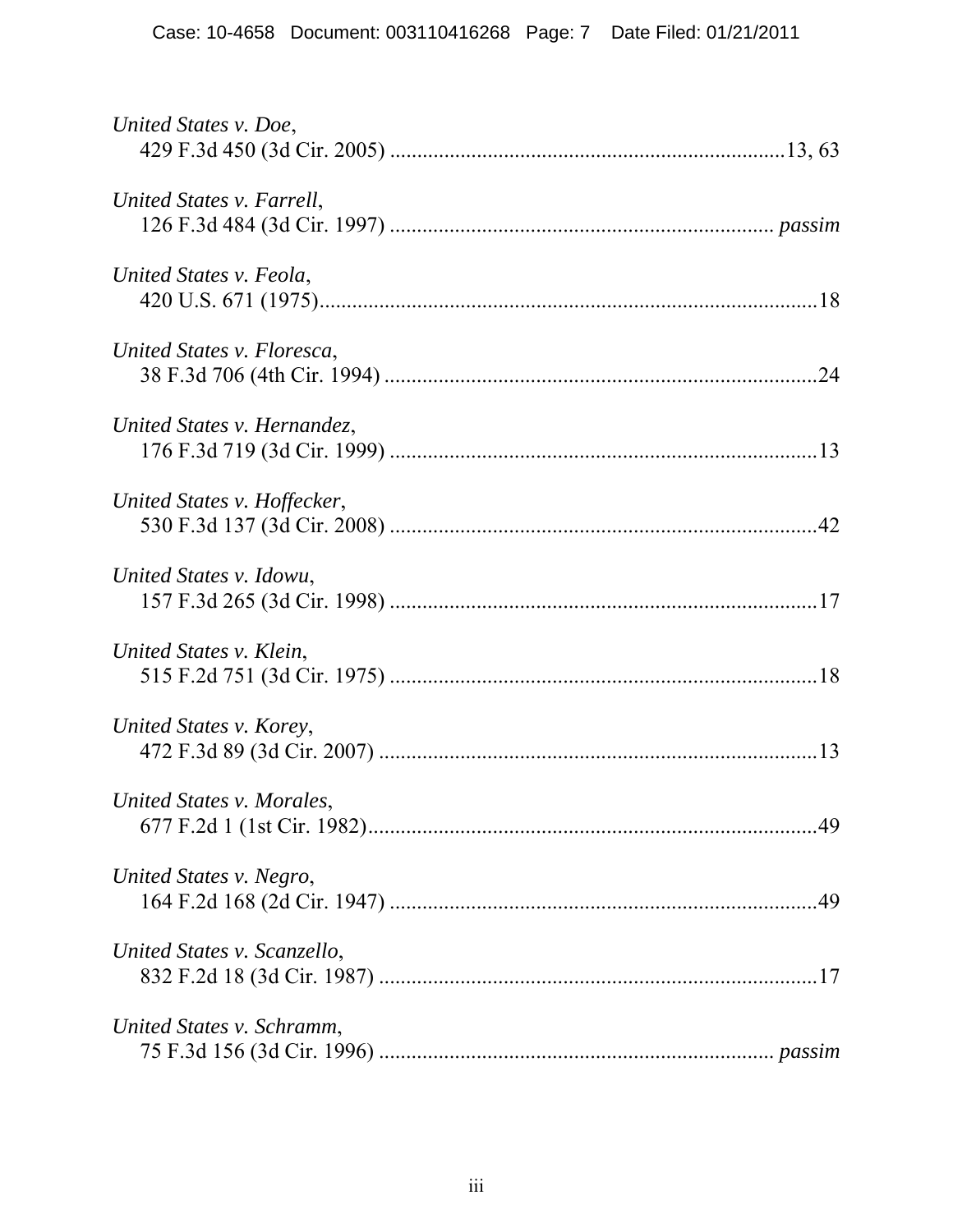| United States v. Schwarz,        |
|----------------------------------|
| United States v. Small,          |
| United States v. Silveus,        |
| United States v. Stuart,         |
| United States v. Terselich,      |
| United States v. Vampire Nation, |
| United States v. Varoudakis,     |
| United States v. Wexler,         |
| United States v. Zolin,          |

# **STATUTES**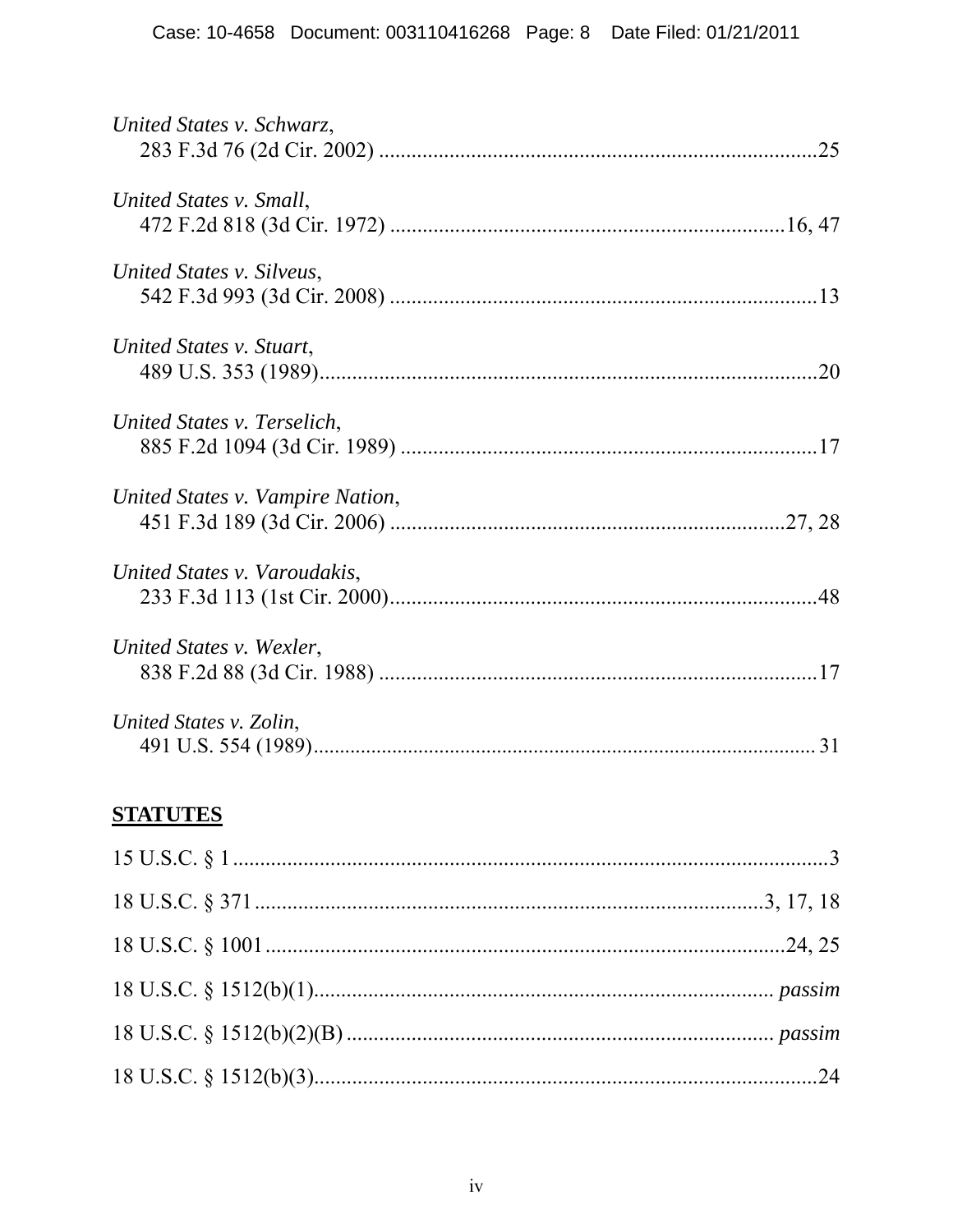# **OTHER AUTHORITIES**

Howard W. Goldstein, *Grand Jury Practice* § 1.01 (Law Journal Press 2010)......20

RESTATEMENT (THIRD) OF THE LAW GOVERNING LAWYERS §75..............................59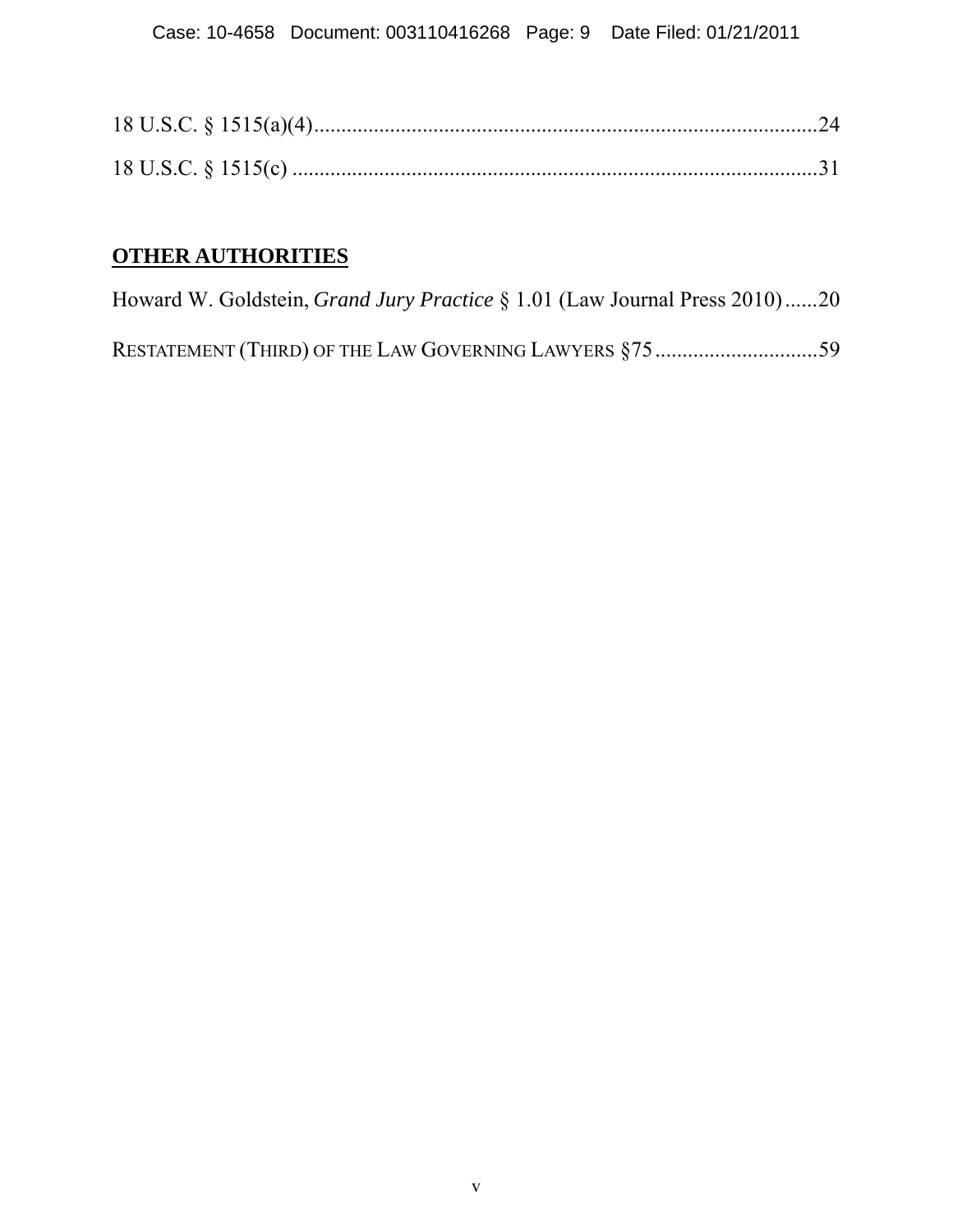# **JURISDICTIONAL STATEMENT**

 The District Court had subject-matter jurisdiction over this criminal prosecution under 18 U.S.C. § 3231.

 This Court has appellate jurisdiction over the final judgment of conviction under 28 U.S.C. § 1291.

 Norris complied with Rule 4(b)(1) of the Federal Rules of Appellate Procedure by filing his Notice of Appeal on December 15, 2010, within fourteen days of the entry of final judgment (December 13, 2010). (JA-150).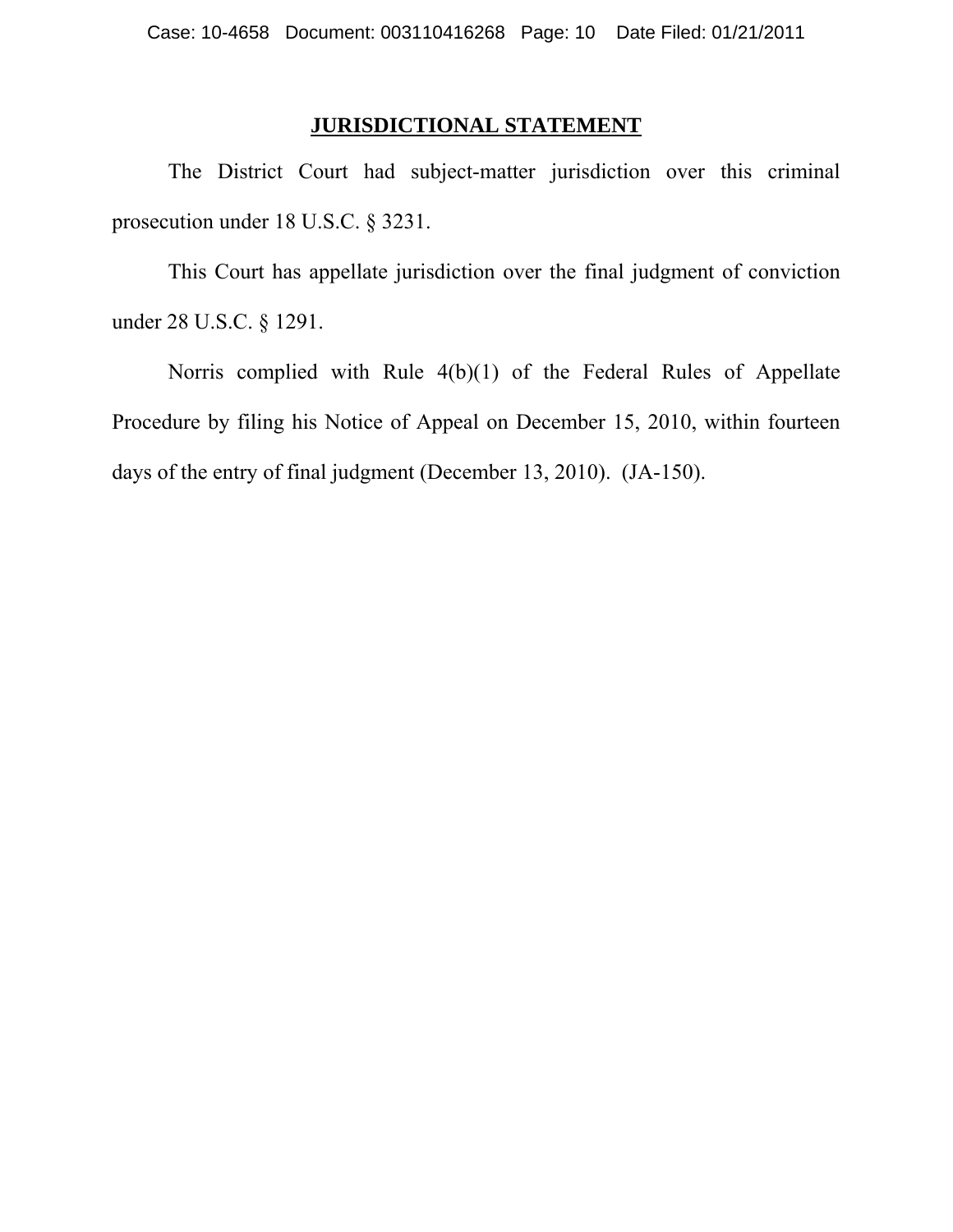#### **STATEMENT OF ISSUES PRESENTED FOR APPEAL**

 1. Whether the District Court erred in denying Norris's motions for acquittal, finding that the evidence was sufficient to support the conviction for conspiracy to violate 18 U.S.C. § 1512(b)(1) or § 1512(b)(2)(B). *See* Mem. in Supp. of Mot. for Acquittal or, in the Alternative, for a New Trial at 8-57 ("Acquittal Mem.") (DE 160); (JA 62-92) (11/30/10 Op.).

 2. Whether the District Court made fundamental errors by instructing the jury on (a) the statutory language "corruptly persuades" (JA-1957-60) (Tr. 45-48 (Charge Conference)), (JA-2155) (Tr. 58 (Colloquy)), and (b) the overt-act element of conspiracy, (JA-1933-34) (Tr. 21:18-22:23 (Charge Conference)).

 3. Whether the District Court erred in permitting attorney Sutton Keany to testify about privileged communications he had with Norris. *See* Division's Mot. *in Limine* (DE 58); Opp'n (DE 70); (JA-33-47) (7/12/10 Op.); Mot. for Reconsideration (DE 123); (JA-49-55) (7/19/10 Ruling); Acquittal Mem. (DE 160); (JA 119-126) (11/30/10 Op.); Proposed Findings of Fact (DE 101).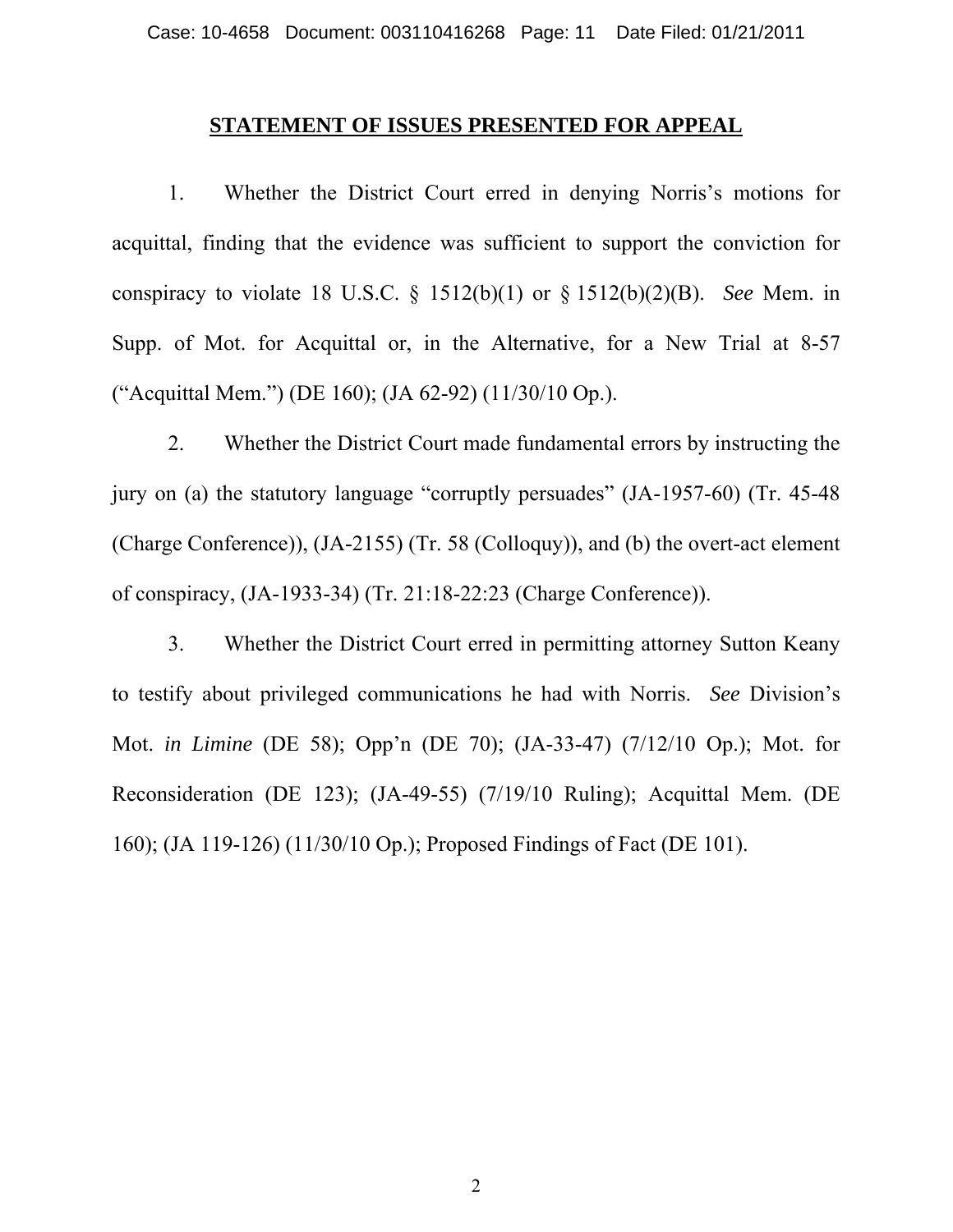#### **STATEMENT OF RELATED CASES AND PROCEEDINGS**

 The following closed cases arose in connection with the price-fixing investigation underlying this case: *United States v. Robin D. Emerson*, 2:03-cr-00631-RBS-01 (E.D. Pa.); *United States v. F. Scott Brown*, 2:03-cr-00628-AB-1 (E.D. Pa.); *United States v. Jacobus Kroef*, 2:03-cr-00627-MK-01 (E.D. Pa.); *United States v. Morganite, Inc., et al.*, 2:02-cr-00733-JG-1 (E.D. Pa.).

## **STATEMENT OF THE CASE**

 This is an appeal from a final judgment of conviction against Ian P. Norris, the former Chief Executive Officer of Morgan Crucible Company plc, a publiclyheld corporation based in the United Kingdom. Norris faced three counts at trial, two alleged substantive violations of particular witness-tampering statutes and one alleged conspiracy to violate those witness-tampering statutes. All three counts related to alleged conduct after Morgan's U.S. subsidiary, Morganite, Inc., received a federal grand jury subpoena. The jury acquitted Norris of both substantive counts, but found Norris guilty on the conspiracy count. The district judge denied Norris's post-trial motions for acquittal or for a new trial.

**\* \* \*** 

 The Second Superseding Indictment alleged four counts against Norris: (1) Count One alleged a violation of the Sherman Act, 15 U.S.C. § 1 (JA-178-82) (Indict. ¶¶1-10); (2) Count Two alleged a violation of 18 U.S.C. § 371 for

3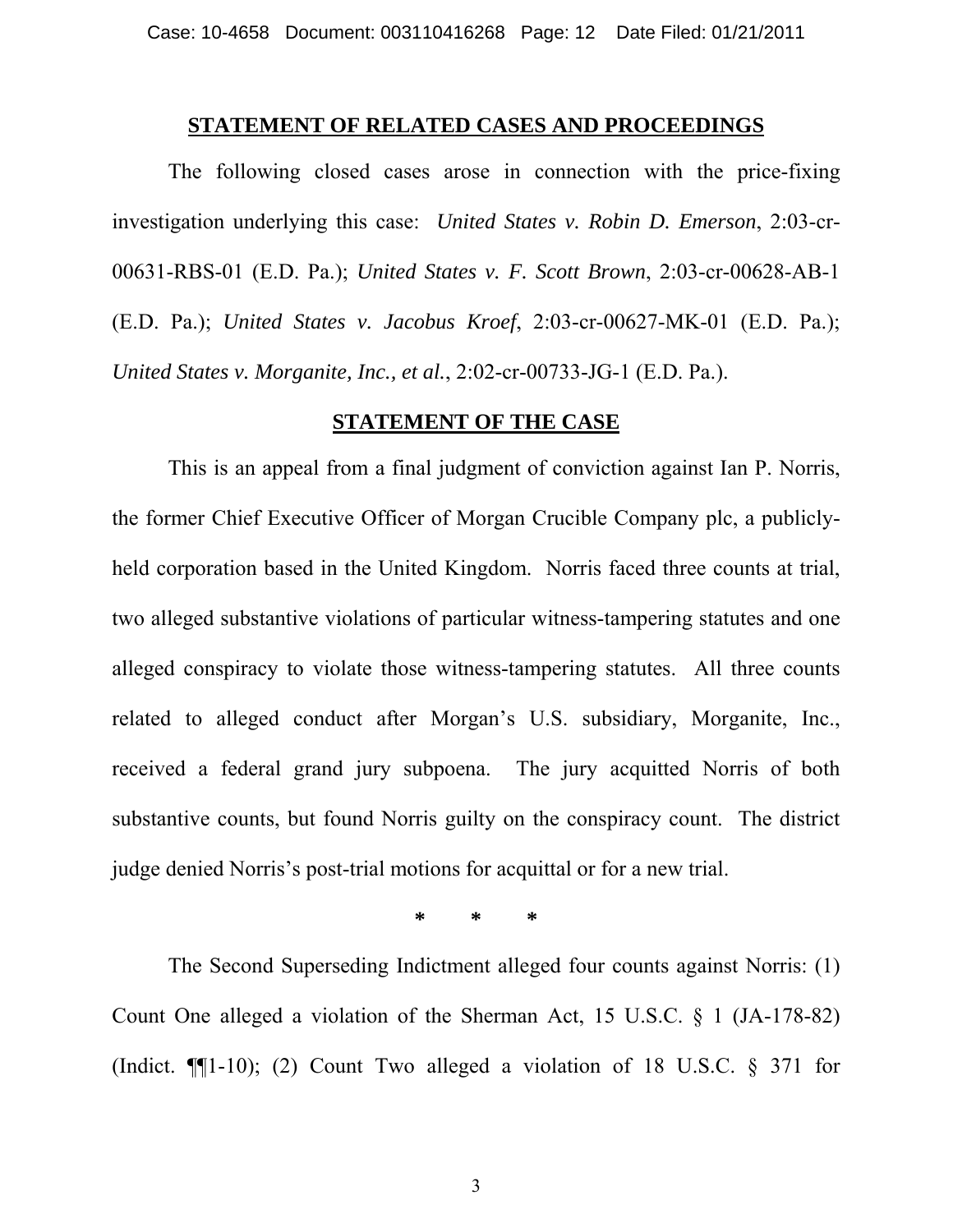conspiring to violate 18 U.S.C.  $\S 1512(b)(1)$  and  $\S 1512(b)(2)(B)$  (JA-183-84) (Indict.  $\P$ 13); (3) Count Three alleged a violation of 18 U.S.C. § 1512(b)(1) for "corruptly persuad[ing]" or attempting to "corruptly persuade[]" other persons with the intent to "influence their testimony in an official proceeding" (JA-192-93) (Indict.  $\P$ 21); and (4) Count Four alleged a violation of 18 U.S.C. § 1512(b)(2)(B) for "corruptly persuad[ing] other persons" with "intent to cause or induce those persons to alter, destroy, mutilate or conceal records and documents, with intent to impair their availability for use in an official proceeding." (JA-193) (Indict. ¶23). The Indictment specified that the "official proceeding" in question was a federal grand jury proceeding in the Eastern District of Pennsylvania. (JA-183-84) (Indict.  $\P$ 13).

 On March 23, 2010, Norris was extradited from the United Kingdom to the United States to face trial on Counts Two, Three, and Four only. Under the U.K. Extradition Order, Norris could not be prosecuted on Count One based on a lack of dual-criminality for the crime in the United Kingdom. *See Norris v. Government of the United States of America and others*, [2008] UKHL 16, at 3. Norris posted bail on condition of U.S.-home confinement.

 On June 1, 2010, the Antitrust Division filed a Motion *In Limine* seeking to call as a witness in their case-in-chief, attorney Sutton Keany, formerly of Pillsbury Winthrop. (JA-160) (DE 58). The defense opposed the Motion, and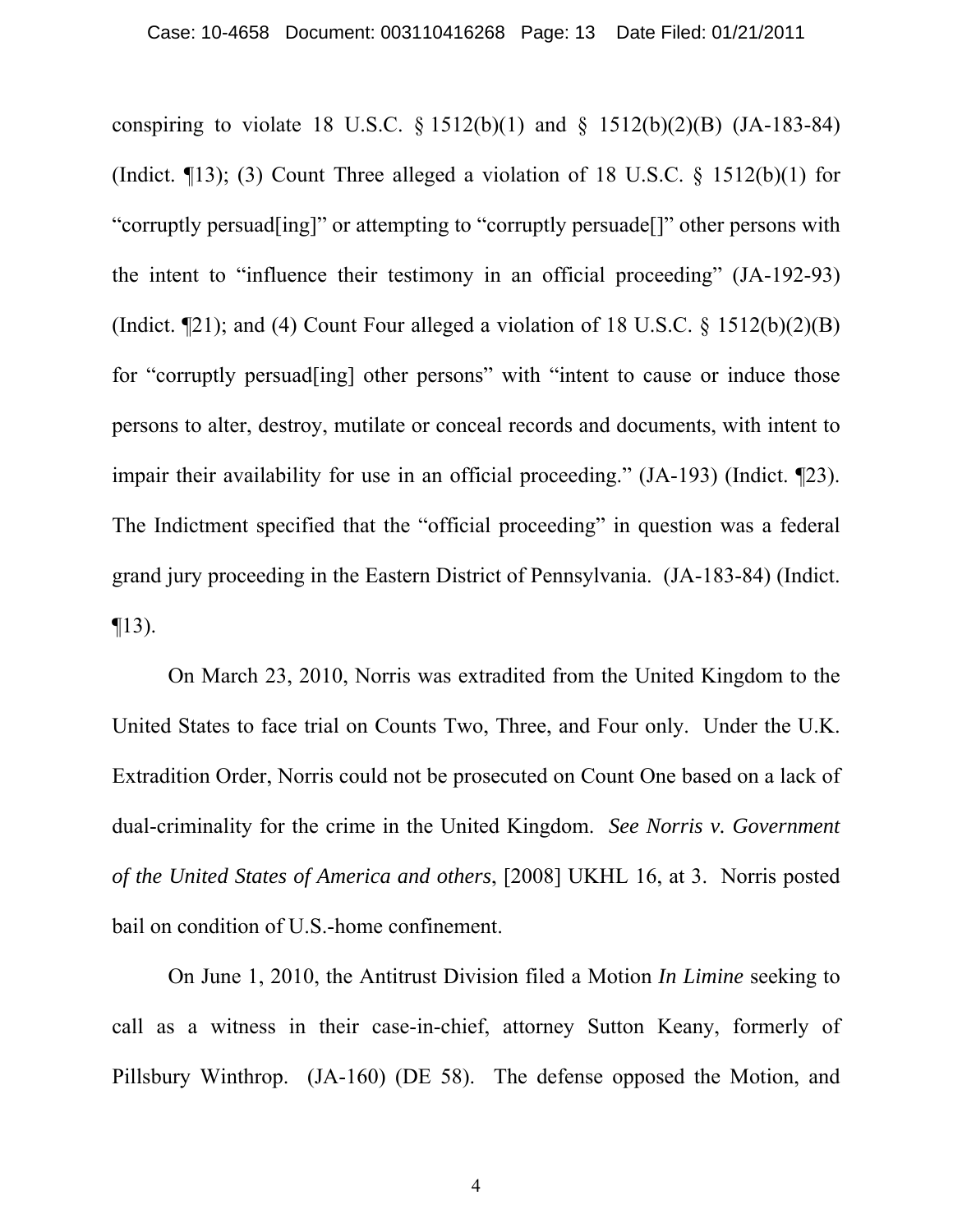observed that the Division already had consulted with Keany in violation of the attorney-client privilege. (JA-161) (DE 70). Following a July 6 evidentiary hearing and July 9 argument, the District Court ruled on July 12, that Keany could testify. (JA-48) (7/12/10 Order). Norris moved for reconsideration on July 15, and the District Court denied the motion from the bench on July 19. (JA-49-55) (7/19/10 Ruling).

 Trial began on July 14, 2010. The Division presented nine witnesses, each of whom, except Keany, had cooperation obligations under plea or nonprosecution agreements. (JA-794) (Tr. 53:14-16 (Emerson)); (JA-924) (Tr. 780:6- 9 (Perkins)); (JA-1077) (Tr. 97:5-7 (Muller)); (JA-1204-05) (Tr. 104:23-105:13 (Kroef)); (JA-1388) (Tr. 67:13-16 (Hoffmann)); (JA-1419) (Tr. 98:8-11 (Volk)); (JA-1657-58) (Tr. 13:25-14:6 (Macfarlane)); (JA-1778) (Tr. 4:20-22 (Weidlich)). The defense moved for judgment of acquittal following the close of the Division's case on July 20, with the Court denying that motion on July 21. (JA-1859) (Tr. 3:2-10 (Decision)).

 The case was submitted to the jury on July 22, at the conclusion of the defense's case. On July 26, the jurors delivered a note declaring that they reached an "impasse, and neither side will budge." (JA-2194) (Tr. 6:2-4 (Jury Questions)). The Court denied Norris's motion for a mistrial, delivered a modified "*Allen*" charge, and directed the jurors to deliberate further. (JA-2195-96) (Tr. 7:15-8:20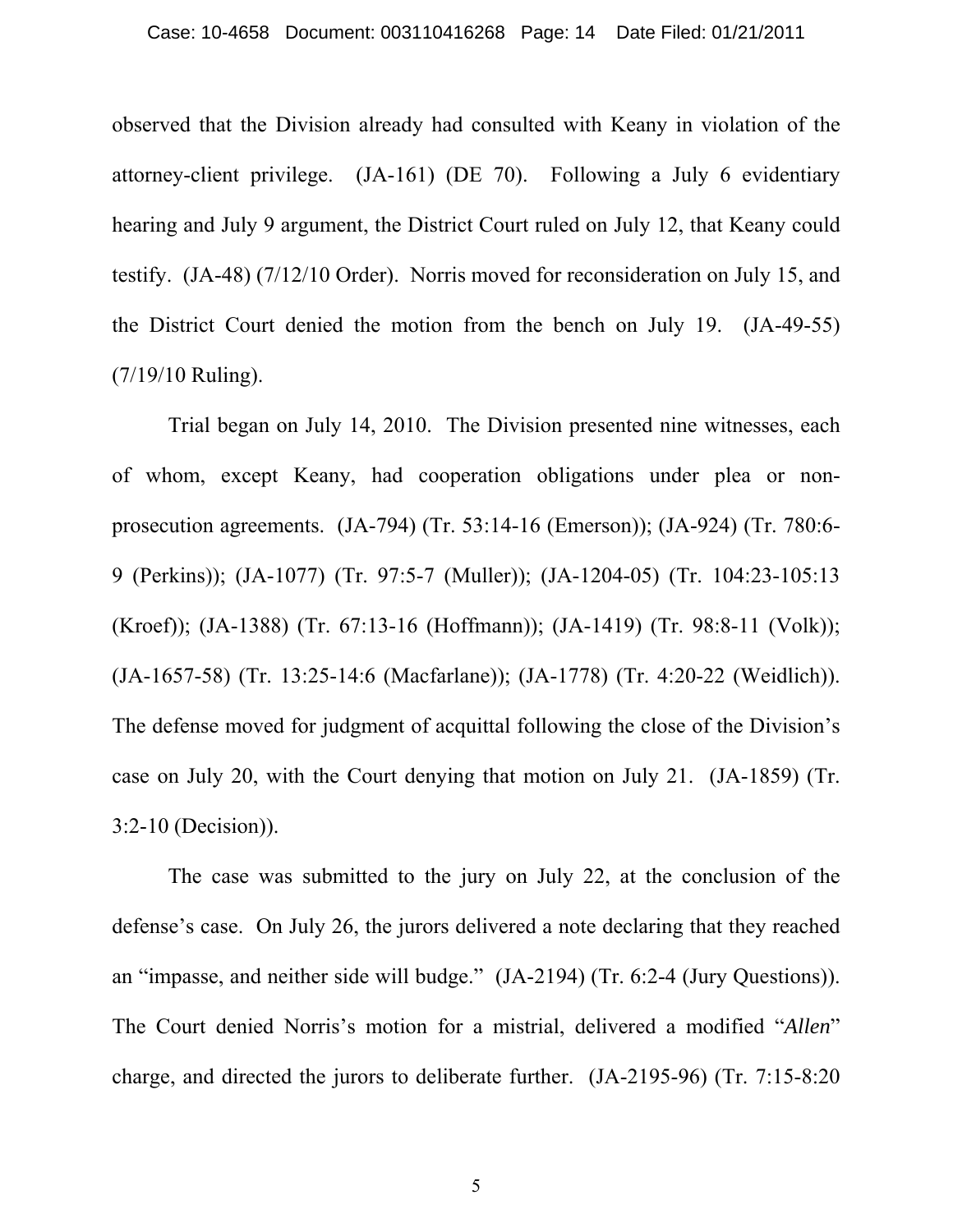(Charge)). On July 27, the jury returned a split verdict, acquitting Norris of Counts Three and Four (the substantive counts) and convicting him of Count Two. (JA-2208-10) (Tr. 3:3-5:4 (Verdict)). Norris was immediately imprisoned, over defense objection.

 On August 13, Norris filed post-trial motions under Rules 29 and 33. The Court denied those motions on November 30. (JA-57, 143) (11/30/10 Op. and Order). On December 13, final judgment of conviction was entered. Norris was sentenced to 18-months incarceration, three-years supervised release, and fined \$25,000. (JA-144) (Judgment).

 Norris filed a notice of appeal on December 15, 2010 (JA-150). Norris remains in prison, where he has been since the verdict.

## **STATEMENT OF THE FACTS**

 This case concerns the response of Ian Norris, a foreign citizen, to a U.S. criminal price-fixing investigation. From January 1998 to October 2002, Norris was the CEO of Morgan, a company headquartered in Windsor, England, with subsidiaries worldwide. (JA-181) (Indict. ¶6).

#### **The U.S. Grand Jury Investigation**

 On April 27, 1999, a federal grand jury sitting in the Eastern District of Pennsylvania issued a subpoena *duces tecum* to Morgan's U.S. subsidiary, Morganite, Inc., in its price-fixing investigation. (JA-3177). Morgan engaged

6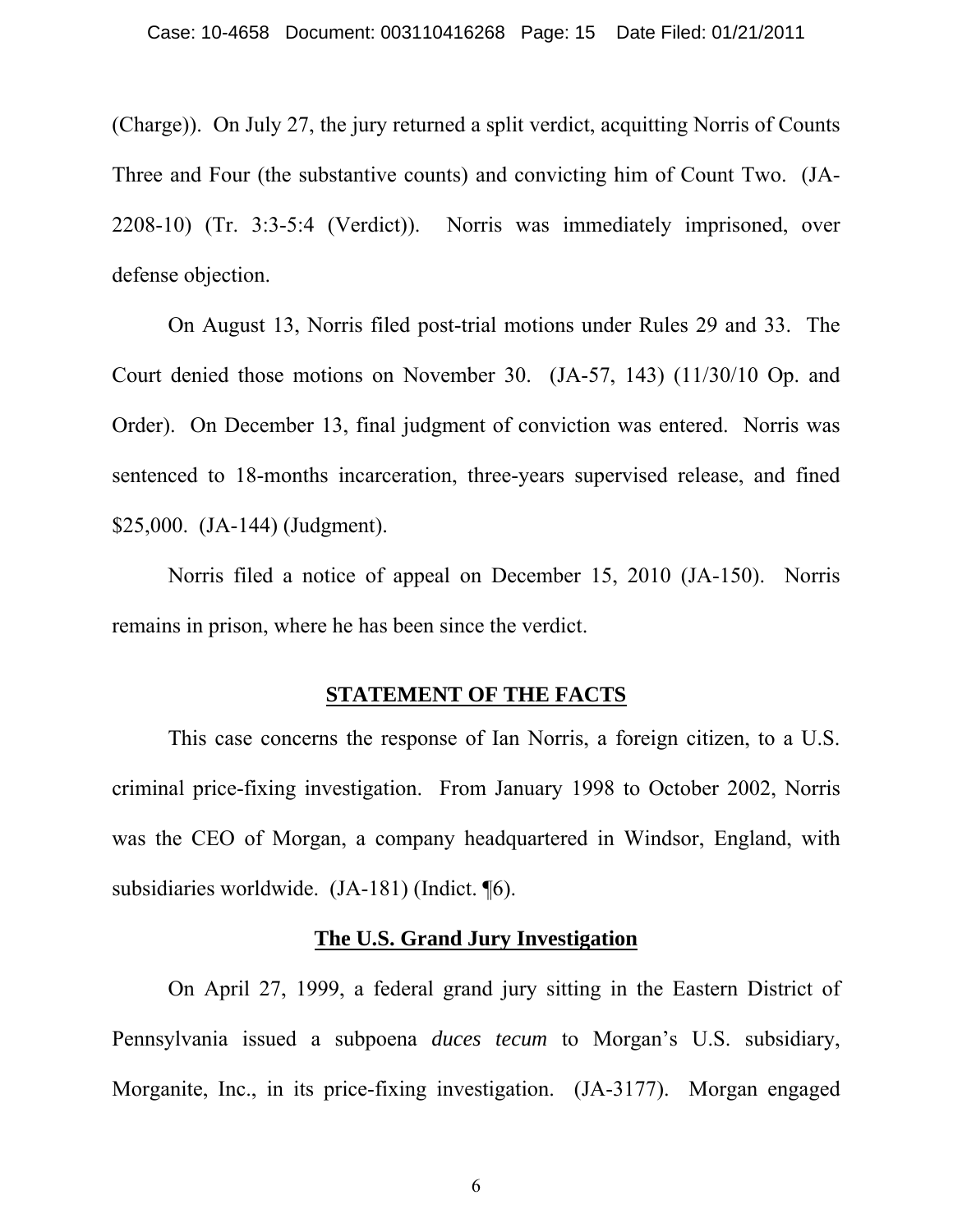Winthrop to handle the investigation. (JA-1507-08) (Tr. 68-69 (Keany)). No fact witness testified before the grand jury. (JA-726-27) (Tr. 40:25-41:1 (Rosenberg Colloquy)).

 In April 1999, Winthrop partner Sutton Keany informed Morgan and its executives that the subpoena only required production of documents in the United States and that European documents were beyond the subpoena's "legal reach." (JA-1558, 1559, 1557, 1510) (Tr. 28:20-25, 29:5-8, 27:24–28:3-7, 71:15-20 (Keany)). From April 1999 to July 1999, Keany worked with Morgan's U.S. subsidiaries to produce a substantial number of U.S. located documents. (JA-1560-72) (Tr. 30:13-42:7 (Keany)); *see also* (JA-2648, 3160, 3161, 3162) (Production Letters).

 The investigation appeared dormant until in August 2000, when Keany received a call from the Division's Lucy McClain. (JA-1572-73) (Tr. 42:24-43:8); (JA-2308) (email). McClain told Keany that she had information about "pricefixing meetings" between Morgan and its competitors in the 1990s concerning the carbon-brush industry for traction and transit. (JA-1572-74) (Tr. 42:24-44:7 (Keany)); (JA-2308) (email). Over the next few days, McClain provided meeting dates and identified Norris, Bill Macfarlane, Jacobus Kroef, Mike Cox, Bruce Muller, Mel Perkins, and Robin Emerson as Morgan attendees. (JA-1573-88) (Tr. 43:3-58:20 (Keany)); (JA-2308, 2644, 3278) (emails).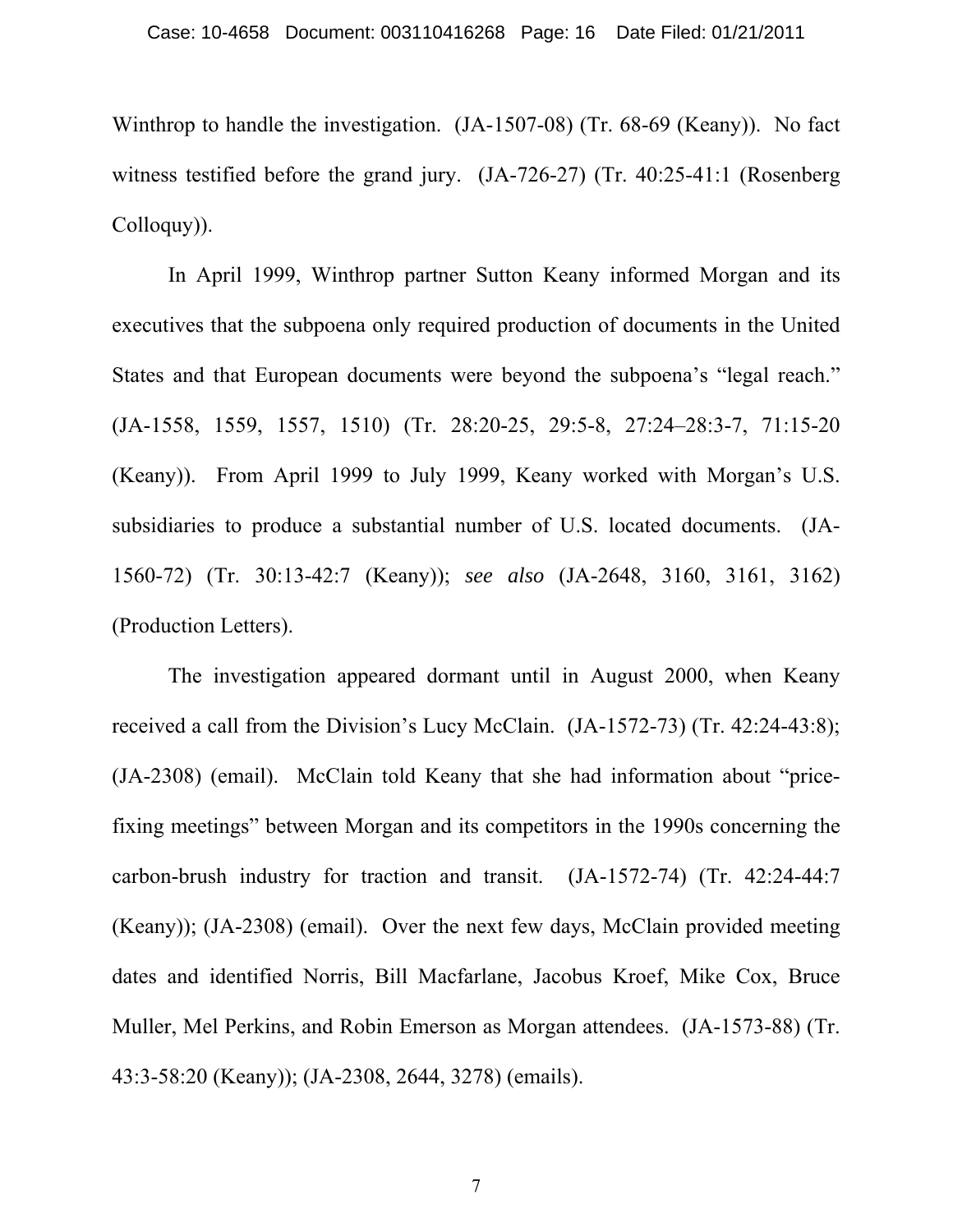On September 7, 2000, Keany sent Norris, Coker, and others an email regarding "further steps" and requested documents relating to competitor meetings. (JA-2309-10) (email); (JA-1580) (Tr. 50:9-25 (Keany)). Keany stated: "It would be most useful if there were minutes of those meetings or reports on their contents, etc." (JA-2309-11) (email); (JA-2312) (email); (JA-1580, 1588-91) (Tr. 50:2-25, 58:21-61:6 (Keany)).

 In September 2000, before conducting interviews, Keany told the Division that the competitor meetings involved joint ventures but that Le Carbone had tried to discuss pricing. (JA-2309, 2645) (emails); (JA-1515-16, 1583-86) (Tr. 76:14- 77:17, 53:5-56:6 (Keany)). Keany reported that McClain "breezily dismissed" the joint venture topic saying "they always say that." (JA-2646) (email); (JA-1586-87) (Tr. 56:7-57:20 (Keany)).

### **Morgan Executives Draft Non-Contemporaneous Summaries**

 After these developments, Norris, Perkins, Kroef, and Macfarlane met in Windsor and worked on Keany's request. (JA-1672-75, 1716) (Tr. 28:3-31:25, 72:2-22) (Macfarlane)); (JA-1527) (Tr. 88:19-25 (Keany)); *see also* (JA-967-68) (Tr. 113:21-114:12 (Perkins)). At Norris's request, Perkins, Emerson, Macfarlane, and Kroef had reviewed travel and expense records to try to create timelines of competitor meetings. (JA-863-65, 887) (Tr. 8:24-10:5, 32:1-9 (Emerson)); (JA-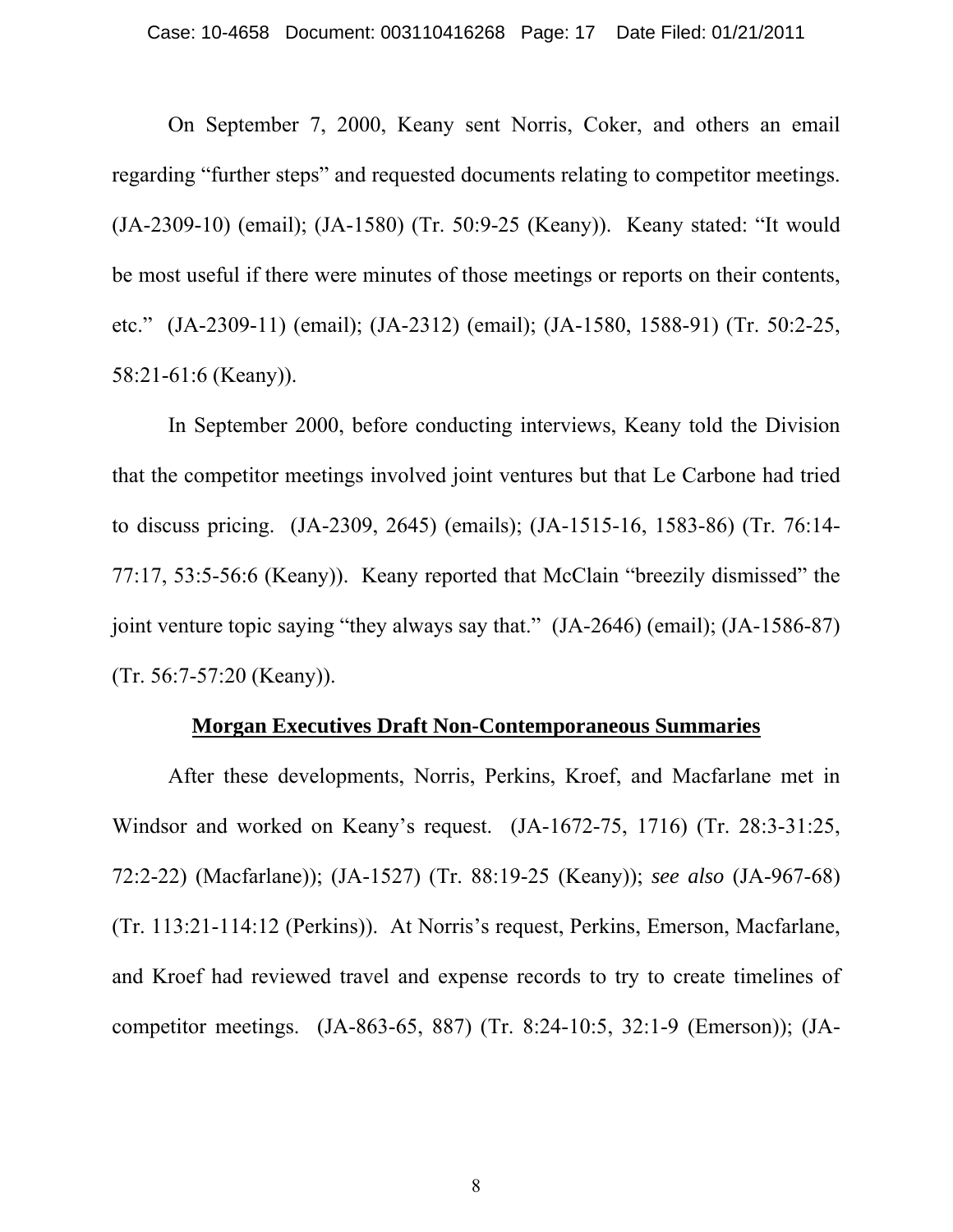1712-15) (Tr. 68:13-71:10 (Macfarlane)); (JA 1220-21) (Tr. 3:21-4:10 (Kroef)); (JA-3256-62) (Spreadsheet, Draft Summaries).

 Because there were no contemporaneous notes of the competitor meetings at issue (some having occurred over six years earlier), Norris, Kroef, Macfarlane, and Perkins, decided to try to create summaries, relying on attendee recollections. (JA-967-68) (Tr. 113:24-114:20 (Perkins)); (JA-1675-76, 1716, 1718-19) (Tr. 31:20- 32:15, 72:2-22, 74:9-75:9) (Macfarlane)); (JA-1534, 1603) (Tr. 4:14-19, 73:17-25 (Keany)); (JA-3194-3216) (Perkins Summaries), (JA-3217-3244) (Macfarlane Summaries)). Macfarlane labeled his summaries "Attorney Privileged Information" to reflect the attorney request. (JA-3217-3244) (Summaries); (JA-1716, 1765) (Tr. 72:17-22, 121:16-23 (Macfarlane)).

 There were multiple drafts of the summaries, and the Morgan executives, including Norris, provided comments. (JA-971-72) (Tr. 117:13-118:23 (Perkins)); (JA-1674-75) (Tr. 30:21-31:19 (Macfarlane)). The executives emphasized joint ventures and "de-emphasize[d]" pricing discussions. (JA-968-70) (Tr. 114:13- 116:1 (Perkins)); (JA-1672) (Tr. 28:14-25) (Macfarlane)). The summaries included references to pricing discussions, including repeated vehement complaints from Emilio DiBernardo―an executive of Morgan competitor, Le Carbone―regarding pricing and Carbone's loss of "critical mass" in the U.S.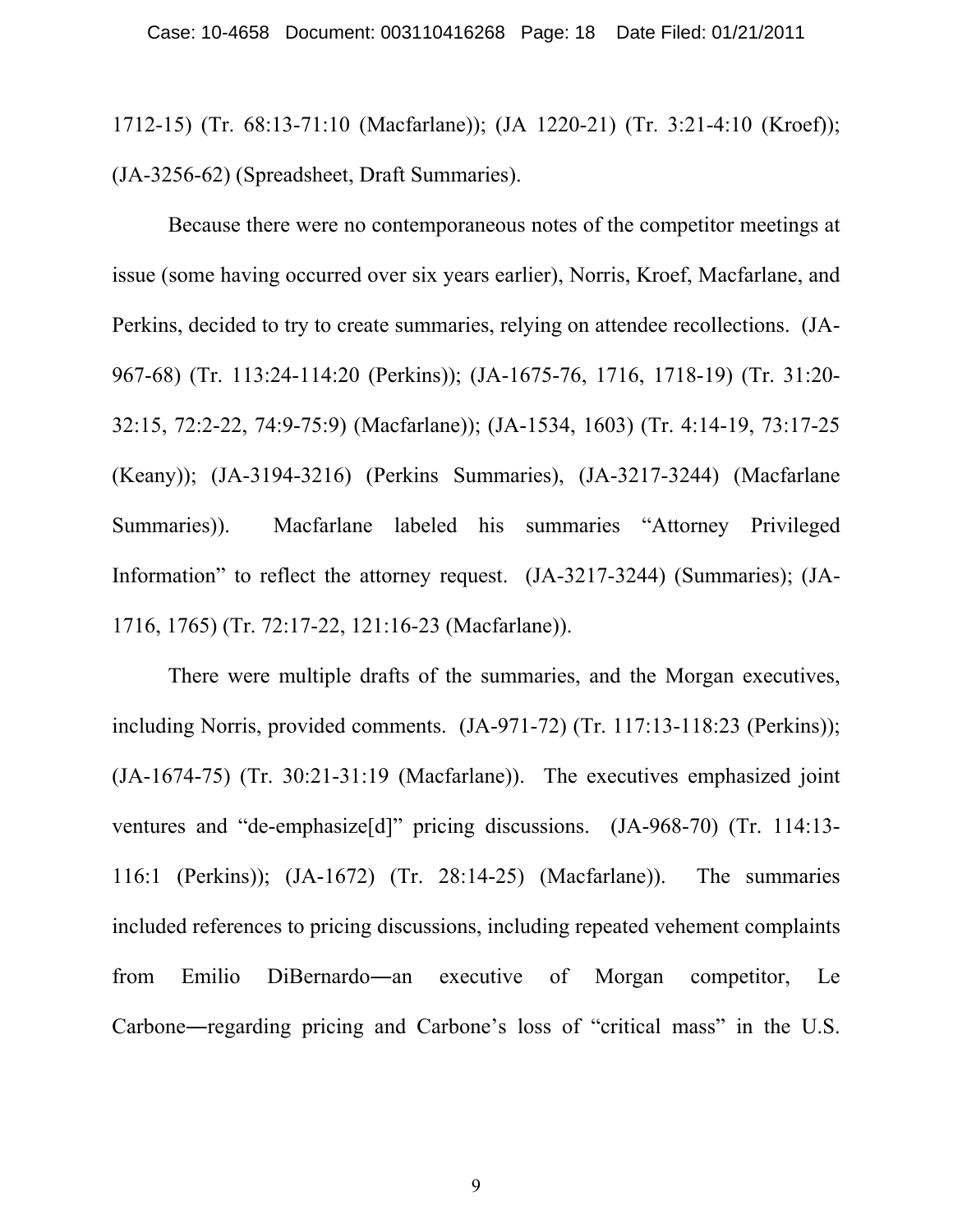market. (JA-3059-78) (Fax); (JA-1719-40) (Tr. 75:10-96:10 (Macfarlane Cross)); (JA-1084) (Tr. 104:14-25 (Muller)); JA-1869-70 (Tr. 13:19-14:21 (Cox)).

 Although the summaries omitted information, (JA-968-71) (Tr. 114:13– 117:12 (Perkins)); (JA-1767-68) (Tr. 123:9-124:7 (Macfarlane)); (JA-1403-05) (Tr. 82:17-84:6 (Hoffmann)), by definition, they never purported to be a complete recitation of everything that occurred at each meeting, but were drafted to use with Keany. (JA 967-68) (Tr. 113:21-114:12 (Perkins). Finally, the meeting summaries omitted any mention of U.S. price-fixing agreements with Le Carbone because no U.S. price-fixing agreements were reached. (JA-893) (Tr. 38:2-10 (Emerson)); (JA-1033-36) (Tr. 53:2-56:11 (Perkins)); (JA-1157) (Tr. 57:2-9 (Muller)); (JA-1281, 1377) (Tr. 64:15-21, 56:3-16 (Kroef)); (JA-1889) (Tr. 33:16-20 (Cox)).

## **Keany Decides To Produce The Summaries To The Division**

 In approximately November 2000, Keany traveled to Windsor to review the joint venture documentation collected by Coker, Morgan's company secretary, and to conduct interviews. (JA-1528) (Tr. 89:7-21 (Keany)); (JA-2647) (email).

 During the first interview, the Morgan executive openly used the meeting summaries. (JA-1527, 1599-1600) (Tr. 88:1-18, 69:1-70:25 (Keany)). Keany asked to review the document, and the executive gave him the summaries. (JA-1527, 1600) (Tr. 88:7-18, 70:15-17 (Keany)). The executive explained that the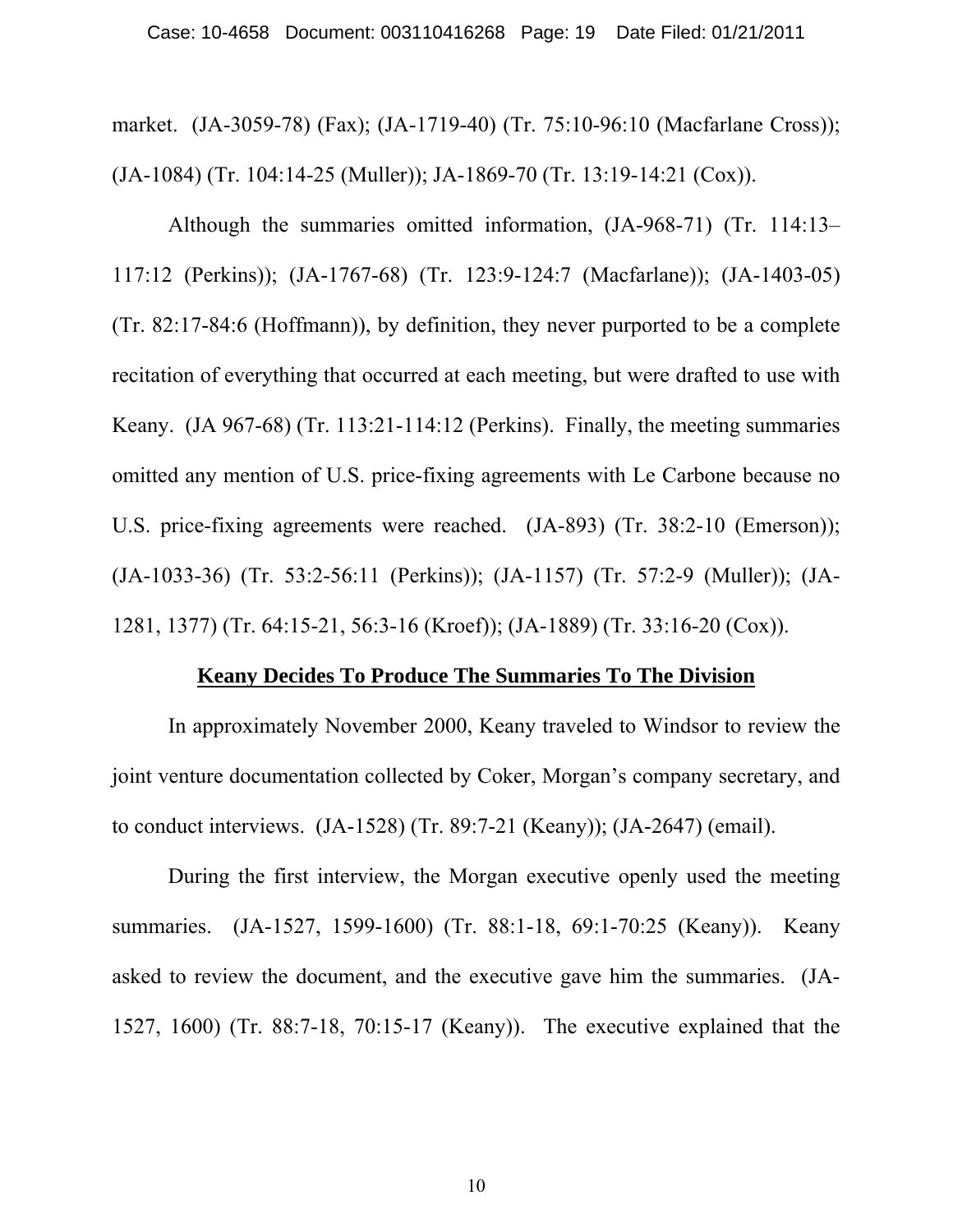notes were non-contemporaneous and had been created collectively. (JA-1527, 1533-34, 1600) (Tr. 88:19-25, 3:15-4:19, 70:20-25 (Keany)).

 Following the interview, attorney Keany proposed to Coker and Norris providing the summaries to the Division. (JA-1535-36) (Tr. 5:2-6:1 (Keany)). Coker and Norris left that decision to Keany. Keany decided to produce them, but ensured that the Division agreed that this voluntary production of U.K.-based documents would not waive the normal position that subpoenas cannot reach documents located outside of the U.S. (JA-2317-18) (Letter); (JA-2316) (Letter); (JA-2315) (email); (JA-1615-17, 1613-14, 1610-12) (Tr. 85:23-87:23, 83:8:84:18, 80:7-82:2 (Keany)). By letter dated December 21, 2000, Keany produced documents showing the unwinding of the Carbone-Morgan joint ventures, as well as the summaries. (JA-2317-18) (Letter); (JA-1615-17) (Tr. 85:23-87:23 (Keany)). At a January 23, 2001 meeting with the Division, Keany informed the Division that the summaries were non-contemporaneous and prepared in response to a request from counsel. (JA-1621-23) (Tr. 91:6-93:11).

#### **Morgan-Schunk Meetings**

 In November 2000, Norris asked Kroef to meet with Kroef's counterpart at Schunk, a Morgan competitor, to determine whether Schunk was under U.S. investigation and how it was handling it. (JA-1250) (Tr. 33:5-21 (Kroef)); (JA-1278) (Tr. 61:12-15 (Kroef)); (JA-1781) (Tr.7:1-10 (Weidlich)). On his own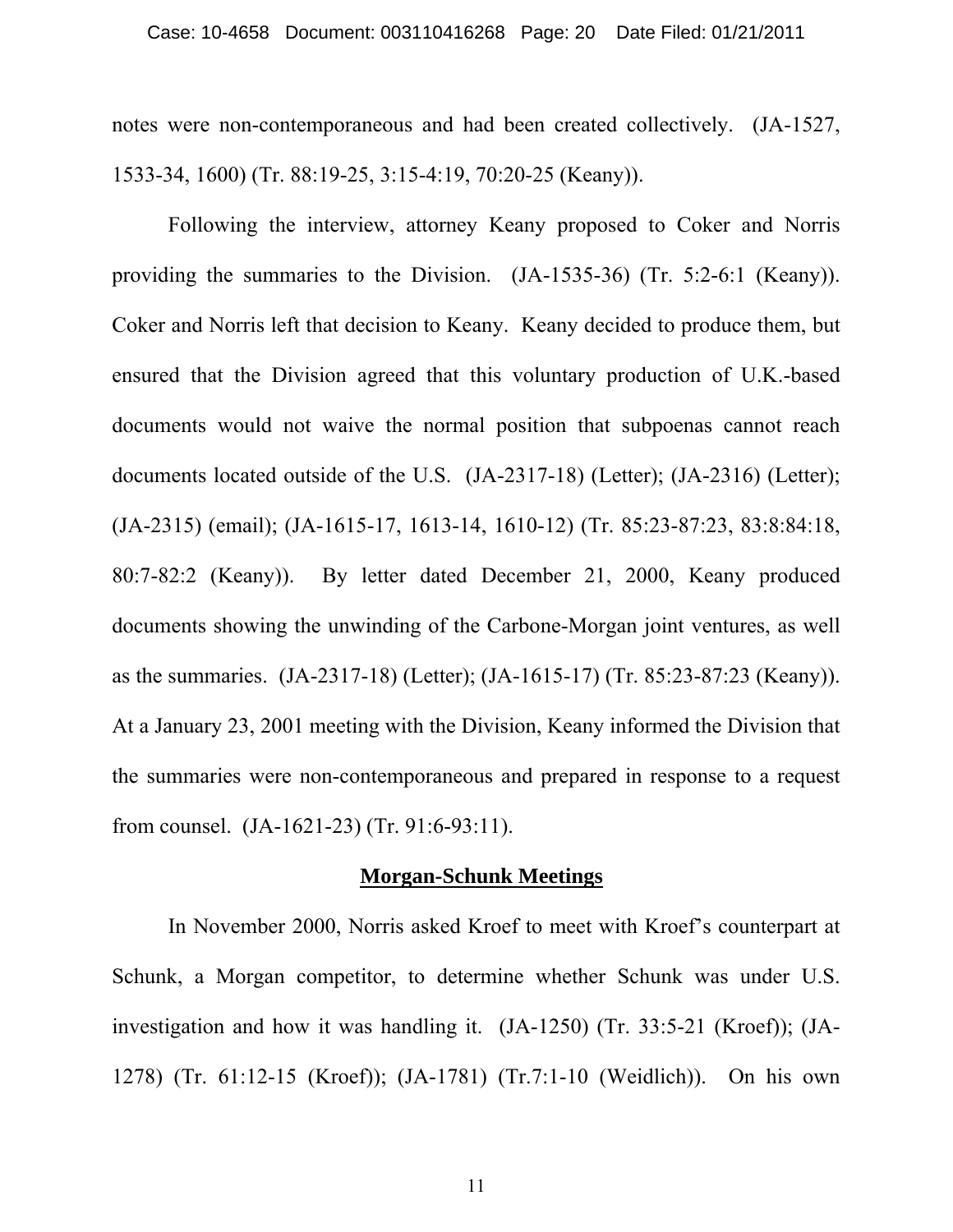initiative, Kroef provided Weidlich with summaries of the Schunk-Morgan meetings. (JA-1292) (Tr. 75:3-10). Later, Norris and Kroef had a follow-up meeting with their Schunk counterparts on February 26, 2001. (JA-1264-65) (Tr. 47:23-48:4 (Kroef)). The Schunk executives did not agree to take any action. (JA-1796) (Tr. 22:10-13).

#### **Morgan Obtains European Amnesty**

 In parallel with the U.S. investigation, but unbeknownst to U.S. counsel Keany, there was an effort, under the direction of Norris and European antitrust counsel, Christopher Bright of Clifford Chance, to end Morgan's involvement in a European cartel (an instruction Kroef ignored). (JA-1742-46, 1751-52) (Tr. 98:10- 102:1, 107:8-108:16 (Macfarlane)). Morgan took steps to preserve documents for a European-amnesty application. (JA-1690 (Tr. 46 (Macfarlane)). Upon Bright's advice in fall 2001, Morgan applied for and obtained European amnesty. (JA 1744-46, 1756-57) (Tr. 100:24-102:1, 112:15-113:6 (Macfarlane)); (JA-1279-80) (Tr. 62:19-63:6 (Kroef)). Kroef alone produced over four meters of documents in support of Morgan's successful amnesty application. (JA-1280-81) (Tr. 63:7- 64:21).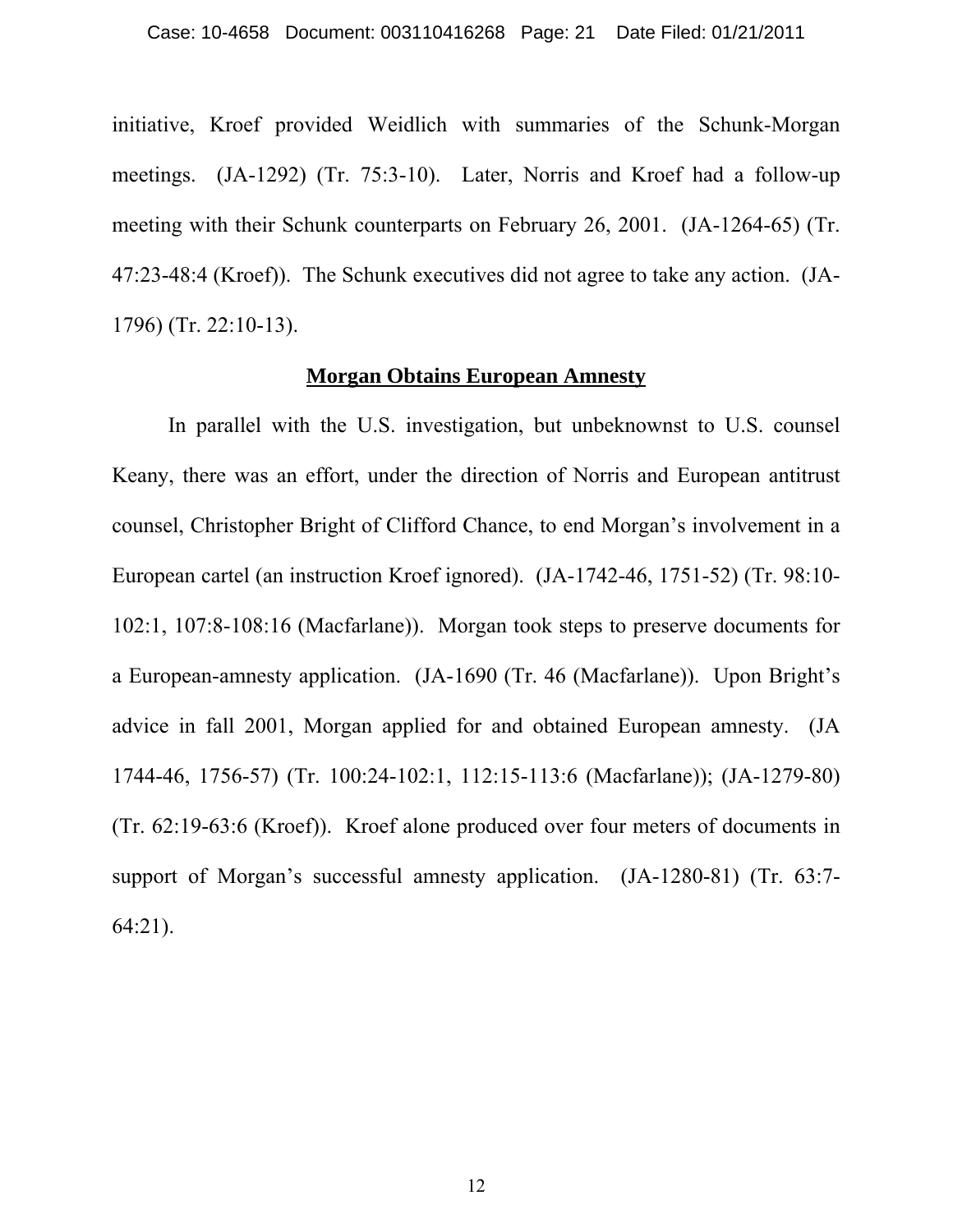#### **STATEMENT OF THE STANDARDS OF REVIEW**

 This Court exercises plenary review over a court's "denial of a motion for acquittal based on sufficiency of the evidence, applying the same standard as the district court." *United States v. Silveus*, 542 F.3d 993, 1001 (3d Cir. 2008). The question "is whether there is substantial evidence, viewed in the light most favorable to the Government" to uphold the decision. *United States v. Camiel*, 689 F.2d 31, 36 (3d Cir. 1982) (internal citations omitted). If the Court concludes "that a reasonable doubt must exist in the mind of a reasonable juror, acquittal must be granted." *Gov. of Virgin Islands v. Joseph*, 770 F.2d 343, 345 (3d Cir. 1985).

 Refusal to give a particular jury instruction is reviewed for abuse of discretion. *Gov. of the Virgin Islands v. Isaac*, 50 F.3d 1175, 1180 (3d Cir. 1995). Whether an instruction "correctly stated the appropriate legal standard," however, is given plenary review. *United States v. Hernandez*, 176 F.3d 719, 728 (3d Cir. 1999); *United States v. Korey*, 472 F.3d 89, 93 (3d Cir. 2007).

 This Court "exercise[s] de novo review over issues of law underlying the application of the attorney-client privilege." *United States v. Doe*, 429 F.3d 450, 452 (3d Cir. 2005). De novo review also applies to "the legal issues underlying the application of the crime-fraud exception to the attorney-client privilege." *In re Impounded*, 241 F.3d 308, 312 (3d Cir. 2001). Factual determinations in applying the attorney-client privilege are reviewed for clear error. *Id.*

13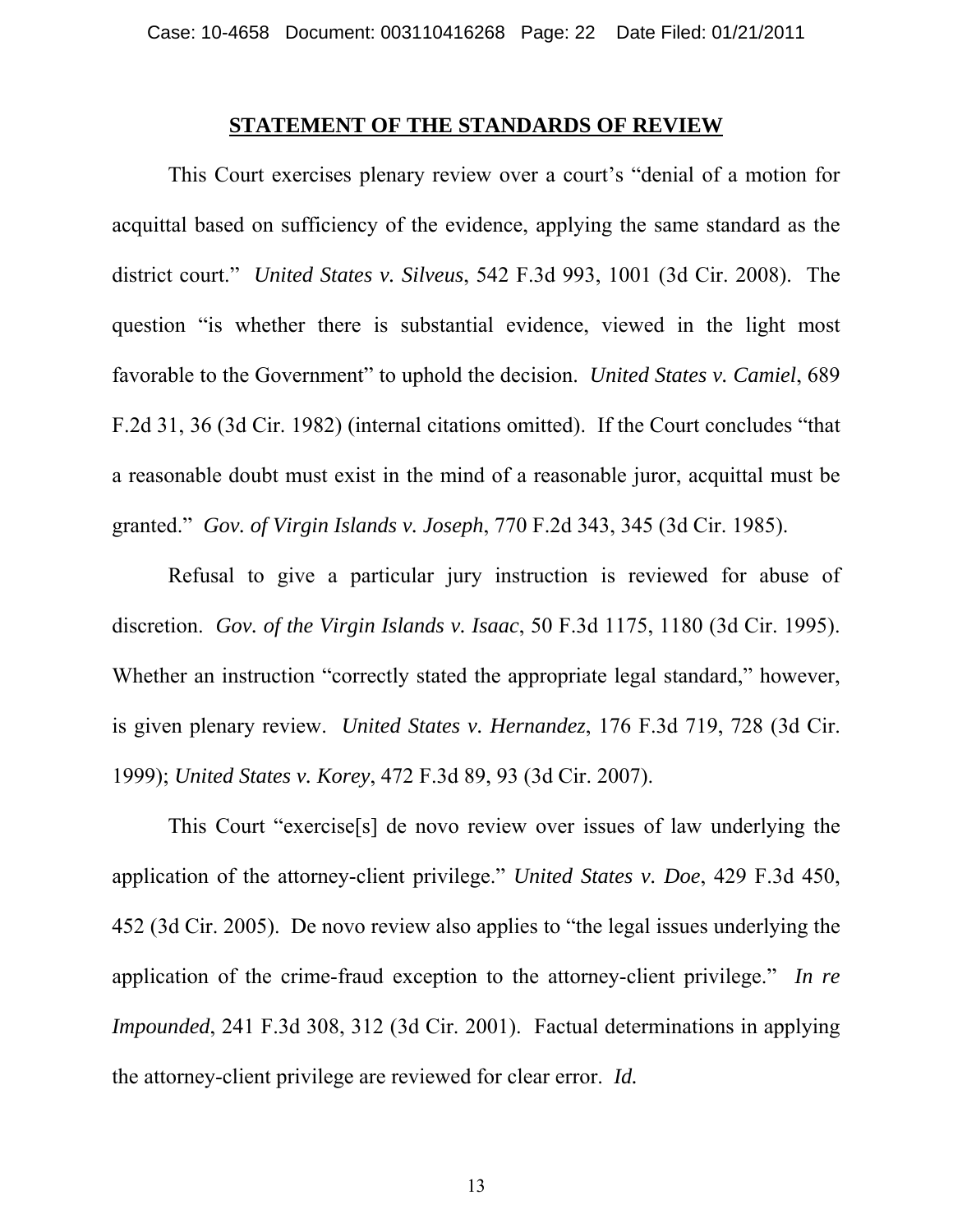Denial of a motion for reconsideration is generally reviewed for abuse of discretion. *Max's Seafood Cafe v. Quinteros*, 176 F.3d 669, 677 (3d Cir. 1999). If denial is on an issue of law, it is reviewed *de novo*; if based upon a factual finding, it is reviewed for clear error. *Id.*

## **SUMMARY OF THE ARGUMENT**

The trial evidence was insufficient for a rational jury to find Norris guilty of conspiracy to corruptly persuade others as to grand jury testimony or as to destroying documents with intent to withhold them from the grand jury. First, the trial was devoid of any evidence that Norris or his alleged co-conspirators engaged in any conduct targeting grand jury testimony. Indeed, the trial was devoid of any evidence that Norris or his co-competitors (all foreign nationals) even knew that there was such a thing as grand jury testimony. In the absence of any evidence that Norris or his co-conspirators ever mentioned or contemplated grand jury testimony by anyone, there was insufficient evidence for a jury to conclude that they formed (or could have formed) the requisite corrupt intent to influence anyone's grand jury testimony. With all evidence considered in the light most favorable to the Antitrust Division, the most that can be said is that Norris and his alleged coconspirators agreed to mislead their U.S. counsel and Division investigators. But such conduct is not the "specific unlawful purpose charged in the indictment,"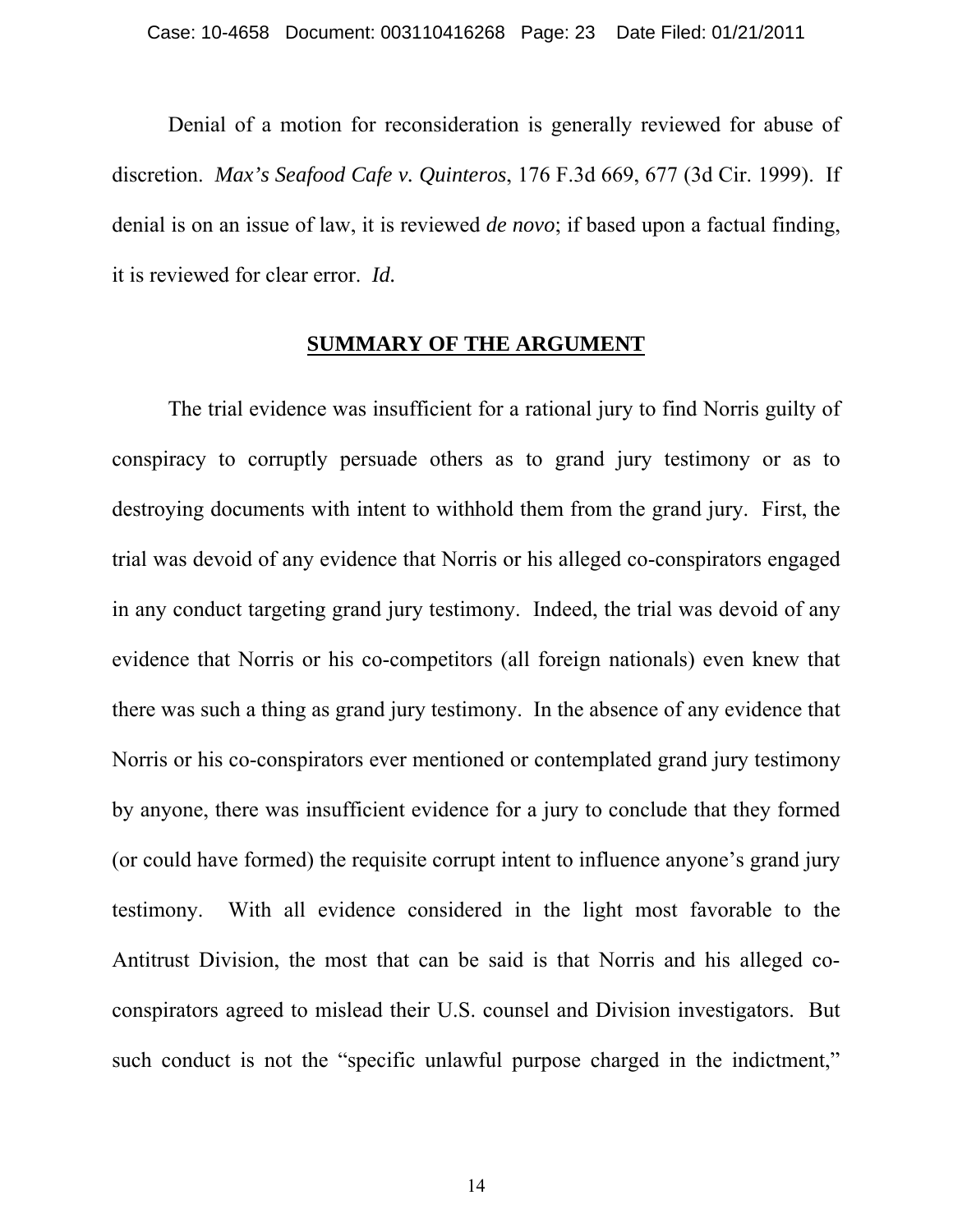*United States v. Schramm*, 75 F.3d 156, 159 (3d Cir. 1996), nor a violation of the statutory obstruction-of-justice provisions underlying the conspiracy charge, *Arthur Andersen LLP v. United States*, 544 U.S. 696, 707 (2005); *United States v. Aguilar*, 515 U.S. 593, 599 (1995).

The trial was also devoid of evidence that Norris was a party to any conspiracy to corruptly persuade others to destroy documents to keep them from the grand jury. Indeed, the evidence established that Norris directed his subordinates to comply fully with the requirements of the documentary subpoena served upon Morgan's U.S. subsidiary, and that they did so. Any suggestion that there was an effort to destroy documents in Europe to keep them from the U.S. grand jury is untenable, given that Norris and his colleagues were told that European documents were beyond the reach of the U.S. grand jury and would not be produced, and given that any destruction that may have taken place in Europe lacked any nexus to the U.S. grand jury.

Separately, the Court's jury instructions were erroneous in two important ways that prejudiced Norris substantially. First, the Court declined to provide an instruction faithful to this Court's ruling in *United States v. Farrell*, 126 F.3d 484 (3d Cir. 1997), that corrupt persuasion does not include the non-coercive persuasion of an alleged co-conspirator not to volunteer incriminating information. The absence of this instruction was crucial, as a key issue at trial was whether

15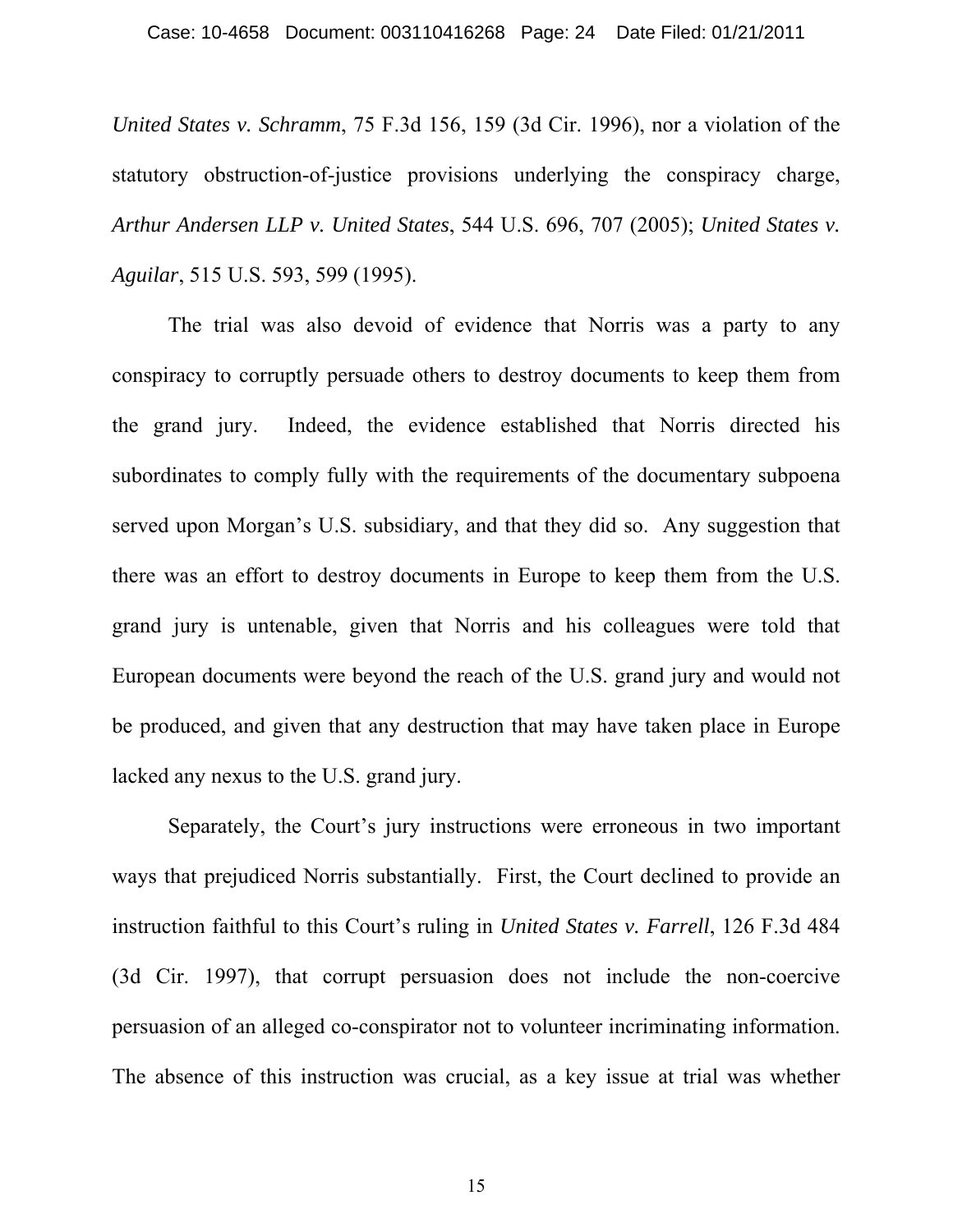meeting summaries prepared by Norris's alleged co-conspirators were affirmatively false or merely carefully drafted to omit incriminating information.

The Court also erred in its "overt acts" instruction, by expressly directing the jury to consider whether the evidence established any of the "overt acts alleged in the indictment," but inexplicably failing to inform the jury what those alleged "overt acts" were. This error effectively read out any "overt act" requirement, a terribly prejudicial consequence in a case where the "overt acts" also formed the basis for the substantive counts upon which Norris was acquitted. *United States v. Small*, 472 F.2d 818 (3d Cir. 1972).

Lastly, the Court erred in permitting the invasion of Norris's attorney-client privilege, by authorizing the Division to call Norris's criminal defense attorney as a witness and to elicit privileged communications made by Norris. Documentary and testimonial evidence strongly established that the attorney represented Norris personally, and there was no sound basis to invade Norris's privilege.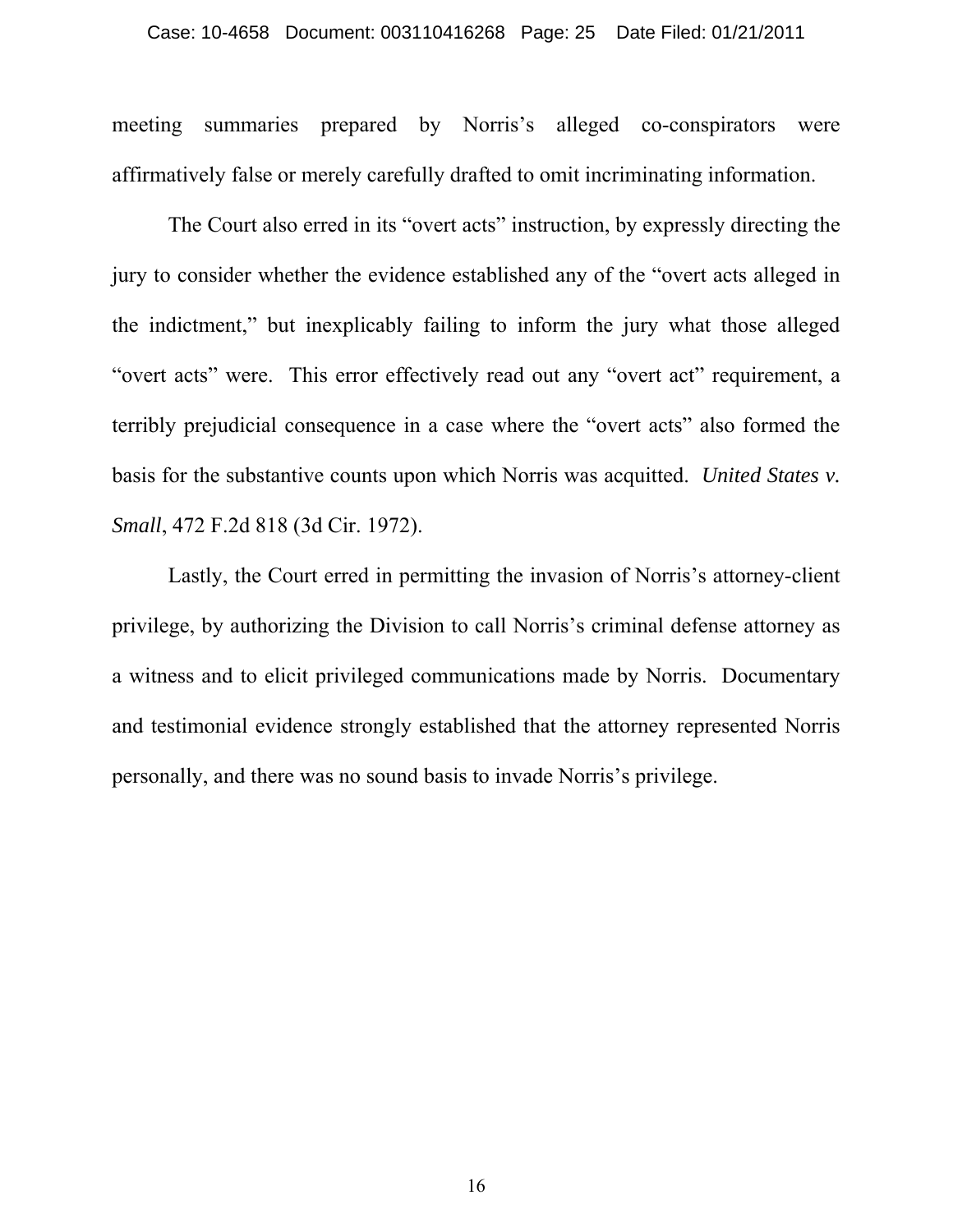#### **ARGUMENT**

# **I. THE EVIDENCE WAS INSUFFICIENT TO SUSTAIN A CONSPIRACY TO VIOLATE 18 U.S.C. §§ 1512(b)(1) OR 1512(b)(2)(B)**

In reviewing convictions under 18 U.S.C. § 371, this Court has repeatedly warned that "the sufficiency of the evidence in a conspiracy prosecution requires close scrutiny." *United States v. Schramm*, 75 F.3d 156, 159 (3d Cir. 1996) (directing acquittal on conspiracy conviction); *United States v. Coleman*, 811 F.2d 804, 807 (3d Cir. 1987) (affirming grant of acquittal motion). Accordingly, in conspiracy prosecutions, the Third Circuit has consistently required "substantial evidence" establishing "unity of purpose, intent to achieve a common goal, and an agreement to work together toward that goal." *Schramm*, 75 F.3d at 159; *see United States v. Idowu*, 157 F.3d 265, 268 (3d Cir. 1998) (reversing conspiracy conviction due to insufficient evidence).

Critically here, this Circuit has rigorously required evidence that the defendant agreed to "the specific unlawful purpose charged in the indictment." *Schramm*, 75 F.3d at 159 (quoting *United States v. Scanzello*, 832 F.2d 18, 20 (3d Cir. 1987)); *see United States v. Cartwright*, 359 F.3d 281, 287 (3d Cir. 2004); *Idowu*, 157 F.3d at 268; *United States v. Terselich*, 885 F.2d 1094, 1097 (3d Cir. 1989) (citing *United States v. Cooper*, 567 F.2d 252, 253 (3d Cir. 1977)); *United States v. Wexler*, 838 F.2d 88, 91 (3d Cir. 1988) (same). In *Schramm*, this Court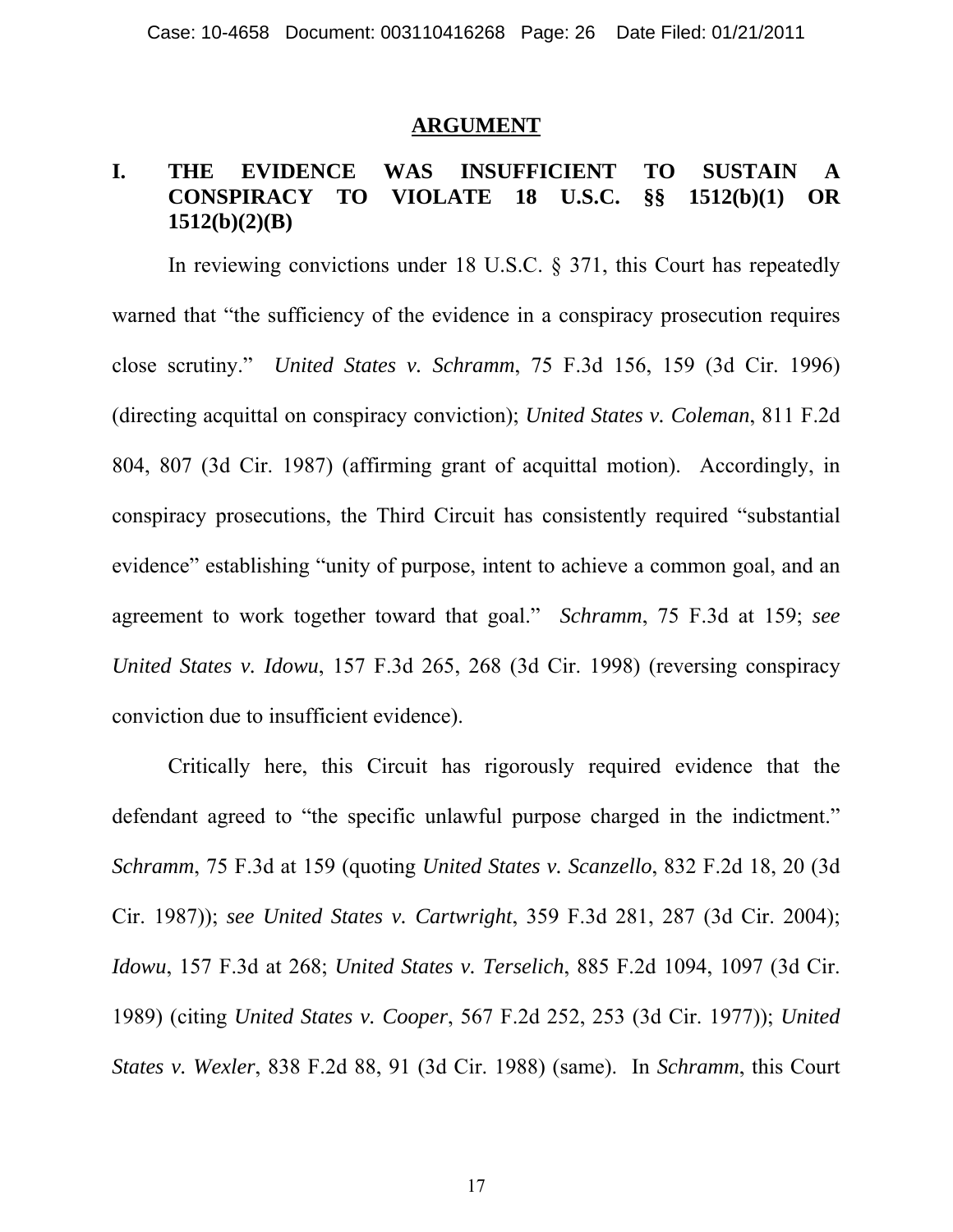emphasized that this rigorous requirement protects important constitutional rights arising under the Sixth and Fifth Amendments, including a defendant's right to indictment only upon a sufficient finding of probable cause, and the right to sufficient notice of the charges against which a defendant must defend and to which he may plead double jeopardy. 75 F.3d at 162-63.

Furthermore, knowledge of the conspiracy's "specific unlawful purpose" must be "clear, not equivocal . . . because charges of conspiracy are not to be made out by piling inference upon inference." *United States v. Klein*, 515 F.2d 751, 753 (3d Cir. 1975) (reversing conspiracy conviction) (quoting *Direct Sales Co. v. United States*, 319 U.S. 703, 711 (1943)). Often, when a defendant has been acquitted of the substantive offenses, the intent supporting the conspiracy count is lacking. *See United States v. Alston*, 77 F.3d 713, 718 (3d Cir. 1996) (reversing Section 371 conviction) (quoting *United States v. Feola*, 420 U.S. 671, 686  $(1975)$ .

The Indictment charged Norris with conspiracy to commit one of two offenses against the United States. Specifically, Indictment Paragraph 13 charged that, between April 1999 and August 2001, Norris and others knowingly and willfully conspired:

(a) to corruptly persuade and attempt to corruptly persuade other persons known to the Grand Jury *with intent to influence their testimony in an official proceeding*; and (b) to corruptly persuade and attempt to corruptly persuade other persons known to the Grand Jury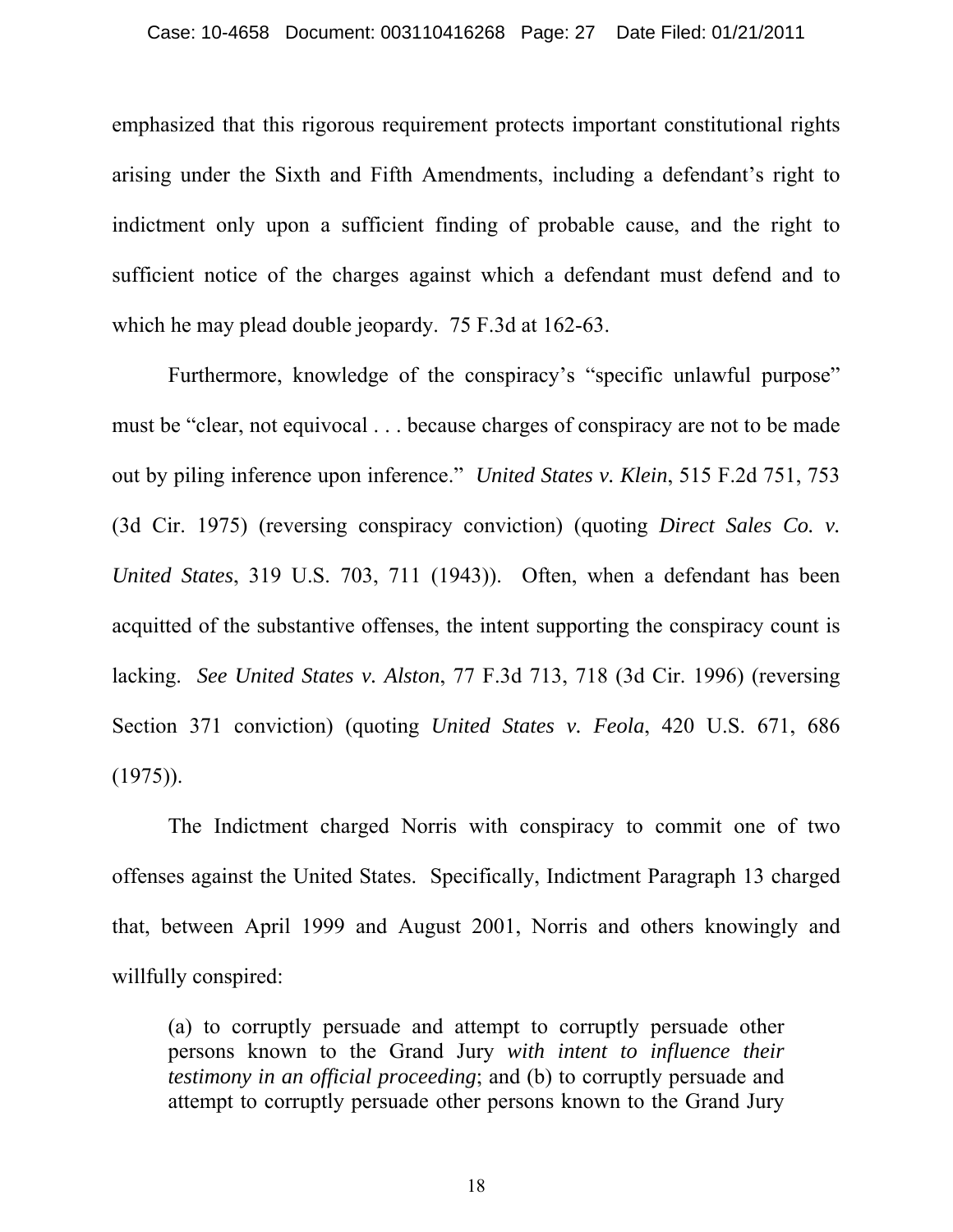with intent to cause or induce those other persons to alter, destroy, mutilate or conceal records and documents *with the intent to impair their availability for use in an official proceeding*; that is, a federal grand jury sitting in the Eastern District of Pennsylvania, conducting a price-fixing investigation of the carbon products industry, contrary to Title 18, United States Code, Section 1512(b)(1) and Section  $1512(b)(2)(B)$ , respectively.

(JA-183-84) (emphasis added). Thus, the Indictment required proof that the conspirators agreed to corruptly persuade other persons with intent to (a) *influence their testimony* before the grand jury, or (b) *conceal or destroy documents* with intent to keep those documents from the U.S. grand jury. (JA-183-84). Importantly, the charge *was not* an agreement to persuade others with intent to (a) influence their interviews with Morgan lawyers or the Division, or (b) conceal or destroy documents with intent to keep those documents from European authorities.

# **A. NO RATIONAL JURY COULD FIND AN AGREEMENT TO CORRUPTLY PERSUADE OTHERS TO INFLUENCE THEIR GRAND JURY TESTIMONY**

**1. No Rational Jury Could Find Evidence That The Alleged Co-Conspirators Even Knew That There Was Such A Thing As Grand Jury Testimony** 

 Not a single trial witness testified that they or anyone else agreed to persuade others to provide false *grand jury testimony* in violation of Section 1512(b)(1). Not one alleged co-conspirator―almost all foreign nationals resident overseas―uttered even the notion that any one of them knew of the possibility that witnesses might be or could be called to testify before the U.S. grand jury.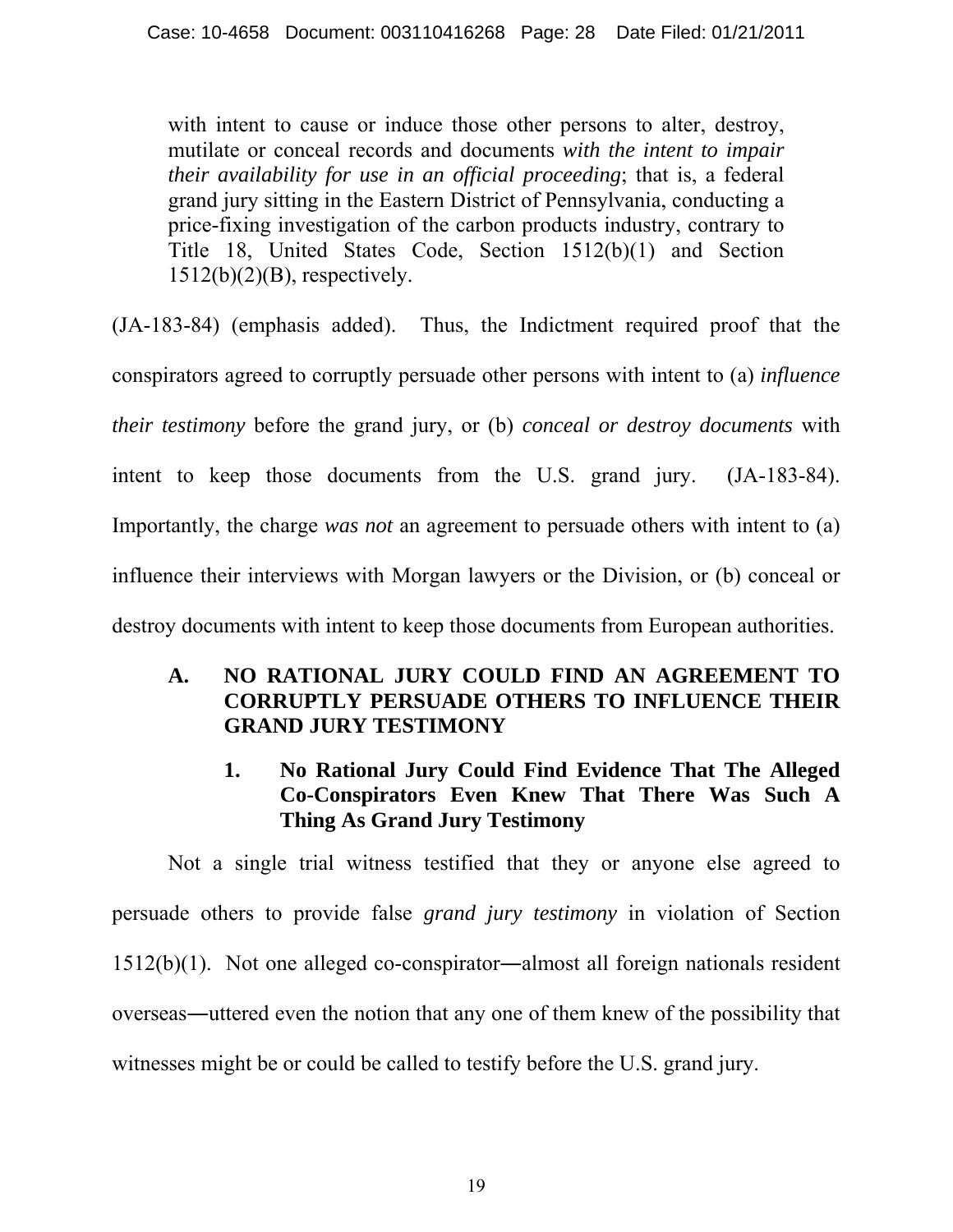In fact, the Division's witnesses, Kroef, a Dutch national, Perkins, a dual U.K.-U.S. citizen, Weidlich, a German national, and Emerson, a U.K. national, did not even know what a grand jury was. (JA-1377) (Tr. 56:17-21 (Kroef) ("Q. Sir, did you ever testify before the federal grand jury in connection with this matter? A. I don't know the answer to that question. Q. Sir, do you know what a grand jury is? A. Not really.")); (JA-1070) (Tr. 90:6-24 (Perkins)); (JA-1821) (Tr. 47:7-11 (Weidlich)); (JA-900-01) (Tr. 45:16–46:13 (Emerson)). Keany, the attorney, testified that he believed Norris, Macfarlane, Perkins, and Kroef had never previously been exposed to a U.S. grand jury matter. (JA-1582-83) (Tr. 52:25– 53:4 (Keany)). Moreover, their countries do not have grand juries. *United States v. Stuart*, 489 U.S. 353, 363-64 (1989) (no grand juries in civil-law countries); Howard W. Goldstein, *Grand Jury Practice* § 1.01 (Law Journal Press 2010) (no grand jury in England). Without even a basic understanding of what the grand jury was or could do, *i.e.*, hear sworn testimony, it was necessarily impossible for a rational jury to conclude that the alleged co-conspirators could have formed the specific intent required to conspire to violate Section 1512(b)(1).

 The Court misunderstood the defense to be arguing that the Division was required to prove that the conspirators possessed a "technical understanding" of the grand jury. (JA-78) (11/30/10 Op. at n. 7). Certainly, technical knowledge of the intricacies of Rule 6 of the Federal Rules of Criminal Procedure was not required.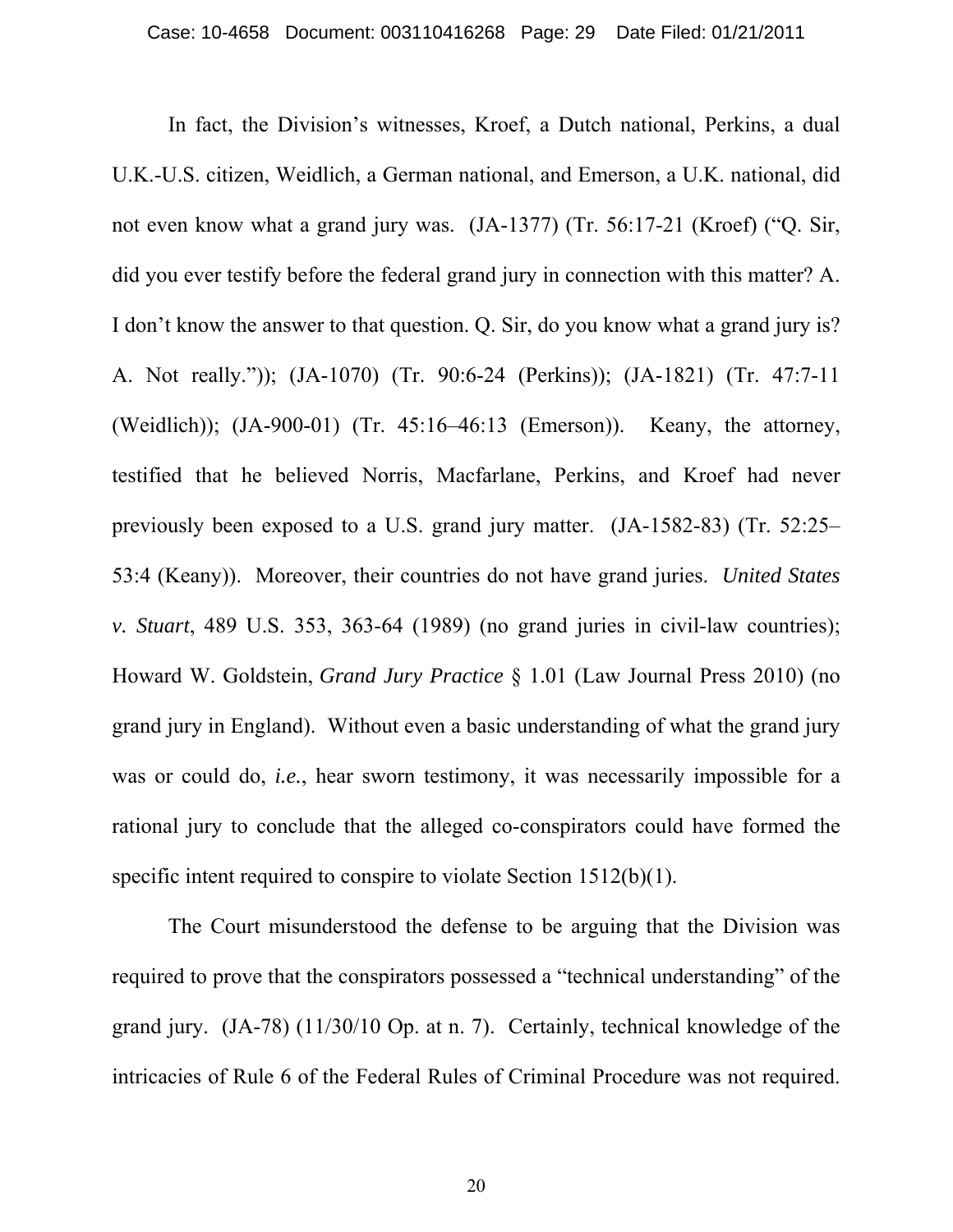But the Division was at least required to prove that the alleged co-conspirators possessed an elemental understanding of what a grand jury was and that it could hear witness testimony.

 The Morganite documentary subpoena did not constitute evidence that the alleged conspirators knew that there could be grand jury testimony. The Court erroneously concluded that an unchecked box on the face of the Morganite subpoena―indicating that the subpoena could have been for testimony―was sufficient evidence to permit a rational jury to conclude that the co-conspirators knew that grand jury testimony was possible. (JA-78) (11/30/10 Op. n.7). But there was no evidence that any alleged co-conspirator saw this page of the subpoena, saw the check box, discussed the box, or understood it.

 Moreover, the only evidence cited by the Court in support of this argument was Emerson's testimony, which only refers to the "document subpoena" and concerned which Morgan company should *produce documents*, *i.e.*, Morganite. (JA-858-60) (Tr. 3:11-5:9). No inference could be gleaned from this testimony that any―much less *all*―of the co-conspirators knew grand jury *testimony* was possible. *See United States v. Davis*, 183 F.3d 231, 244 (3d Cir. 1999).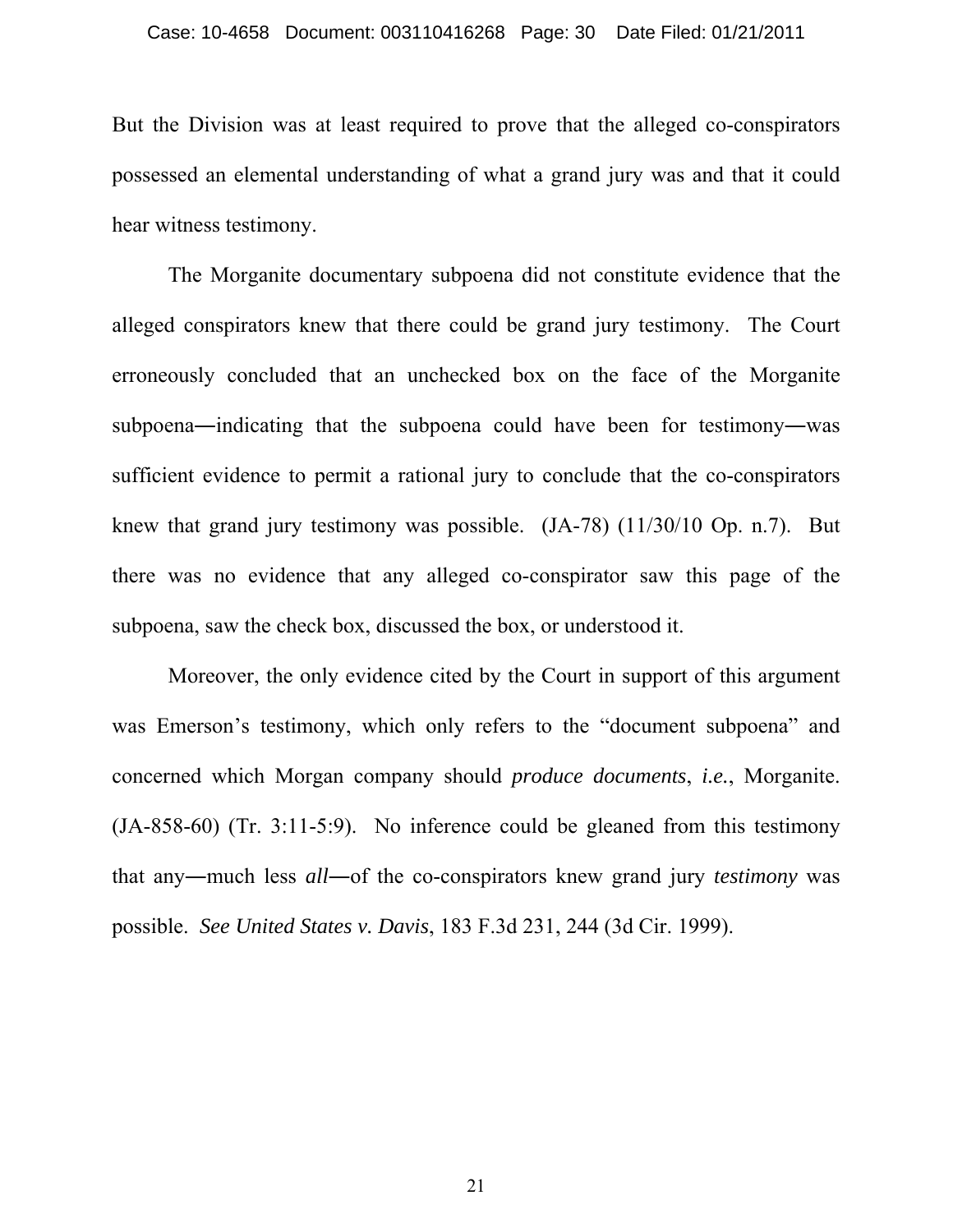# **2. The Evidence, At Most, Established An Agreement To Mislead Lawyers Or Investigators And That Does Not Constitute An Agreement Targeting Grand Jury Testimony**

 Even if *all* the alleged conspirators knew that grand jury testimony was possible, it would be of no moment to the charged conspiracy, because the evidence, at the very most, established an agreement to "mislead" Morgan counsel, who in turn might provide an incomplete version of competitor meetings to prosecutors. But an agreement with that purpose was not the "specific unlawful purpose" charged in the Indictment, or an agreement to violate Section 1512(b)(1). *Schramm*, 75 F.3d at 159.

 For example, Macfarlane testified that he "collaborated with [his] colleagues" to prepare the summaries in response to attorney Keany's request for information regarding the meetings identified by the Division. (JA-1672) (Tr. 28:14-18 (Macfarlane)). Macfarlane testified unequivocally that the summaries were for use with Keany and the Division; he made no mention of influencing grand jury testimony:

- Q. What was the purpose of creating the summaries?
- A. The summaries were to help each of us that were -- attended the meetings in terms of misleading the Department of Justice.
- Q. How did you intend to use them?
- A. In discussions with our lawyers.

\* \* \*

Q. And what did you expect your lawyers to do?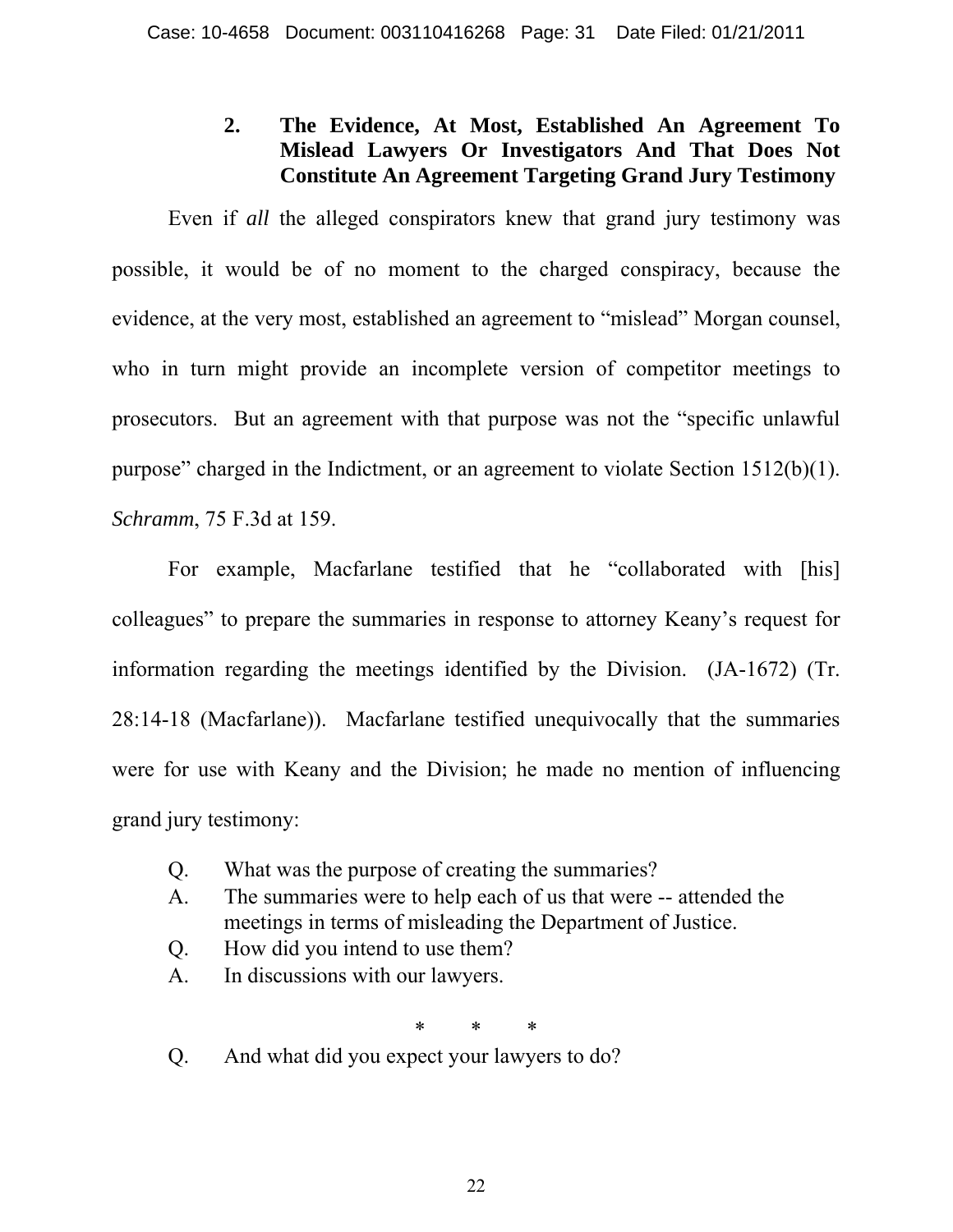A. Oh, to tell the Department of Justice that their – their subpoena and their investigation is really unfounded.

(JA-1675-76) (Tr. 31:20-32:15 (Macfarlane)). Likewise, Perkins linked the

summaries to a need to provide Morgan's lawyers with information:

- Q. Why was there concern that there were no notes or reports of this meetings?
- A. I think because from my -- my perspective that in terms of going forward with the investigation, it was felt that we -- we needed some sort of documentation of who was at what meetings, who they were, where they were and what was discussed and *we potentially needed that for discussion with attorneys*.

(JA 967-68) (Tr. 113:21-114:12 (Perkins) (emphasis added)). Kroef testified that they drafted the summaries using joint-venture discussions as "an argument" for the competitor meetings. (JA-1222-23) (Tr. 5:8-6:15 (Kroef)). Kroef testified that the summaries were to be used in "rehearsal meetings" with Morgan's "British lawyers," (JA-1334) (Tr. 13:19-22 (Kroef)), and in preparation for interviews by the Division. (JA-1335) (Tr. 14:6-20 (Kroef)), (JA-1225-26, 1229-1230) (Tr. 8:23- 9:2, 12:7-13, 12:23-13:3 (Kroef)); *see also* (JA-1233) (Tr. 16:4–8 (Kroef)).

 Nor does the testimony of the alleged objects of the persuasion—Weidlich and Emerson—establish that the alleged co-conspirators intended to influence grand jury testimony. (JA-81-84). Weidlich's testimony similarly established, at most, an effort by Kroef to persuade Weidlich to persuade Schunk executives to answer any prospective questions from *their lawyers* or in Division interviews in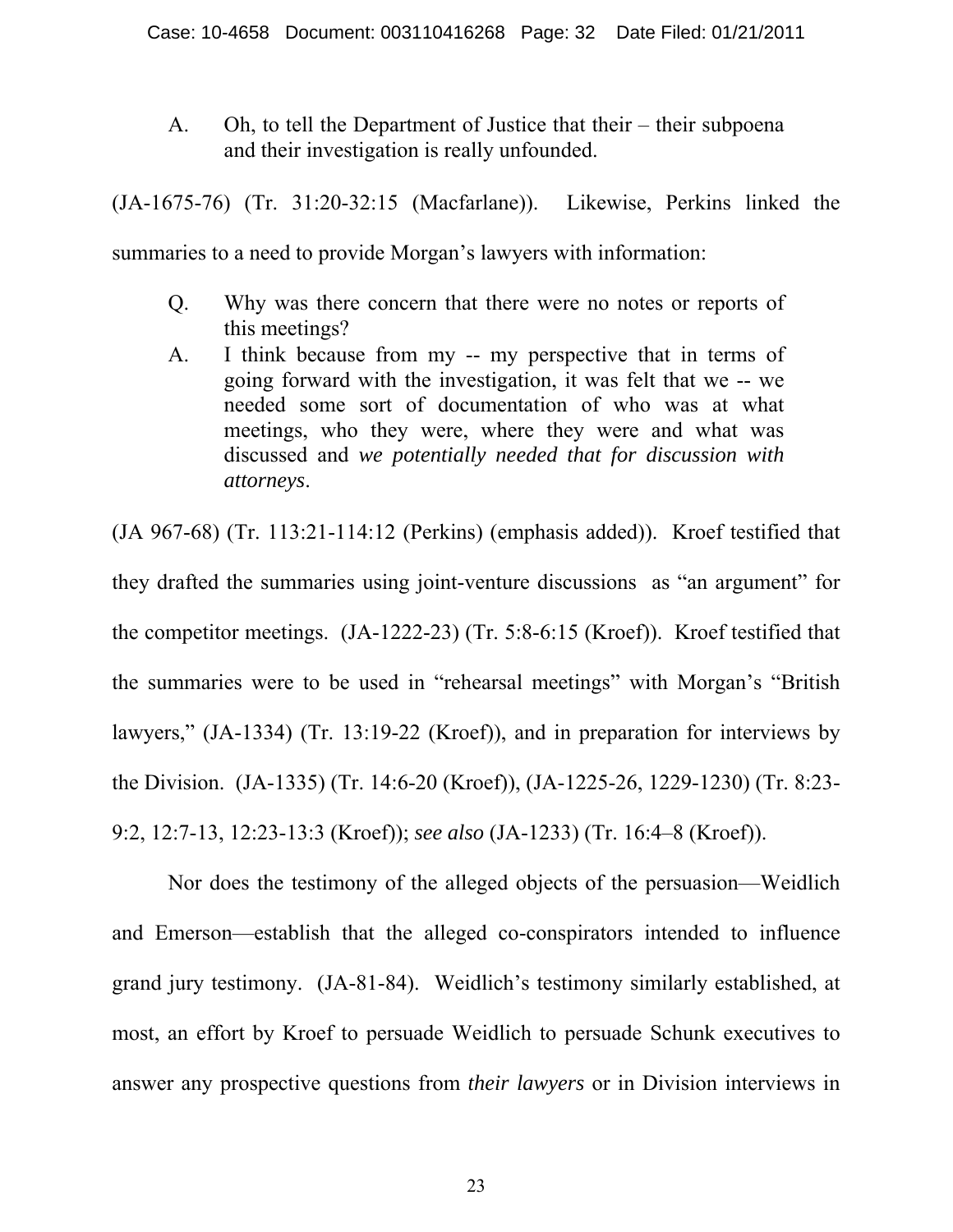#### Case: 10-4658 Document: 003110416268 Page: 33 Date Filed: 01/21/2011

the "same" or "similar" way as Morgan. (JA-1794-95) (Tr. 20:16-21:6). Similarly, Emerson's testimony related to questioning from the Division—not the grand jury. (JA-876-77) (Tr. 21:17-22:13).

\* \* \*

 The Indictment specifically alleges conduct targeting grand jury testimony. It does not charge conduct aimed at misleading counsel or investigators. While the Indictment could have charged a conspiracy to violate a U.S. statutory provision that addresses misleading U.S. investigators, it did not. *E.g.*, 18 U.S.C. § 1001 (false statements); 18 U.S.C. § 1512(b)(3) (corrupt persuasion as to communication to a "law enforcement officer," including federal prosecutors (18 U.S.C. § 1515(a)(4))). The Fourth Circuit in *United States v. Floresca*, 38 F.3d 706 (4th Cir. 1994), explains the difference between an offense under 1512(b)(3) (uncharged here) and 1512(b)(1) (offense targeted by the charged conspiracy) and underscores that the Division's evidence targeted, at most, the elements of an uncharged offense. *Floresca*, 38 F.3d at 710-11 (reversing conviction where jury instructed that the prosecution met its burden for 1512(b)(1) offense if jury found that defendant approached witness with intent to *either* affect his cooperation in the investigation *or* his trial testimony).

 Although acknowledging *Floresca* made the distinction between Section  $1512(b)(1)$  and  $(b)(3)$  "undeniable," the District Court concluded that the same set

24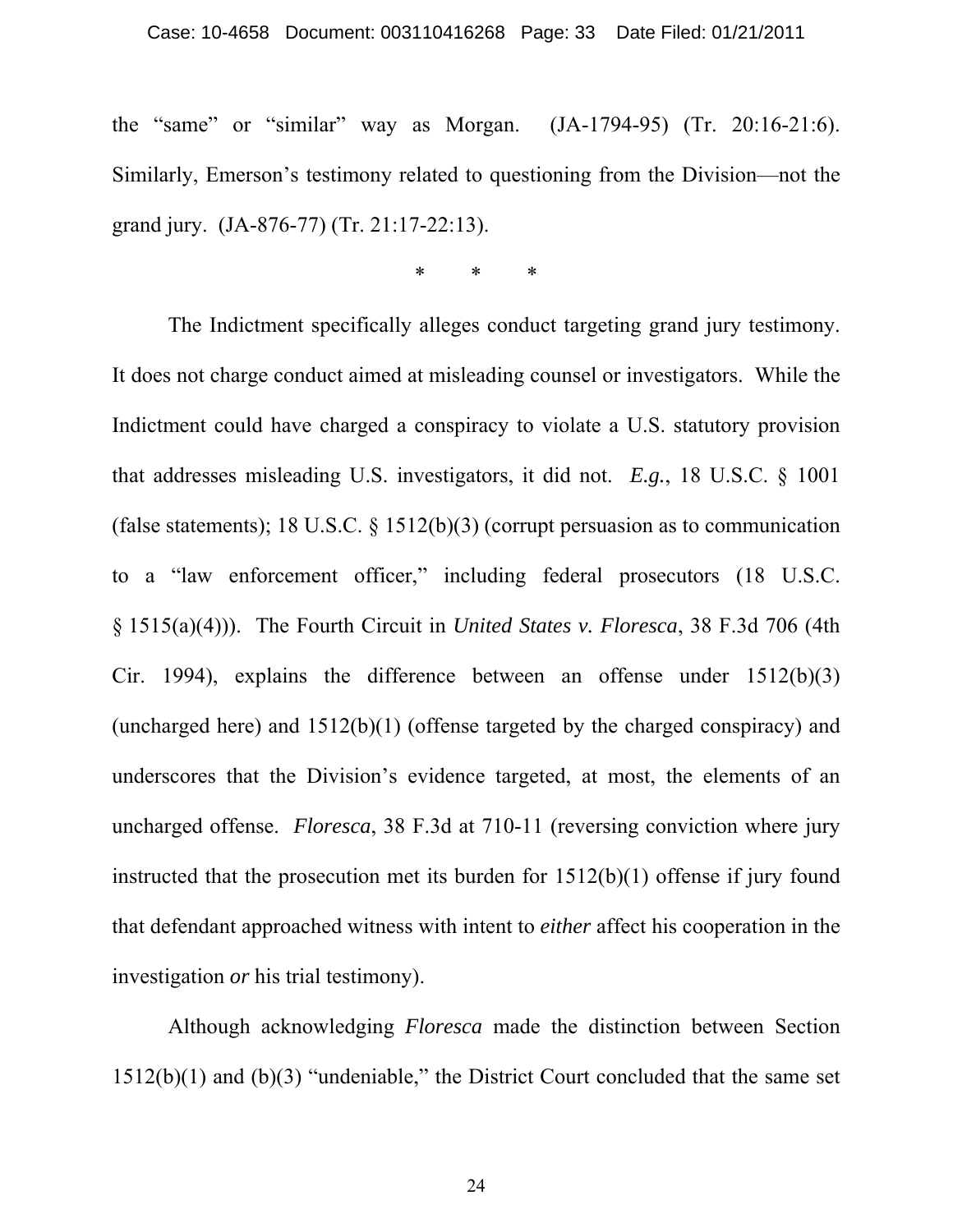of facts can violate more than one statute. (JA-72) (11/30/10 Op. at n.4). While this general proposition is true, it does not apply here. It is one thing to say that this evidence may have established an agreement to mislead attorneys or investigators in interviews. But it is quite another to say that the same evidence also established an agreement to persuade individuals to lie on the stand before the grand jury.

*Schramm* makes abundantly clear that this Circuit will not sustain a conspiracy conviction upon evidence that fails to prove the specific conspiratorial object charged in the Indictment. The Second Circuit followed this same principle in *United States v. Schwarz*, 283 F.3d 76, 107 (2d Cir. 2002), a similar obstruction case. Reversing the conviction, the Court held that, while the trial evidence was "plainly sufficient" that the defendants "agreed to generally to impede state investigators," that was not the object charged. *Schwarz*, 283 F.3d at 106. Rather, the object of the conspiracy was a "precise one"―Section 1503―by impeding the federal grand jury, not a violation of Section 1001 by lying to federal investigators or prosecutors. *Id*.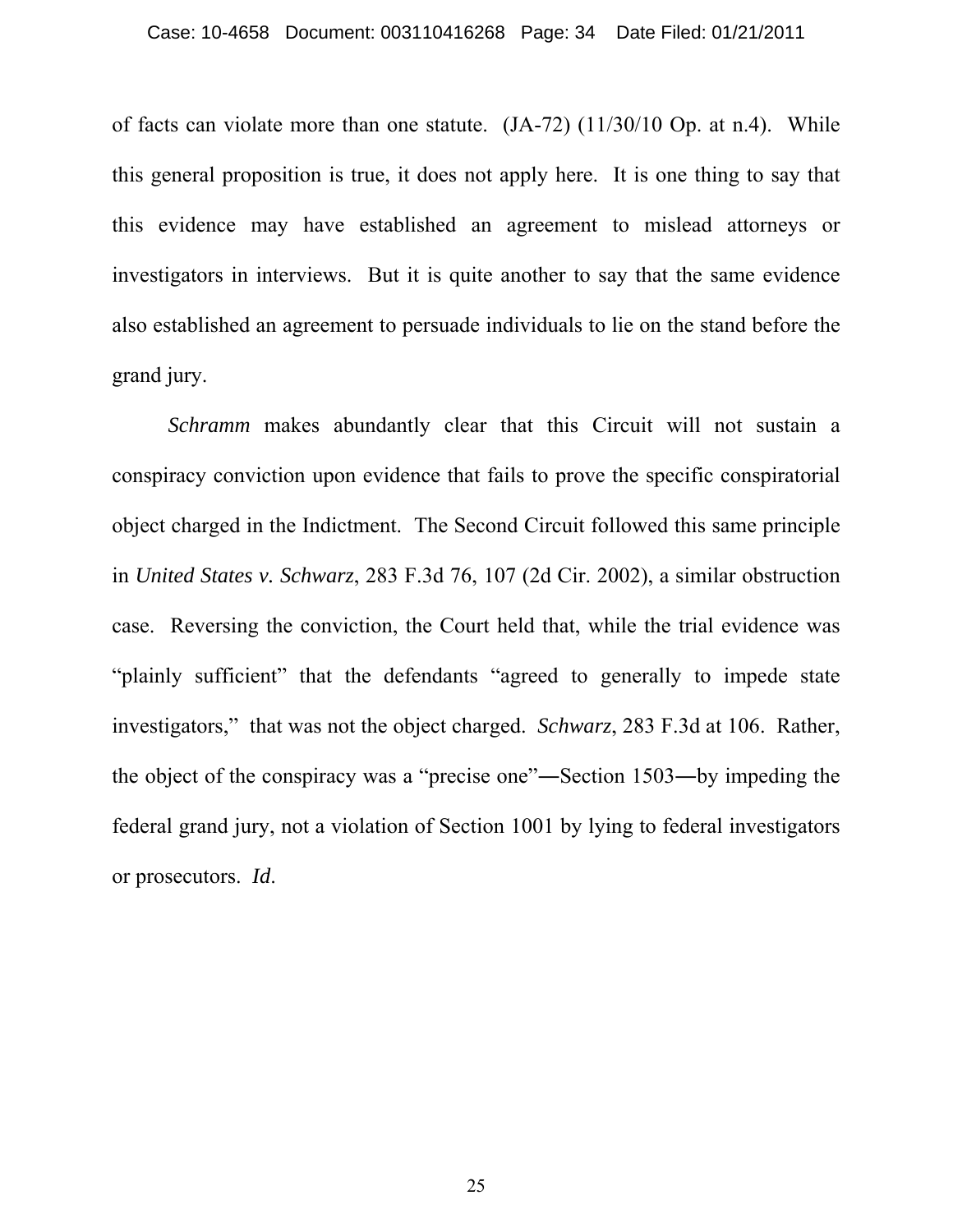# **3. The Supreme Court Has Held That Evidence Of Lies To Investigators Does Not Establish Sufficient Evidence Of Intent To Influence Grand Jury Testimony**

# **(a)** *Aguilar* **Is Analytically Indistinguishable From This Case**

*United States v. Aguilar*, 515 U.S. 593 (1995), is dispositive, as it demonstrates that evidence of lies to investigators, without more, does not establish an intent to influence grand jury testimony. Vacating a conviction, the Court rejected the Government's argument that because Aguilar knew of the pending grand jury investigation, his lies to federal investigators were "analogous to those made directly to the grand jury itself, in the form of false testimony or false documents." 515 U.S. at 601.

 Here, the trial evidence, viewed in the light most favorable to the Division, is analytically indistinguishable from the facts in *Aguilar* and is likewise insufficient to establish the required intent to influence grand jury testimony, here required under Section 1512(b)(1). The evidence, at most, established an intent to lie to lawyers or investigators. There was an awareness of the existence of a grand jury investigation but insufficient evidence that the defendant knew that his conduct was likely to affect grand jury testimony.

 There was no evidence that Norris or any alleged co-conspirator had knowledge that statements made to their lawyer, the lawyer's statements to the Division, or any interviews anyone (including Schunk executives) might have with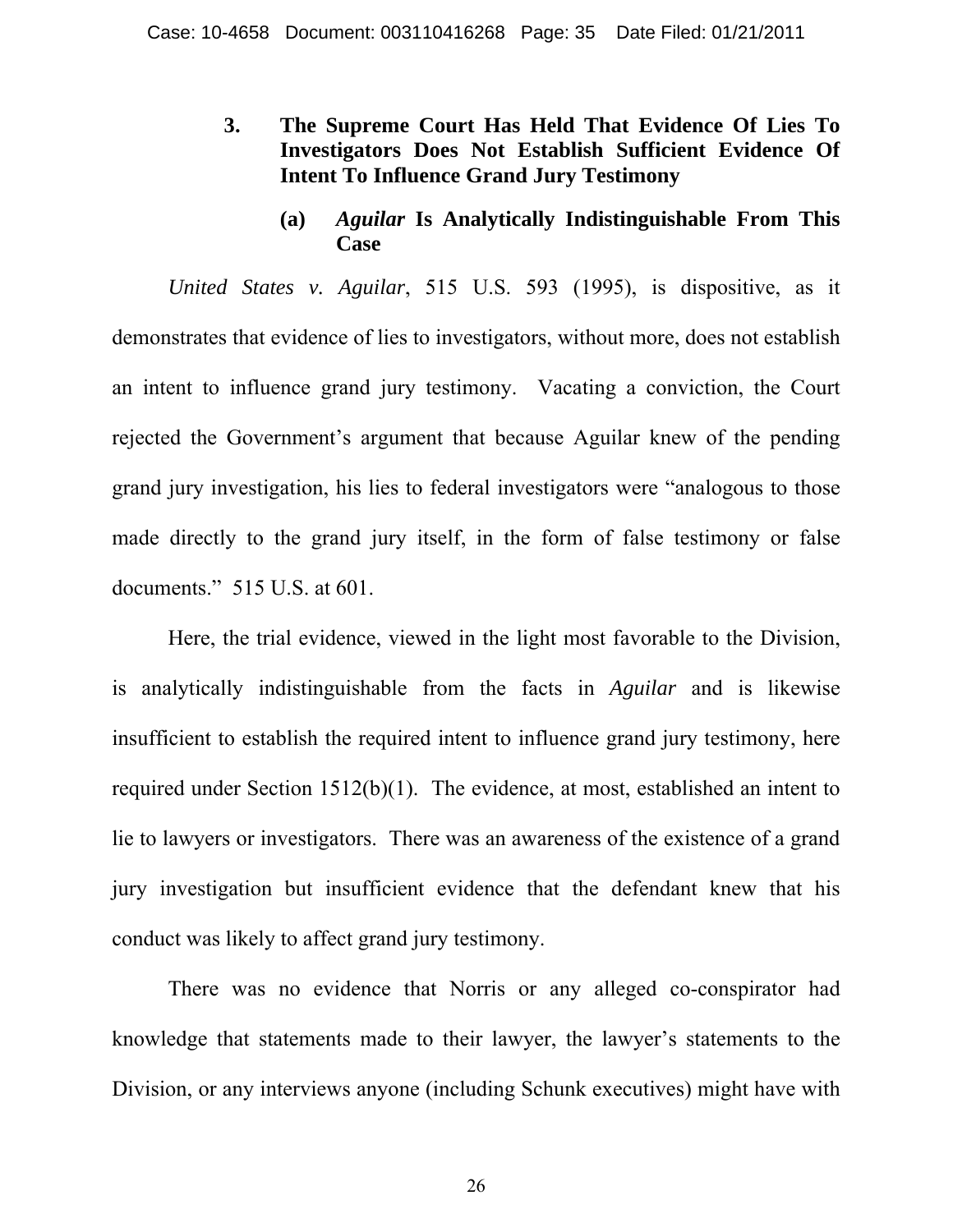their lawyers or the Division would somehow morph into false testimony before the grand jury.

 Indeed, the case against Norris is even weaker than the case against Aguilar, as here the evidence showed that the alleged co-conspirators—mostly foreign nationals—did not even know that there was such a thing as grand jury testimony. Aguilar, on the other hand, was a federal judge who would surely have known that the FBI agents could be called for grand jury testimony and repeat his statements.

 Additionally, as in *Aguilar*, no relevant actor was under testimony subpoena or ever testified before the grand jury made the possession of the requisite intent to affect grand jury testimony even more suspect. (JA-901) (Tr. 46:7-16 (Emerson)); (JA-1069-70) (89:24–90:10 (Perkins)); (JA-1377-78) (Tr. 56:24–57:8 (Kroef)); (JA-1406) (Tr. 85:2-4 (Hoffmann)); (JA-1452) (Tr. 13:1-12 (Volk)); (JA-1542-43) (Tr. 12:25–13:2 (Keany)); (JA-1821) (Tr. 47:4-11 (Weidlich)). *See also* (JA-726- 27) (Tr. 40:25-41:1 (Rosenberg Colloquy)); *Aguilar*, 515 U.S. at 601 (fact that the FBI agents were not under subpoena but were simply individuals who "might or might not testify before the grand jury" insufficient and too speculative to establish Aguilar's knowledge that his lies would likely be repeated in the form of grand jury testimony); *compare United States v. Vampire Nation*, 451 F.3d 189, 205 (3d Cir. 2006) (defendant's email to target of corrupt persuasion―referencing defendant's knowledge of the target's grand jury subpoena―indicated that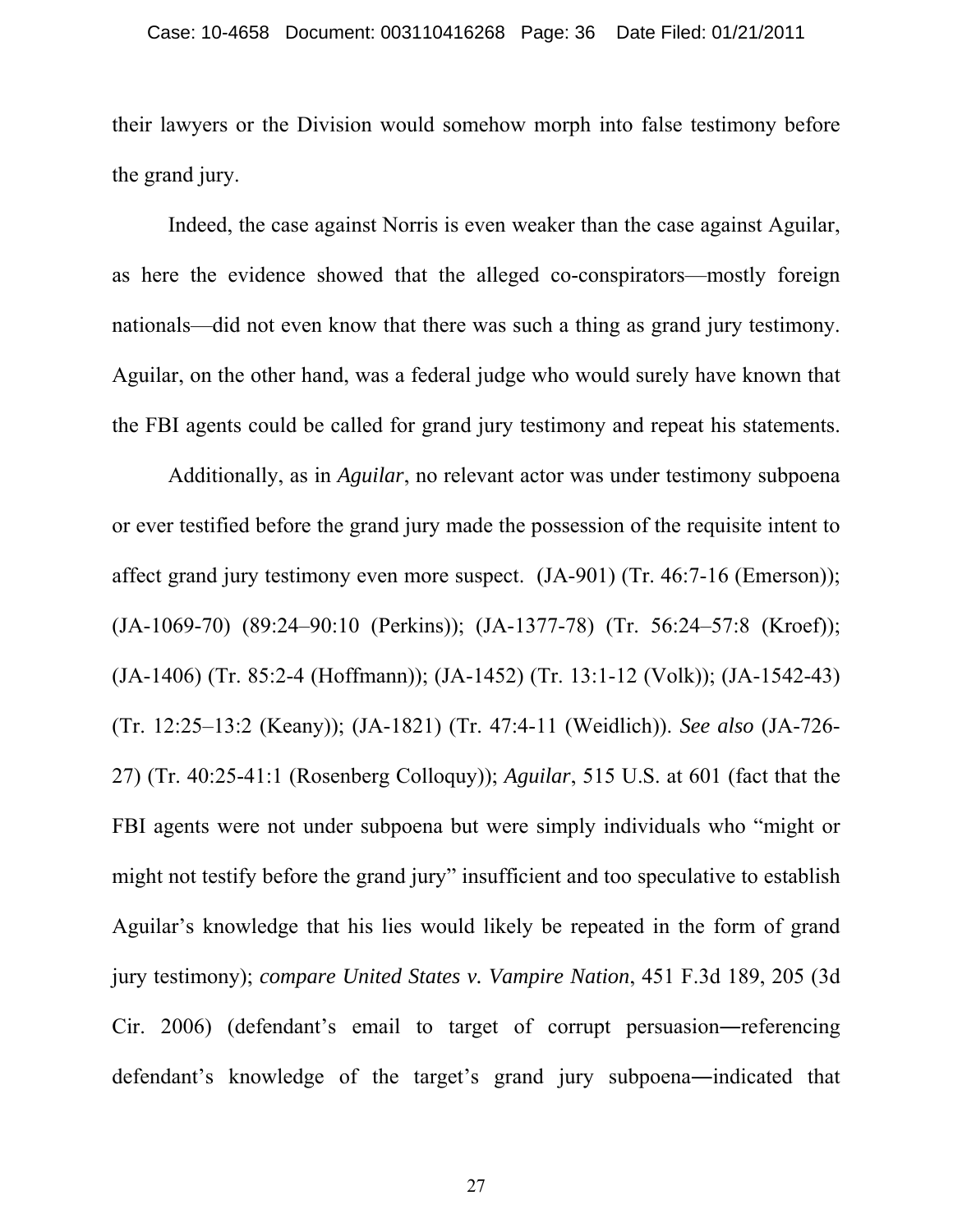defendant was "well aware" his obstructive act would affect the official proceeding).

# **(b) The District Court Rendered Proof Of Specific Intent Superfluous**

 The Court's sufficiency conclusion is premised upon a failure to require proof of both the "knowing" (*i.e.*, conscious awareness of wrongdoing) and specific-intent elements required by 1512(b)(1). *See United States v. Farrell*, 126 F.3d 484, 490 (3d Cir. 1997) (stating that 18 U.S.C. § 1512(b) expressly requires proof of "both 'knowing' conduct and some specific intent, described in subsections (1) through (3)"). Contrary to the Court's finding, *Aguilar* applies here despite the fact it deals with Section 1503's broad provisions. (JA-75). In placing metes and bounds on this catchall clause, the Supreme Court required that the Government prove that Aguilar lied to federal investigators with the knowledge and intent that those investigators would repeat his statements in grand jury *testimony*. *Aguilar*, 515 U.S. at 599-600. Here, that limiting feature―intent to affect grand jury *testimony*―is the precise statutory language of Section  $1512(b)(1)$ , and the object of the conspiracy charged. 18 U.S.C. § 1512(b)(1) ("knowingly . . . corruptly persuade[] another person . . . with intent to -- (1) influence . . . the testimony of any person in an official proceeding").

 The Court's opinion rendered *proof* of intent to influence *grand jury testimony* superfluous. Conflating counsel or Division interviews with grand jury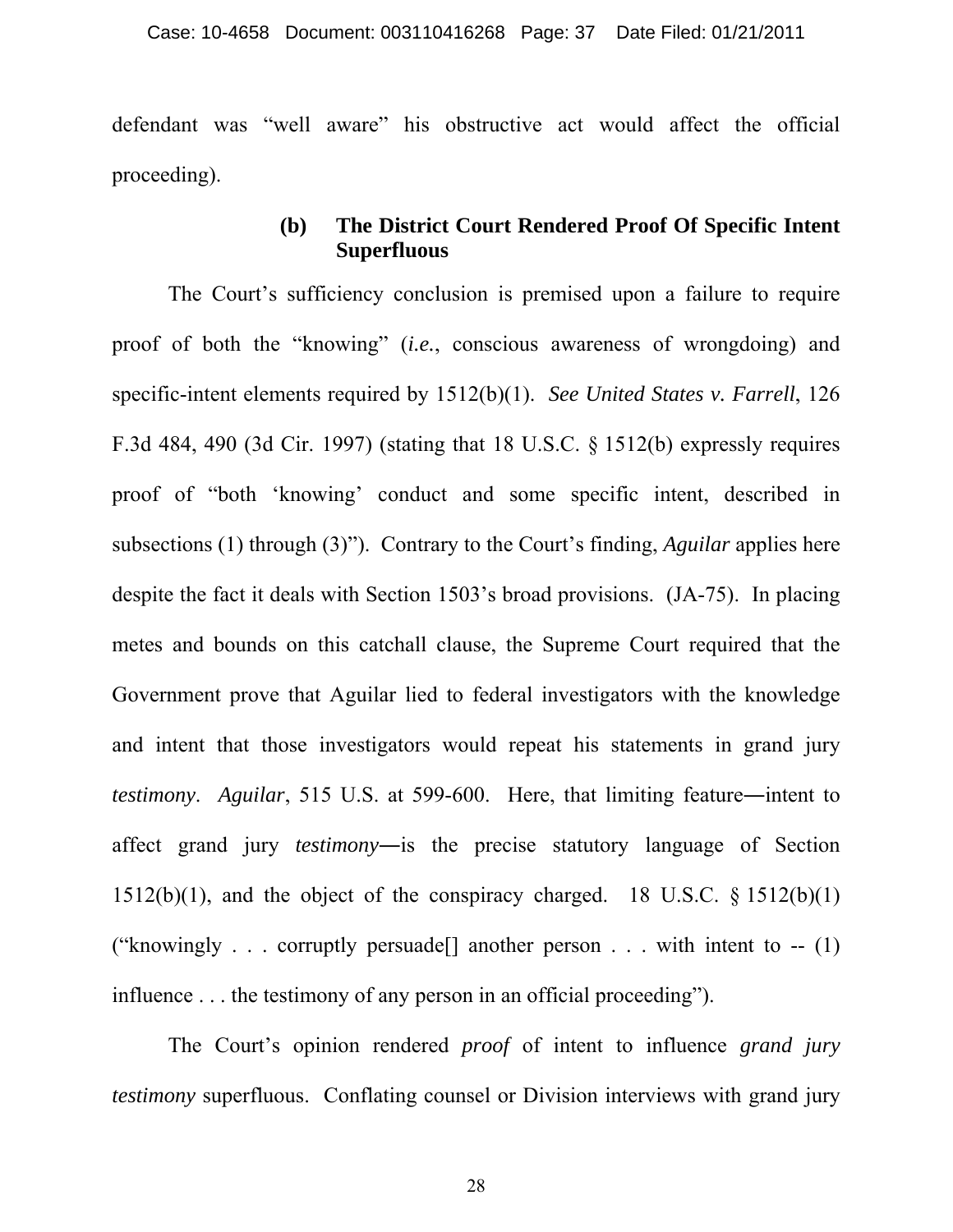testimony, the Court appeared to find that it was sufficient for the Division to have proved only that the co-conspirators intended to generally mislead, directly or indirectly, the Division's price-fixing investigation. (JA-81) (11/30/10 Op.) But that was not the charged conspiracy, nor does evidence of that conduct give rise to an inference of intent to commit the precise object charged and violate Section  $1512(b)(1)$ .

#### **(c) The District Court Misconstrued The Defense's "Nexus" Argument**

 The Court also appeared to reject *Aguilar*'s applicability based on a misperception of the defense's position on "nexus." (JA-73-78) (11/30/10 Op.). The defense did not contend that the Division was required to prove that Norris and his co-conspirators knew that their actions "*will* end up affecting the relevant official proceeding," *i.e.*, knowledge of the certainty of success of the obstructive endeavor. *Id.* (emphasis added)). The evidence must be sufficient to establish knowledge that the obstructive endeavor will "'*likely* to affect the judicial proceeding.'" *Arthur Andersen LLP v. United States*, 544 U.S. 696, 708 (2005) (quoting *Aguilar*, 515 U.S. at 599) (emphasis added). The Supreme Court adopted this "nexus" standard from *Aguilar* in *Arthur Andersen*, a Section 1512(b) case. *Arthur Andersen*, 544 U.S. at 707 (reciting *Aguilar*'s nexus standard and reversing conviction "[f]or these reasons"). Here, there was no evidence that the conspirators possessed *any* knowledge that their conduct would likely―or even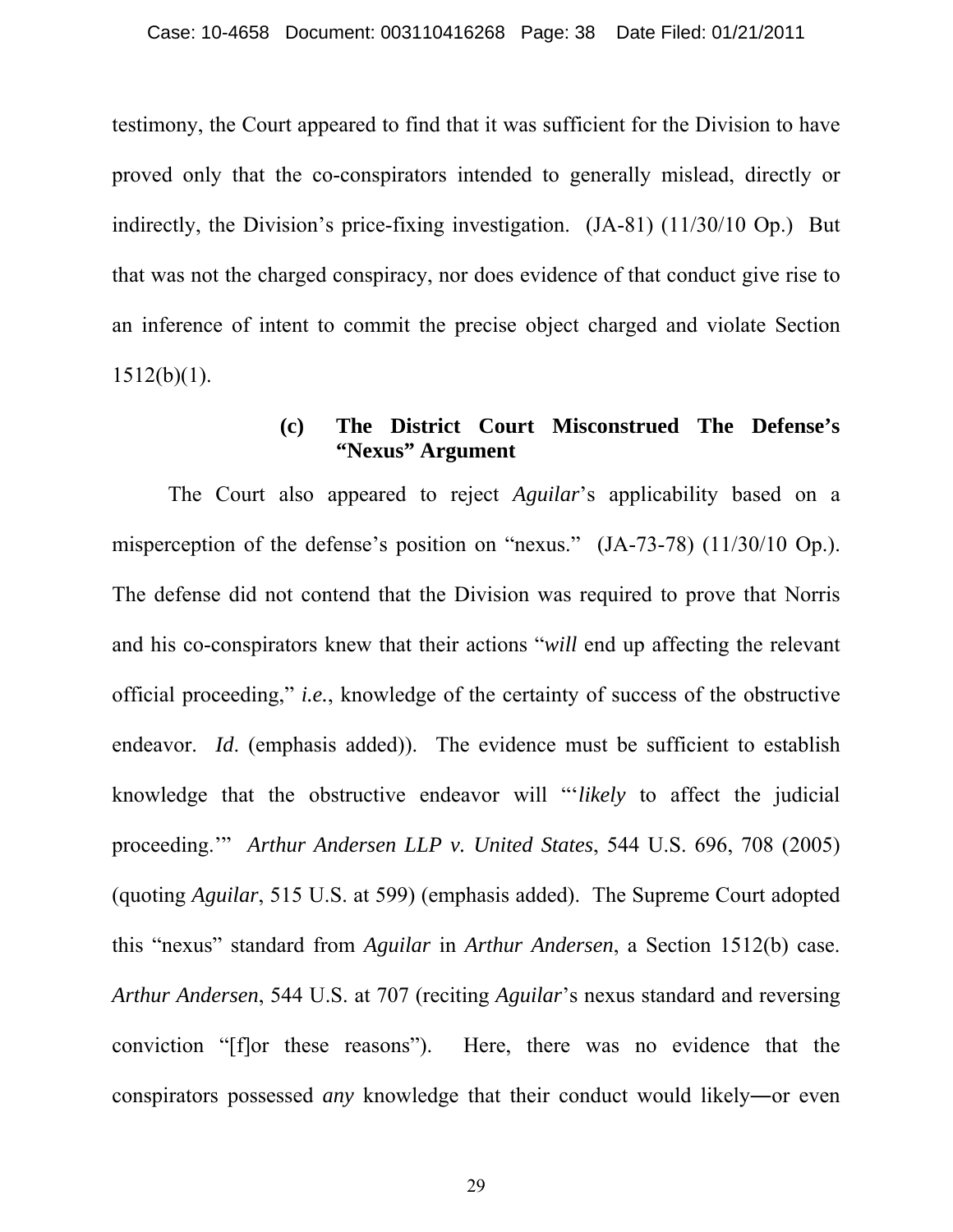possibly might―affect grand jury testimony. Unlike in *Aguilar*, a case under 1503, this case under 1512(b)(1) statutorily requires intent to influence testimony, which the Division failed to prove.

## **(d) The District Court's "Conduit" Theory Is Legally Flawed And Factually Unsupported**

 The Court further erred in finding that a so-called "conduit" theory would support a Section  $1512(b)(1)$  violation in this case.  $(JA-71-72)$   $(11/30/10 \text{ Op.})$ . The Court posited that a Section 1512(b) violation might exist where there was an agreement to use "such parties," *i.e.*, outside counsel Keany or the Division, to influence grand jury testimony. *Id*. at 71. Although the Court's hypothesis was not supported by any evidence as to *whose testimony* that might be, the Indictment precluded such a theory because it required evidence of an agreement to persuade "*other persons* . . . with intent to influence *their* testimony." (JA-183-84 (Indict. ¶13)) (emphasis added); *Schramm*, 75 F.3d at 159.

 There was no evidence that Norris or any co-conspirator had knowledge that Keany or any investigator was likely to repeat the information they received as their own grand jury testimony. More fundamentally, there was no evidence that Keany warned Norris that anything Norris said to Keany would be repeated to the grand jury.

 Accepting the viability of such a "conduit" theory would effectively criminalize advocacy based on the mere fact a client withholds information from his lawyer and allows him to proffer one set of plausible facts to the government when another set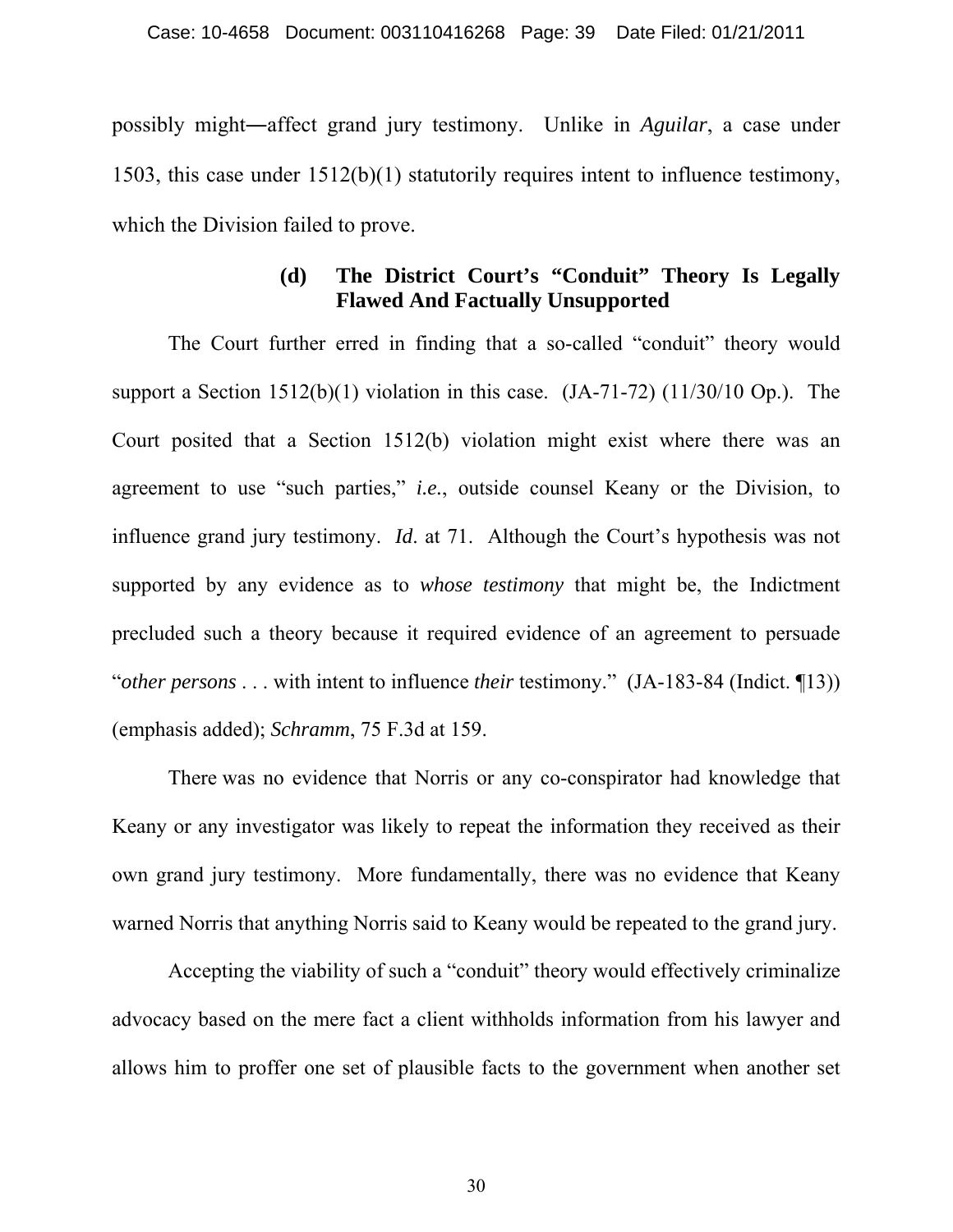#### Case: 10-4658 Document: 003110416268 Page: 40 Date Filed: 01/21/2011

might also be possible. Repackaging such defense advocacy as witness tampering―here, the characterization of competitor meetings as "joint venture" discussions―will have a chilling effect on the adversarial system and trigger undesirable corollary effects, including an attack on the attorney-client privilege, as discussed further below. *E.g.*, *United States v. Zolin*, 491 U.S. 554, 562 (1989) ("open client and attorney communication [essential] to the proper functioning of our adversary system of justice . . . ."). The Court's "conduit" theory converts any lie made to counsel into a lie against the state, at odds with the adversary system. *United States v. Cronic*, 466 U.S. 648, 655-56 (1984) ("[T]he adversarial process protected by the Sixth Amendment requires that the accused have counsel acting in the role of an advocate.") (internal quotations and citations omitted). Nor did Congress intend such a result. 18 U.S.C. § 1515(c) ("[t]his chapter does not prohibit or punish the providing of lawful, bona fide, legal representation services in connection with or anticipation of an official proceeding").

### **B. NO RATIONAL JURY COULD FIND AN AGREEMENT TO CORRUPTLY PERSUADE OTHERS TO KEEP DOCUMENTS FROM THE U.S. GRAND JURY**

 There was also insufficient evidence to sustain the conspiracy conviction on the grounds of a conspiracy to destroy documents with the intent to impair their availability to the grand jury. Indeed, the District Court's denial of the defense's motion for acquittal rested almost exclusively on Kroef's testimony about a "very, very short" and undated discussion he had with Norris about "check[ing]" files in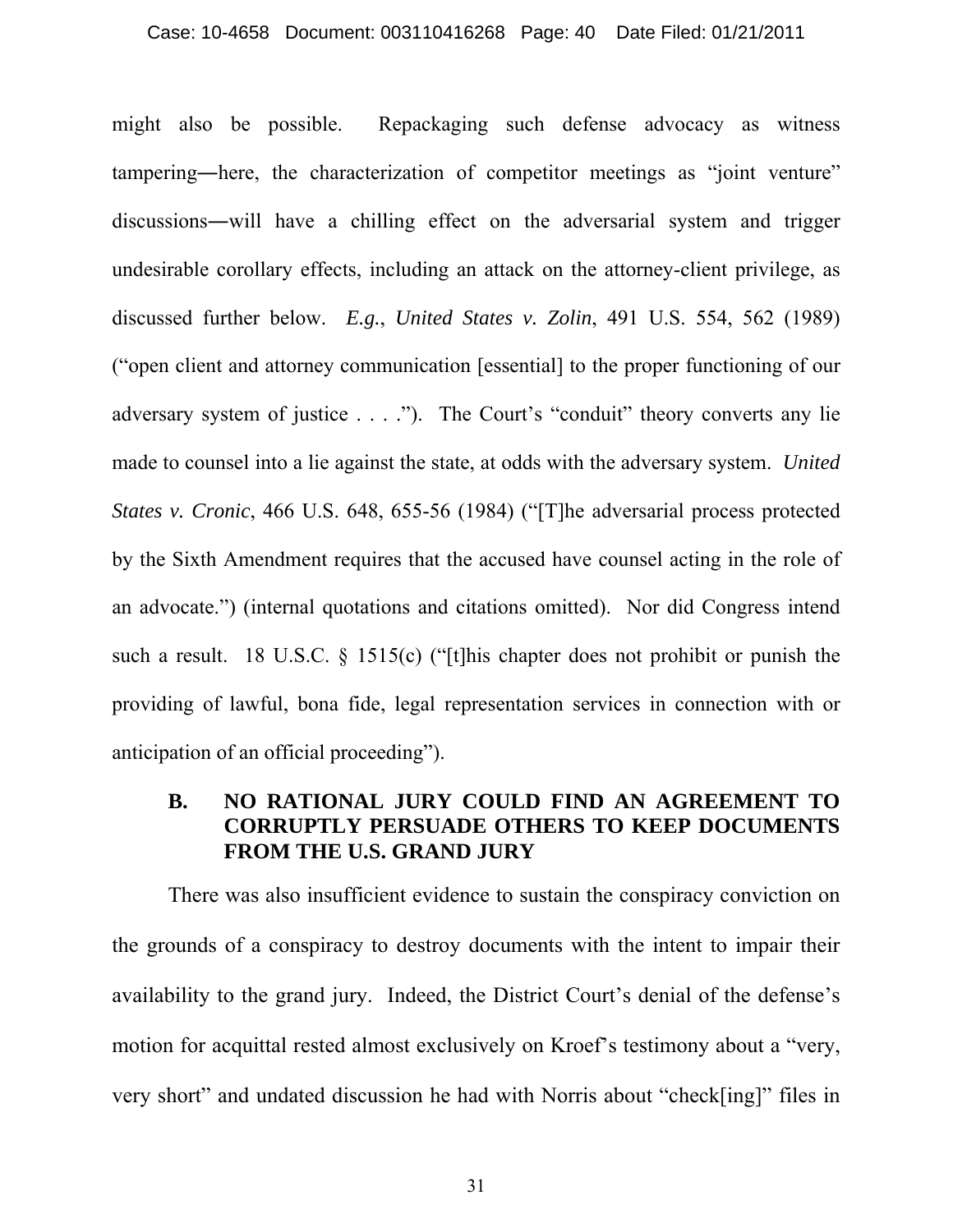Europe to protect those files from European authorities. (JA-1245) (Tr. 28:10-16). No rational jury could have found this testimony sufficient to support the charged conspiracy.

# **1. No Rational Jury Could Find The Charged Agreement Where Keany Testified That His Clients Knew That The U.S. Grand Jury Subpoena Did Not Reach European-Located Files**

 Keany testified unequivocally that he understood that the "subpoena required only production of documents in the United States at the time the subpoena was served" and that "in the end, [the Division] could only compel documents in the U.S." (JA-1558, 1559, 1557, 1510) (Tr. 28:20-25, 29:5-8, 27:24–28:3-7, 71:15-20 (Keany) (subpoena required only U.S.-based documents). Keany testified, and the documentary evidence confirmed, that he repeatedly conveyed this understanding to Morgan's executives, including Norris and informed them that the Division *agreed*. (JA-1577) (Tr. 47:16-25 (Keany)); (JA-2644) (email from Keany to Norris, *et al.*, stating: "I then told [Division attorney McClain] that . . . I did not anticipate bringing any UK documents into the US. She said she understood the latter point *and that she would not expect us to*.") (emphasis added).

 When Keany decided to voluntarily provide the Division with some overseas documents regarding joint-venture meetings, Keany took steps to ensure that this would not affect the extraterritorial restrictions that both sides agreed governed the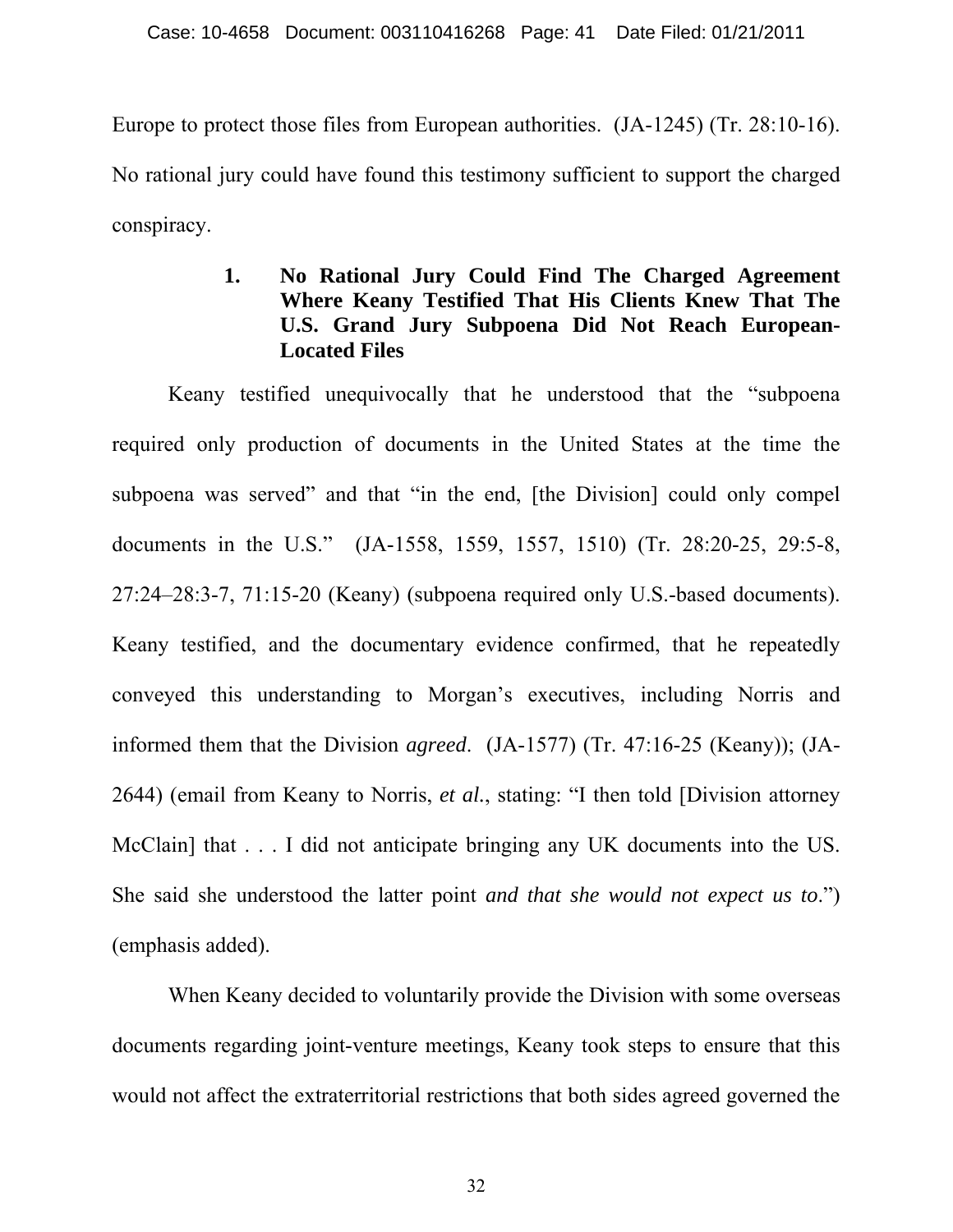subpoena. *See* (JA-1602) (Tr. 72:17-24 (Keany)); (JA-2314) (Keany email informing Norris of Division call working "out an understanding" regarding "producing documents from beyond the 'legal reach' of the subpoena"); (JA-2315) (Keany email informing Norris that the Division agreed to production "without in any way waiving the *normal position* that subpoenas cannot reach documents located outside of the US") (emphasis added). Keany testified that the Division *never* requested documents outside the United States. *See* (JA-3189) (cover letter); (JA-1559) (Tr. 29:1-4 (Keany)) ("Q. [T]he Antitrust Division never sought to compel the production of documents from outside the United States, correct? A. That is correct.").

 The Court erroneously dismissed Keany's testimony as irrelevant, relying on the same rationale used to deny Norris's Rule 12(b) motion to dismiss. (JA-86, 88- 89) (11/30/10 Op. at 30, 32-33, n.9). The Court ruled that conduct directed at foreign-based documents could form the basis of a Section 1512(b)(2)(B) offense if the Division could prove the intent to "impair [the foreign-based documents'] availability in the grand jury investigation." (JA-86) (11/30/10 Op. at 30) (quoting 719 F. Supp. 2d 557, 567 (E.D. Pa. 2010)). Even if theoretically this might have been possible on a pretrial motion to dismiss, the evidence did not develop that way at trial.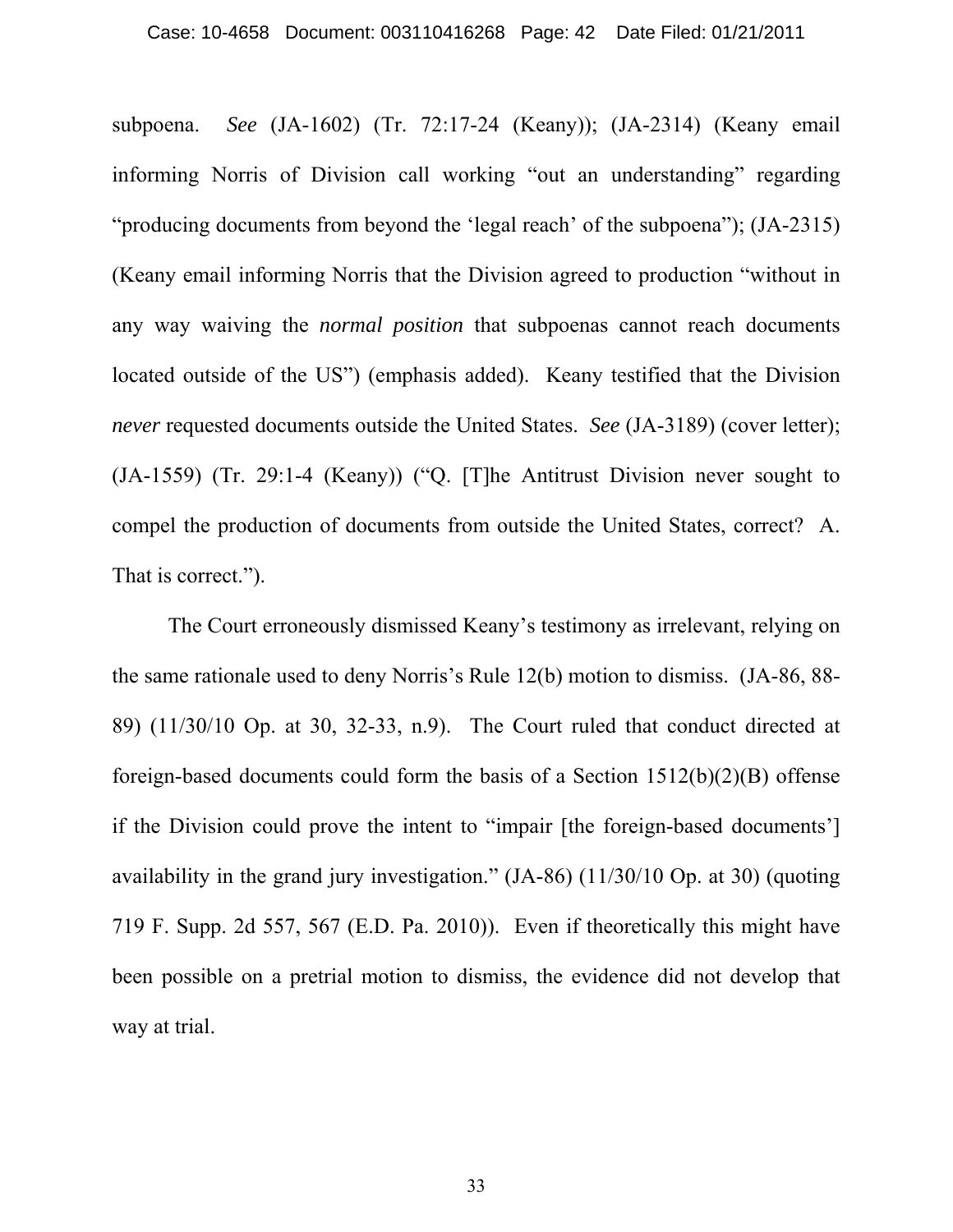The Court further erred by relying upon the language of the subpoena itself―seeking documents "without regard to the physical location of said documents"―to support its conclusion. (JA-87) (11/30/10 Op. at 31). First, the subpoena cover letter expressly stated that the Division would "not seek to enforce the subpoena to compel the production of documents that were located outside the United States." (JA-3189) (subpoena cover letter). Second, there was no evidence that Norris and Kroef ever read this subpoena language and acted unlawfully as a result. Third, there was uncontradicted evidence from Keany that they understood the complete opposite to be true, *i.e.*, that the "normal position" was that the U.S. grand jury could not reach documents in Europe. (JA-2315).

# **2. No Rational Jury Could Find The Charged Conspiracy Where The Evidence Established That Norris Instructed That Responsive Documents Be Preserved And Produced**

There was no evidence adduced at trial of *any* document destruction in the United States. U.S.-based documents were the only documents that Morgan's executives, including Norris, believed were responsive to the Morganite subpoena. With no evidence of document destruction or concealment *in the United States*, the Division failed to adduce sufficient evidence of the charged documents conspiracy.

Perkins testified that: "Certainly no document destruction took place in any of the time that I was [at Morganite]." (JA-1066) (Tr. 86:8-9 (Perkins)). Morganite's Muller testified that he did not order anyone to destroy documents and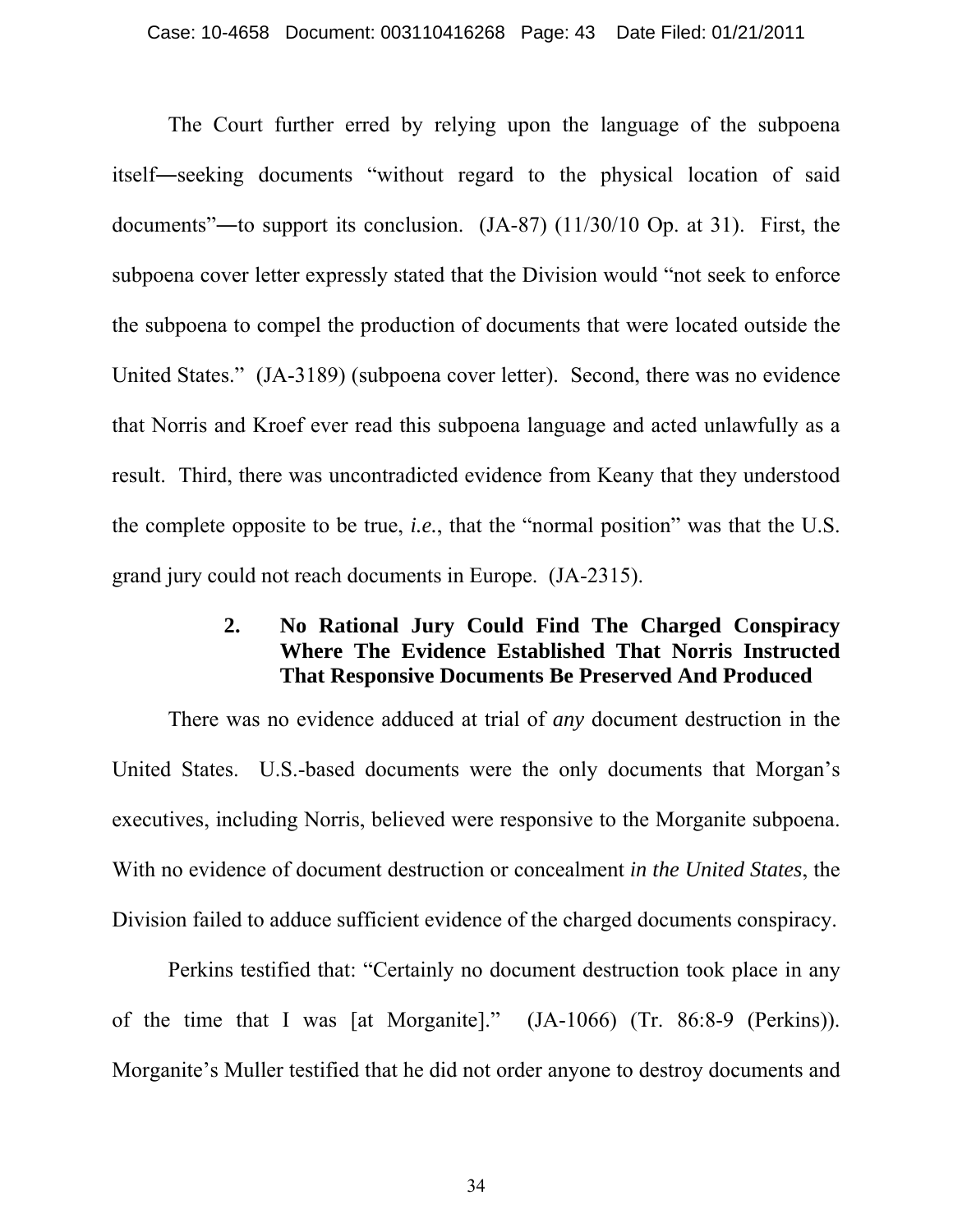that Norris never asked him to destroy documents. (JA-1104) (Tr. 4:14-19 (Muller)). Cox, a U.S.-based employee, testified that Norris did not instruct him to destroy documents. (JA-1888) (Tr. 32:9-12 (Cox)). Emerson testified that he did not destroy any documents in the United States, he was unaware that anyone else did, and Norris never instructed him to destroy documents. (JA-890-91) (Tr. 35:3- 5, 36:2-9 (Emerson)).

 In fact, Morgan's executives testified that Norris ordered documents *preserved* and *produced* in response to the subpoena. Perkins testified that: (i) "Mr. Norris ordered that the subpoena be complied with and no documents be destroyed," (ii) he believed that Norris's order was "taken seriously," and (iii) Norris sent out a written order to that effect. (JA-1066-67) (Tr. 86:4–87:4 (Perkins)). Emerson, an executive described as "Mr. Cartel," testified that Norris insisted upon compliance with the U.S. subpoena:

- Q. Okay. And sir, isn't it the case that . . . Mr. Norris instructed the company executives to provide all the documents that were required by that subpoena?
- A. Yes.

(JA-885) (Tr. 30:20-24 (Emerson)).

# **3. No Rational Jury Could Find The Charged Agreement Where Kroef Testified That The File "Check" Targeted A Potential European Investigation**

The Court erroneously found sufficiency of the evidence lay almost exclusively in a tiny fragment of Kroef's testimony about a "very, very short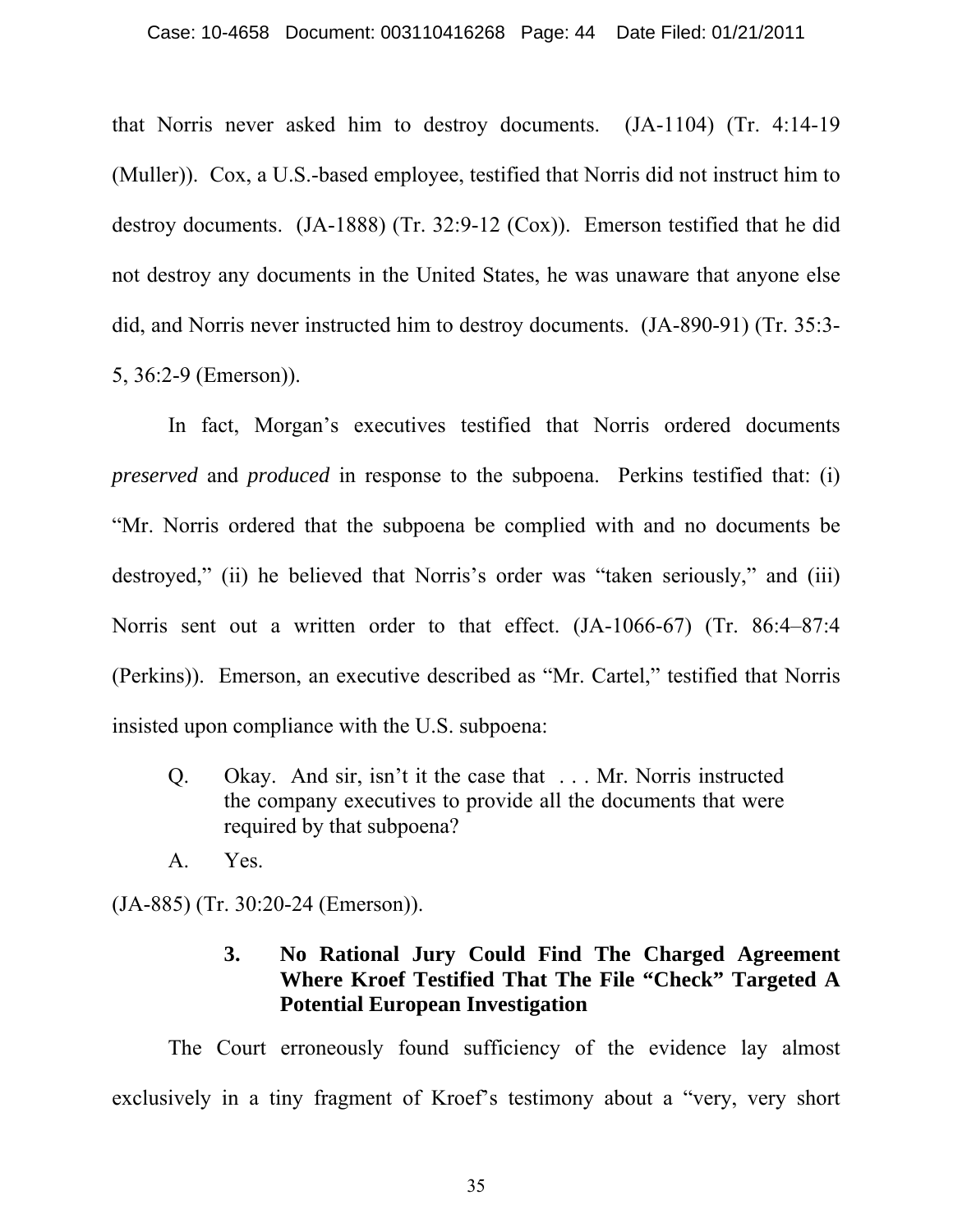discussion" he had with Norris about "check[ing]" files in Europe. (JA-1245) (Tr. 28:10-16 (Kroef)). No rational jury could have found this sufficient, because Kroef testified that the file "check" was done with the specific intent of preventing *European authorities* from taking these files in a "dawn raid" for a European investigation. (JA-1311) (Tr. 94:11-24 (Kroef)). The only role the U.S. investigation played in this file check was that it merely "triggered" the idea to take steps necessary to protect against a possible parallel EU investigation. (JA-1245) (Tr. 28:10-16 (Kroef)). Destroying documents to keep them from European authorities does not satisfy the intent elements of 1512(b)(2)(B) or the charged conspiracy, which require intent to affect the U.S. grand jury. *See Arthur Andersen*, 544 U.S. at 708 ("If the defendant lacks knowledge that his actions are likely to affect the judicial proceeding . . . he lacks the requisite intent to obstruct."); *Schramm*, 75 F.3d at 159 (trial evidence must establish "the specific unlawful purpose charged in the indictment"); (JA-183). Consequently, intent to conspire is lacking. *See Alston*, 77 F.3d at 719 (conspiracy conviction could not stand upon failure to prove specific intent for substantive offense).

 Kroef explained that it was concern about a European investigation that prompted Norris to query whether it was a good "idea" to check the European files, as Morgan had regularly done in the past: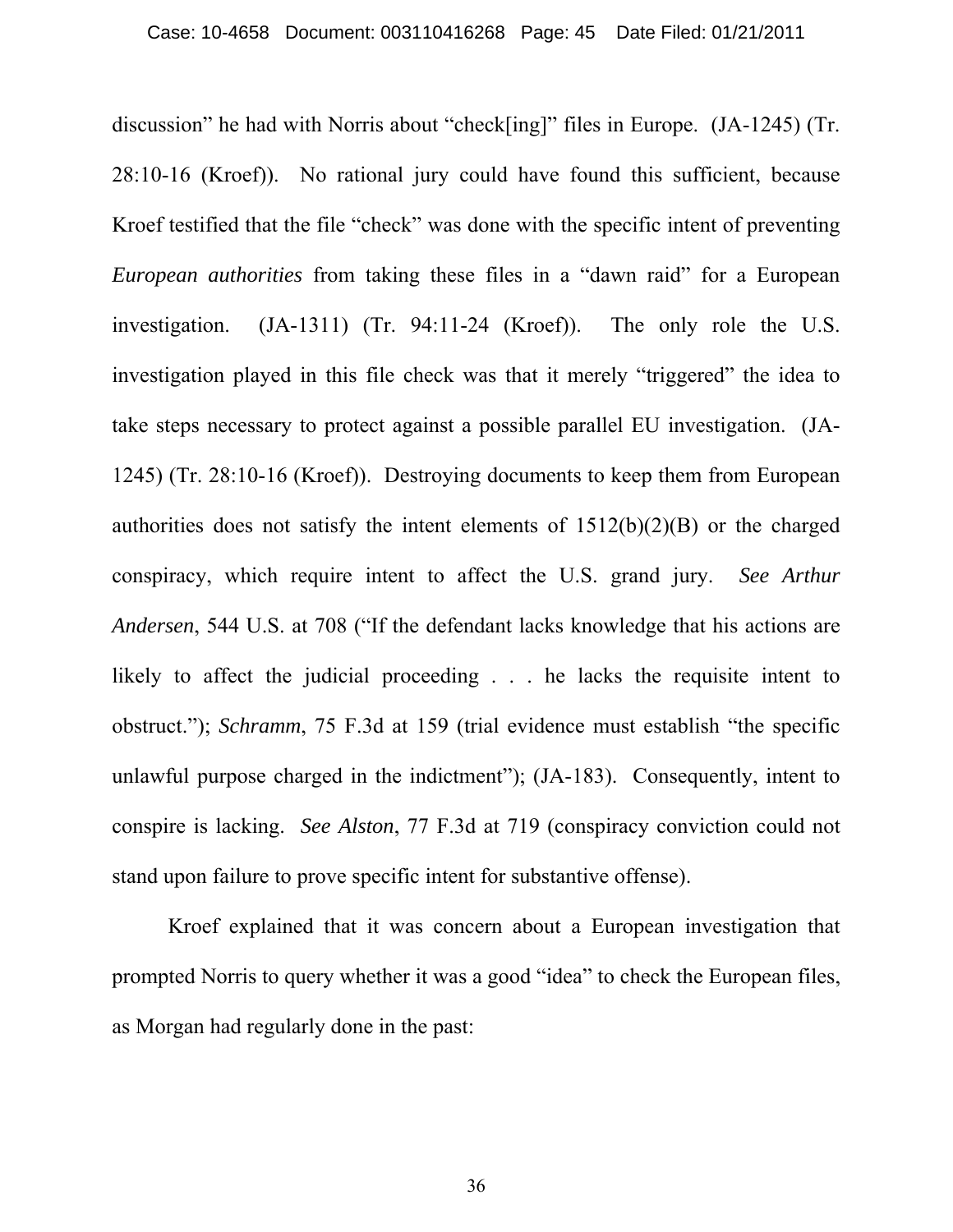- Q. And then after the Grand Jury subpoena was served on Morgan, was it a -- was that an occasion to go -- did you use it as an occasion to go look for -- for documents?
- A. One of the arguments used was that, if something -- if you're going to be subpoenaed in the United States -- so if you're under investigation on something very minor in the United States, that could be a serious risk of things coming to Europe. And of course, in Europe, we had an elaborate cartel system. So, I recall a very, very short discussion with Mr. Norris, where he said, what was the last time you did a check on the -- on the files in the companies? And I said, ooh, that's been a long time. And he said, do you think it's wise to do another one? And I said, yeah, not a bad idea. That was triggered by the investigation here in the U.S.

(JA-1245) (Tr. 28:2-10).

 Immediately preceding this testimony, Kroef explained that the European cartel members had a practice of keeping their meeting documents offsite and that file "cleaning" was only necessary to ensure that the local European company sales documents did not reflect customer discussions. (JA-1240-44) (Tr. 23:17-27:18). Kroef testified that he had carried out such European file "cleaning" about five times during his twenty years in the European cartel, and that all cleanings were undertaken due to concerns regarding "dawn raids" by European authorities. (JA-1244-45, 1311) (Tr. 27:19-28:1, 94:23-95:15). Kroef confirmed that the "cleaning," supposedly prompted by his "very, very short" discussion with Norris, was an "exercise similar to the prior ones." (JA-1311, 1244-45) (Tr. 94:14-25, 27:10-28:1).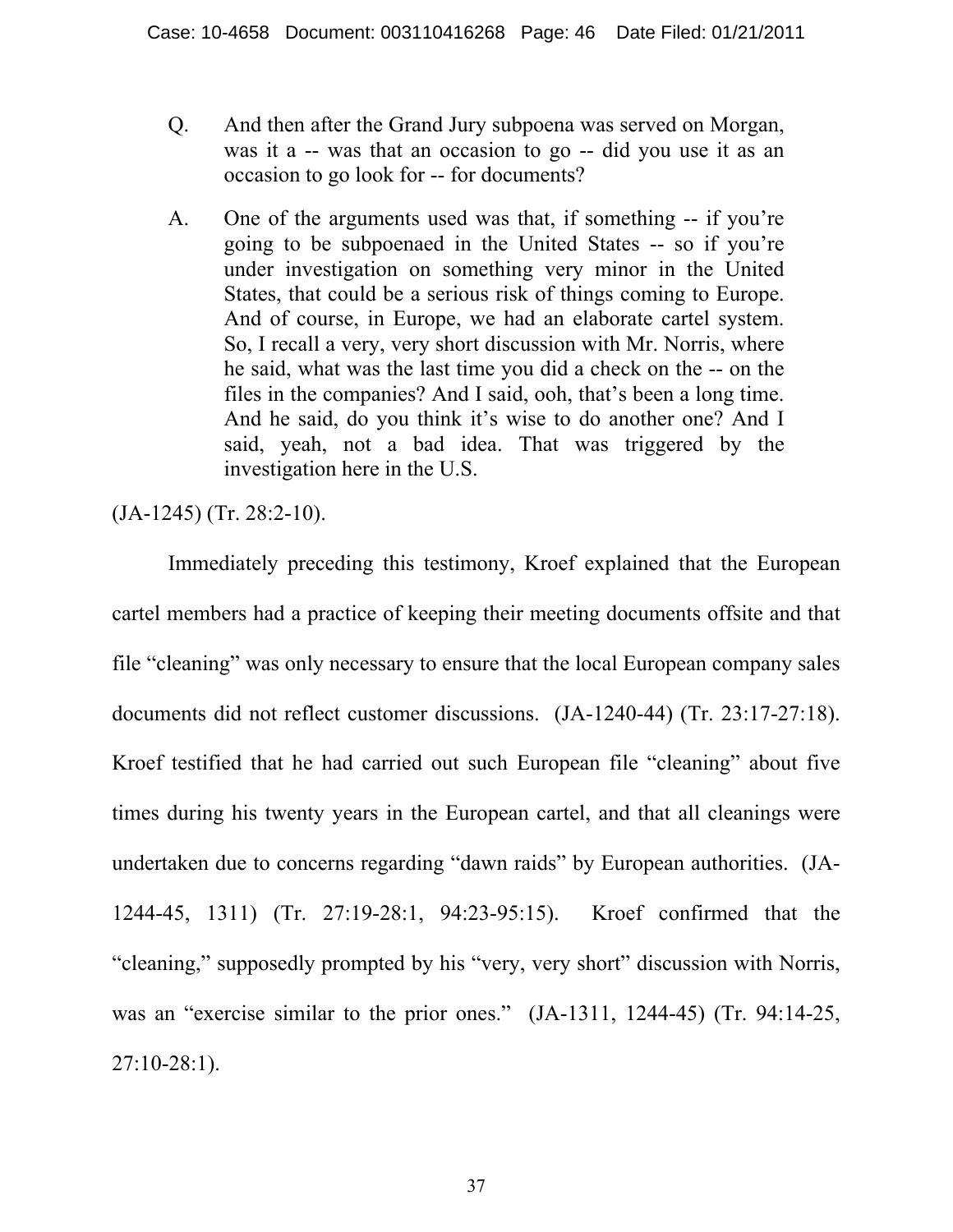Kroef's testimony is far too tenuous to support an inference that Norris conspired to persuade others with intent to deprive the *U.S. grand jury* of documents. Kroef did not testify that Norris mentioned the U.S. grand jury subpoena or even the U.S. investigation. That the U.S. investigation even triggered the discussion was merely Kroef's own speculation.

 Contrary to the Court's finding, Emerson's testimony that Kroef recruited him to check European files does *not* support the charged conspiracy. (JA-62) (11/30/10 Op.). Specifically, Emerson did not testify what the intent was behind the "task force." Emerson testified only that he was doing what Kroef had told him to do and, as far as Emerson was aware, Norris was not involved. (JA-889) (Tr. 34:12-17).

### **4. No Rational Jury Could Find The Charged Agreement Where Kroef Could Not Date The File "Check" Discussion**

On cross-examination, Kroef directly undercut his comment that the U.S. investigation somehow "triggered" the Norris discussion because he testified that "ultimately" he could not remember "when or what year this brief discussion took place." (JA-1315) (Tr. 98:7-16). This testimony on cross was far more than a failure to place the conversation on a specific date; it was a recanting of his testimony on direct that the "very, very short" conversation occurred after the U.S. grand jury subpoena. Kroef was not rehabilitated on redirect. The Court erred by sweeping this aside. (JA-62) (11/30/10 Op.). Without, at a minimum, placing this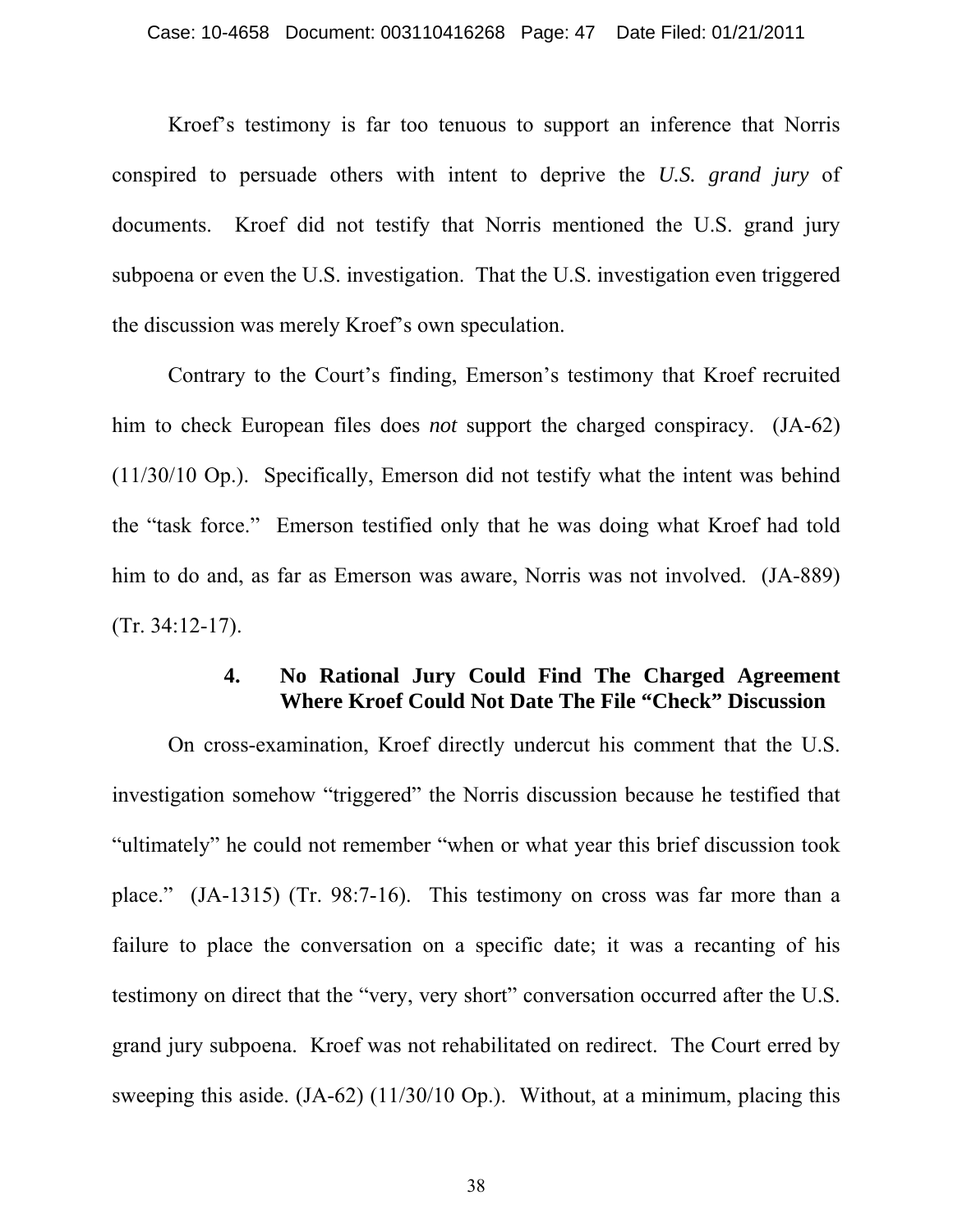conversation after the U.S. subpoena, his testimony was insufficient to establish a "nexus" between the alleged formation of conspiratorial or obstructive intent and the U.S. grand jury.

 In fact, the trial evidence established that this file "check" conversation took place *prior to* the grand jury subpoena's issuance, April 27, 1999. Specifically, DX-619, a memorandum summarizing an April 8 and 9, 1999 European cartel meeting established that the Norris-Kroef discussion took place before that meeting and thus well before Morganite received a subpoena on April 30, 1999. (JA-3278). This memorandum references a report from Morgan's Jacques Snoek that Morgan had already removed European-cartel documents from its files. (JA-1751-52) (Tr. 107:8–108:16 (Macfarlane) (identifying Snoek as attendee)). Snoek was an executive recruited for Kroef's European "task force" to "check" Morgan's European files, and Kroef sent Snoek to that April 8-9 European cartel meeting. (JA-1245, 1291-92, 1309) (Tr. 28:19-23, 74:5-75:2, 92:2-5 (Kroef)).

 When describing the Norris discussion, Kroef testified that, in response to Norris's question, "what was the last time you did a check on the -- on the files in the companies," Kroef responded, "ooh, that's been a long time." (JA-1245) (Tr. 28:11-14). If the Norris-Kroef discussion had indeed taken place after the subpoena was served on April 30, 1999, Kroef would not have told Norris that it had been a "long time" since Morgan last checked the European files, because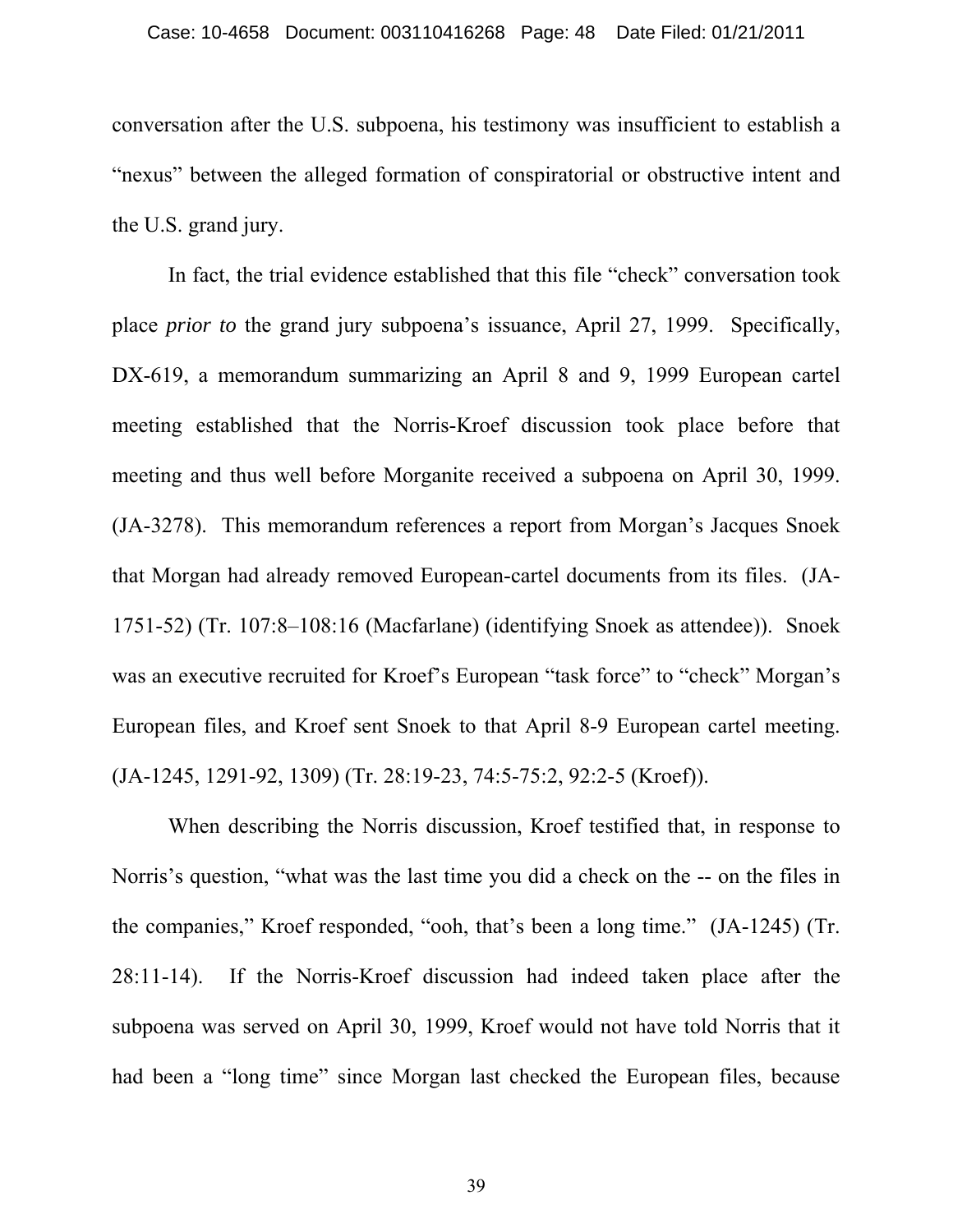three weeks earlier Snoek had reported to the European-cartel attendees that Morgan had just performed this task, *i.e.*, before April 8, 1999. All told, no rational jury could base a conviction on Kroef's testimony.

## **5. No Rational Jury Could Find That The Alleged Co-Conspirators Had Knowledge That European Documents "Might Be Material" To The U.S. Grand Jury**

 Finally, there was no evidence that Norris and Kroef knew that the documents culled by Kroef's "task force" were likely to be "material" to the U.S. grand jury proceeding―as required under *Arthur Andersen*. 544 U.S. at 708 ("'a knowingly . . . corrup[t] persuade[r]' cannot be someone who persuades others to shred documents under a document retention policy when he does not have in contemplation any particular official proceeding in which those documents *might be material*.") (emphasis added). The Court made no finding on knowledge of *materiality*. Instead, the Court's finding rested on a "responsive[ness]" standard―a lower standard than required by the Supreme Court. (JA-87-88) (11/30/10 Op. at 31-32). But the evidence was insufficient even under that standard. Instead, the evidence established the opposite given that (a) Kroef testified that Norris told him the U.S. investigation and subpoena related to "cartel activities in the United States" not worldwide (JA-1209) (Tr. 109:12-20), and (b) Keany testified that Norris viewed European cartel activities as separate from the U.S. investigation. (JA-1547-48) (Tr. 17:12-18:8). In fact, the trial evidence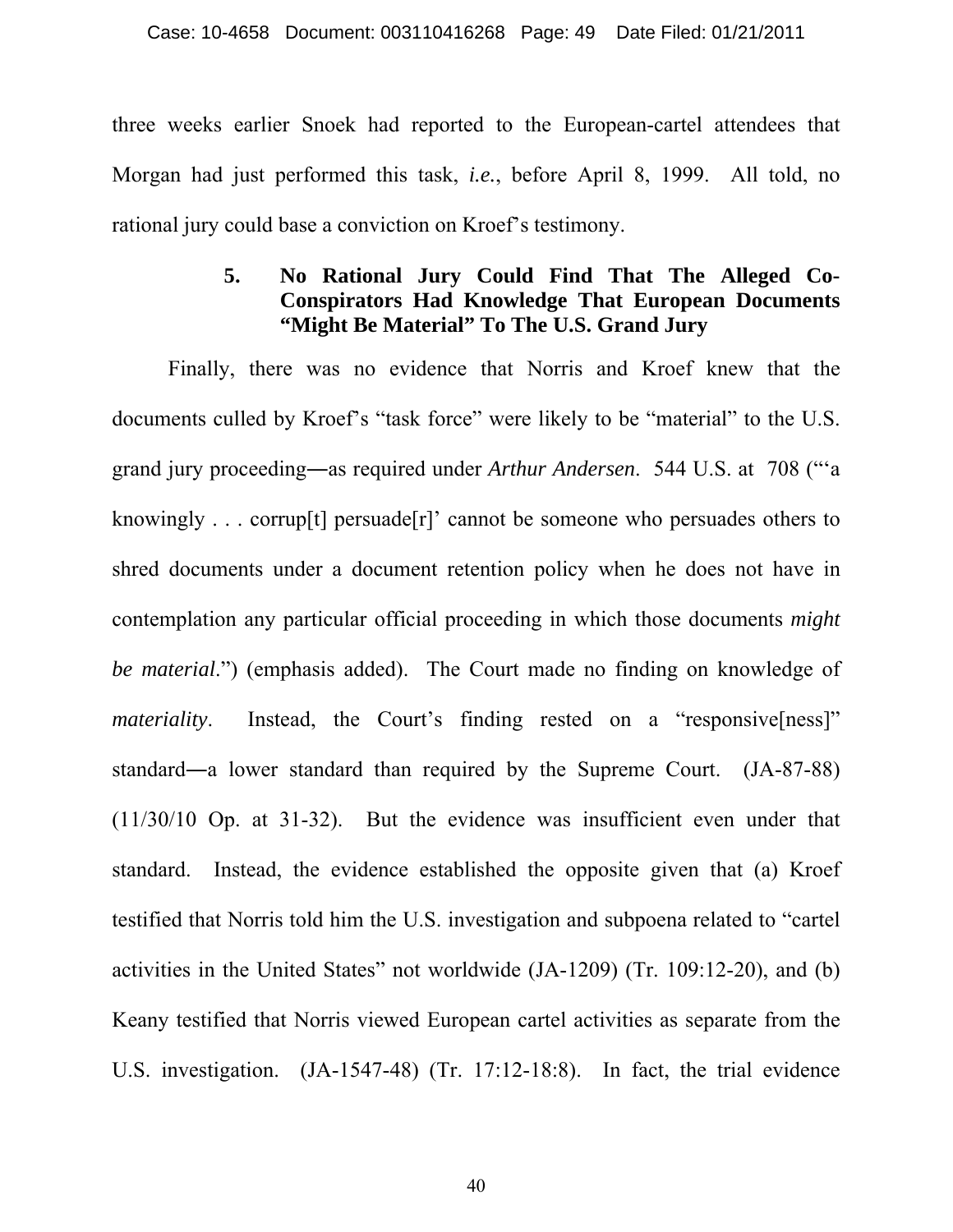established that in contrast to Europe, there was no U.S. price-fixing, and, under Norrs, Morgan sought European amnesty. *See* Statement of Facts, *supra*.

 Emerson's testimony does not change this conclusion for two reasons. First, while Emerson initially admitted destroying U.S.-market related notes located in the United Kingdom, his testimony was clear that this was not part of the "task force" supposedly prompted by the Norris-Kroef file "check" discussion. (JA-852- 53) (Tr. 111-112). Rather, Emerson did this before leaving Morgan upon Perkins's instruction. (JA-853) (Tr. 112:22-25). Second, on redirect, Emerson expressly disavowed this testimony and clarified that he *never* had notes on the U.S. market to destroy. (JA-909-10) (Tr. 55:24-56:7)). Ignoring Emerson's disavowal, the Court erred by relying only upon Emerson's earlier direct testimony to find that responsive documents were destroyed. (JA-88) (11/30/10 Op. at 32) (citing Tr. 17:1-19:25, 50:9-12).

 Finally, according to Kroef, the documents removed from Morgan's European offices as part of the file "check" were documents showing price discussions on specific customers at the local European level. (JA-1241-42, 1244) (Tr. 24:20-25:12, 27:4-18).There was no evidence that these documents related to the limited carbon products under investigation in the U.S. grand jury proceeding. (JA-1240-44) (Tr. 23:5-27:18).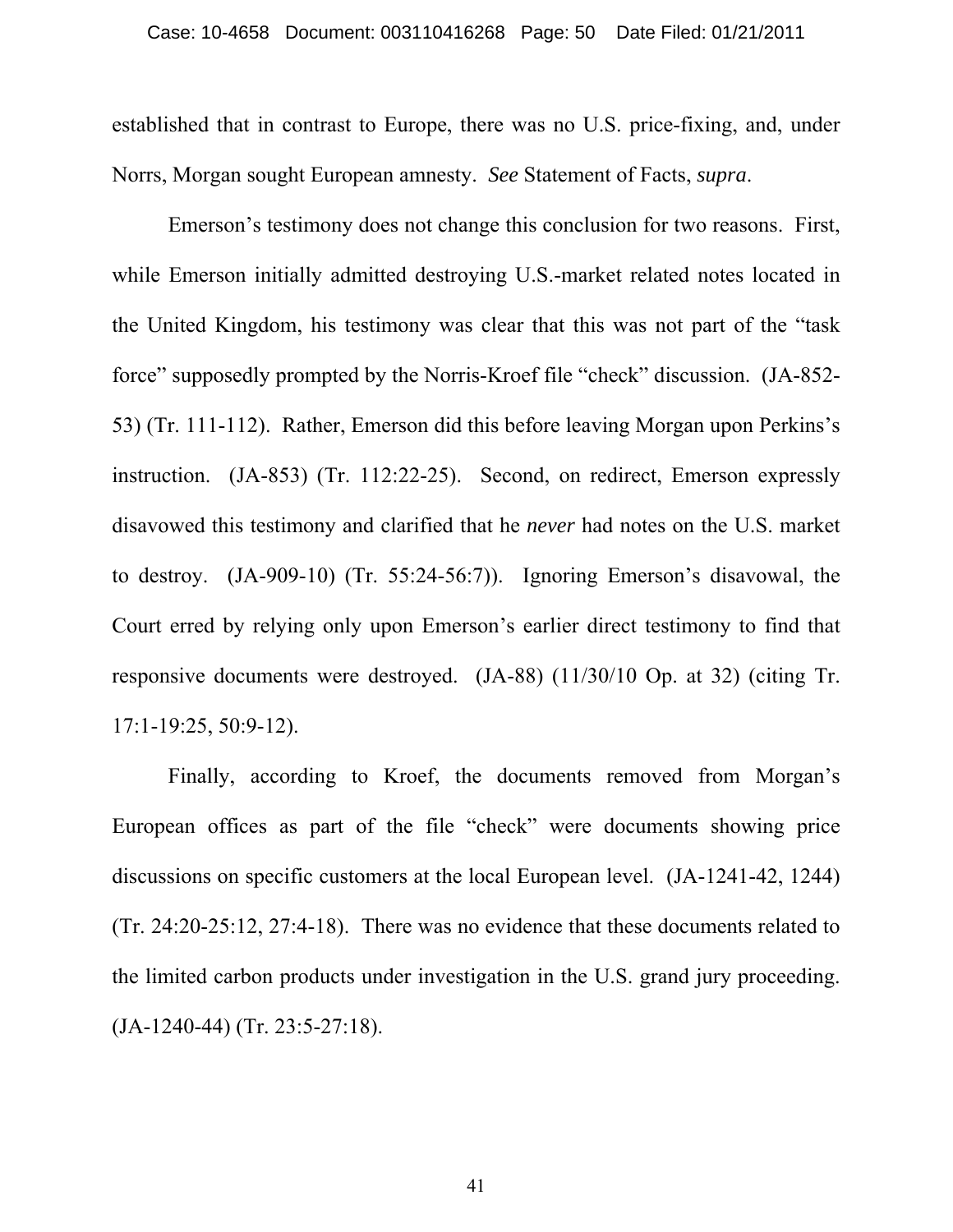## **II. FUNDAMENTAL ERRORS IN THE JURY CHARGE WARRANT A NEW TRIAL**

## **A. The District Court Erred By Failing To Correctly Instruct The Jury On The Meaning Of "Corruptly Persuades"**

 The Court erred by refusing to give the defense's proposed instruction regarding the meaning of "corruptly persuades," as used in Section 1512(b). A new trial is warranted because the requested instruction "was correct, not substantially covered by the instructions given, and was so consequential that the refusal to give the instruction was prejudicial to the defendant." *United States v. Hoffecker*, 530 F.3d 137 (3d Cir. 2008) (internal citation and quotation omitted). Defendant's instruction read in pertinent part:

[I]t is not "corrupt persuasion" to persuade a co-conspirator to withhold, or fail to volunteer, information, no matter how important that information may be to the grand jury proceeding. In other words, you may not find someone has "corruptly persuade[d]" another person if all he did was to persuade co-conspirators to withhold incriminating information.

(JA-335) (Def.'s Proposed Instr.). *Arthur Andersen*, 544 U.S. at 703-04, and *United States v. Farrell*, 126 F.3d 484, 487-488 (3d Cir. 1997), directly support defendant's instruction. In *Farrell*, this Court addressed the meaning of the "ambiguous" phrase "corruptly persuades" in light of an individual's right not to incriminate himself. 126 F.3d at 487. The Court held that the "'corruptly persuades' clause":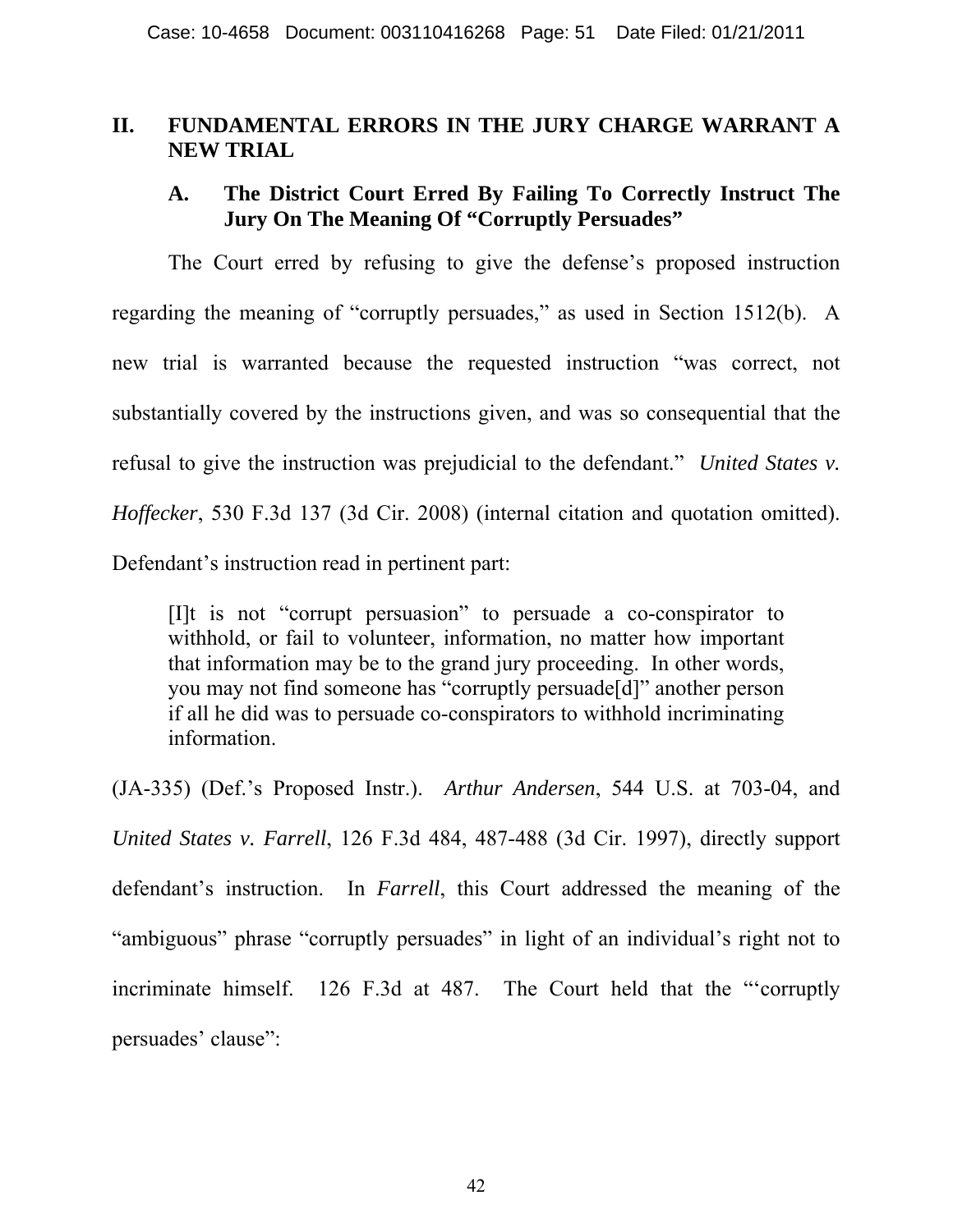does not include a noncoercive attempt to persuade a coconspirator who enjoys a Fifth Amendment right not to disclose self-incriminating information about the conspiracy to refrain, in accordance with that right, from volunteering information to investigators.

126 F.3d at 488. Consistent with *Farrell*, the Supreme Court in *Arthur Andersen*, stated that "persua[sion] is by itself innocuous." *Id*. at 703. Indeed, '"persuad[ing]' a person 'with intent to . . . cause' that person to 'withhold' testimony or documents from a Government proceeding or Government official is not inherently malign." *Id*. at 703-04.

The Division's evidence squarely implicated this issue. A crucial question at trial was whether the jury believed that the non-contemporaneous summaries were false or whether they simply omitted incriminating information. (JA-187-88) (Indict. ¶19(k) ("the summaries would *purposely exclude* mention of pricing discussions") (emphasis added). According to the Division, the conspirators agreed to answer questions from the Division consistent with the summaries. If the summaries simply *omitted* price-fixing information, the jury should have found that Norris lacked intent to violate or conspire to violate Section 1512(b)(1). The jurors should have been instructed accordingly; failure to do so prejudiced Norris's right to a fair trial.

 Specifically, Perkins testified that the relevant Morgan executives were instructed "to be very careful" in writing the summaries, in how they "phrased things," and what they "included in the drafts." (JA-968) (Tr. 114:14-20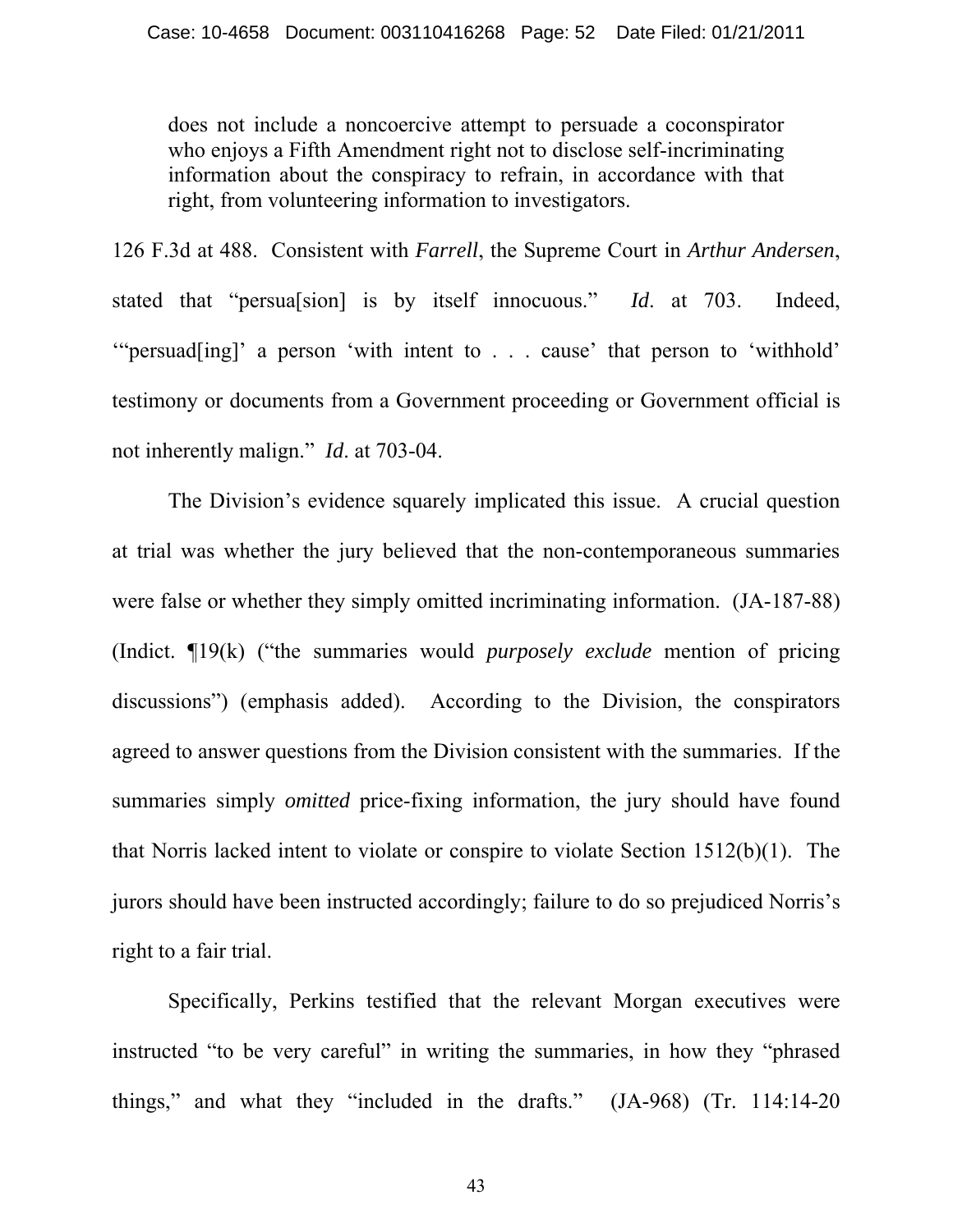(Perkins)). The jury could easily have found that this caution was to avoid admissions by being careful to "de-emphasize a pricing involvement" and to emphasize joint-venture discussions. (JA-968-70) (Tr. 114:13-116:1 (Perkins)). Macfarlane similarly testified that the summaries "focus on acquisitions rather than price agreements or discussions" and were inaccurate only because they omitted certain information:

- Q. Were your notes accurate, Mr. Macfarlane?
- A. No.
- Q. Well how were they inaccurate?
- A. They were inaccurate to the extent that, where Nantier and Emerson were present, they were discussing either European cartel activities or business, done separately from the meeting.

(JA-1673, 1768) (Tr. 29:12-18, 124:1-7 (Macfarlane)). This testimony indicates that the summaries were "inaccurate" only in omitting mention of some side discussion when two particular individuals were present, Emerson and Carbone's Nantier.

 Separately, witnesses testified that they discussed taking steps to have pricefixing conspirators withhold cooperation and statements from the Division (not the grand jury). (JA-1688) (Tr. 44:5-9 (Macfarlane)) ("It was our view that as a retired employee, [Emerson] would be inaccessible" to the Department of Justice.); (JA-1795) (Tr. 21:7-22 (Weidlich)). Emerson testified that U.K. legal counsel "reassured me that if I was no longer an employee of the company, I couldn't be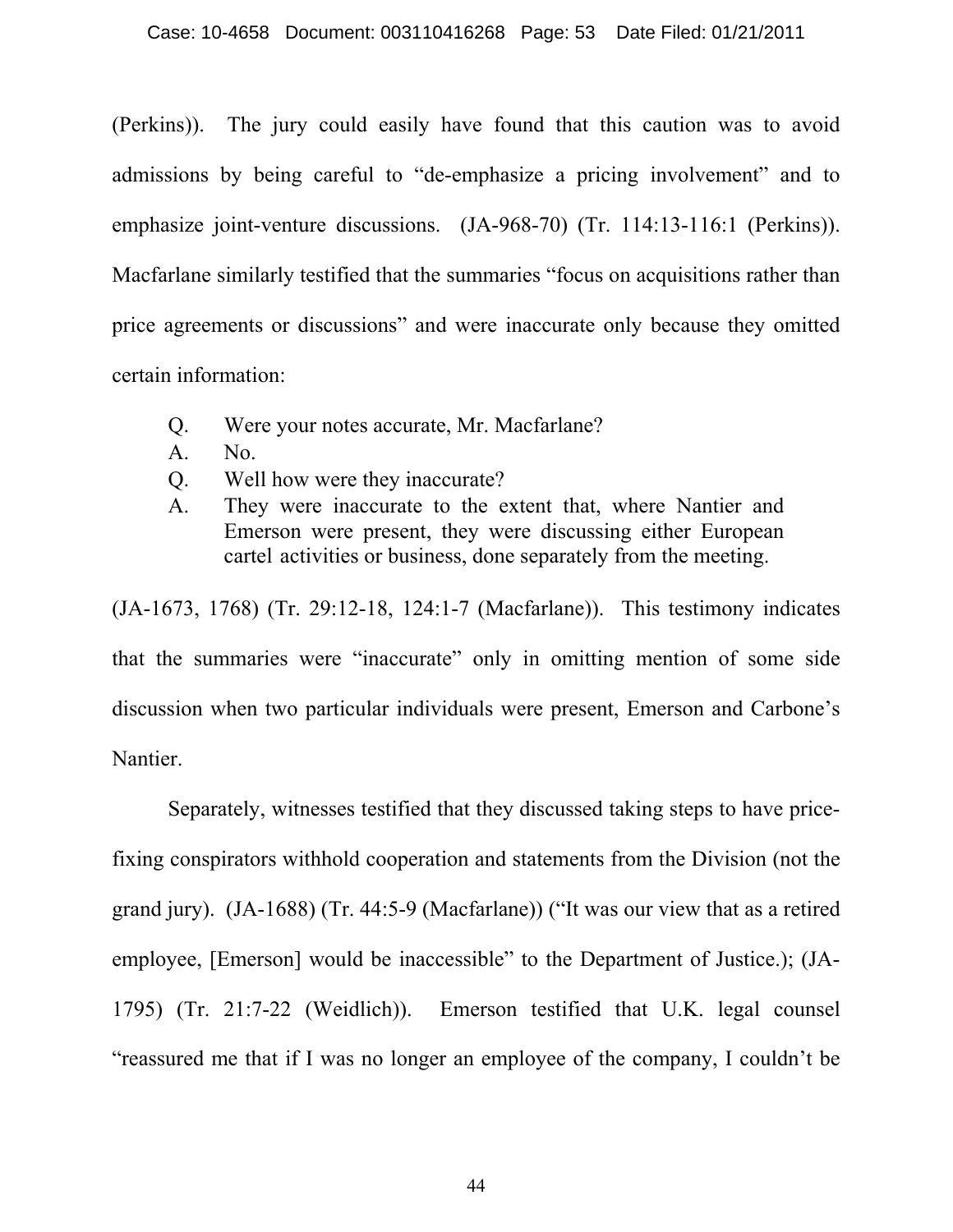forced to testify to the Department of Justice." (JA-877) (Tr. 22:3-13 (Emerson)); *see Arthur Andersen*, 544 U.S. at 703-04 (an attorney who persuades his client "with intent to . . . cause' that client to 'withhold' privileged documents from the Government" cannot be guilty of the inherently malign conduct under 1512(b)(1)).

 Over defense counsel's objection, the Court gave a "corruptly persuades" instruction derived from Section 6.18.1512B of the Third Circuit Model Criminal Jury Instructions:

As to the first element, to corruptly persuade, that means to corrupt another person by persuading him or her to violate a legal duty, to accomplish an unlawful end or unlawful result or to accomplish some other lawful end or lawful result by an unlawful manner. To persuade, that means to cause or induce a person to do something or not to do something.

(JA-2136, 2138-39) (Tr. 39:11-17, 41:21-42:2 (Charge)).

 This Court has not approved the pattern instruction in any reported decision. At the charging conference, defense counsel argued that the phrase "legal duty" required further explanation to guide the jury and, specifically, to explain that there was no legal duty to volunteer information. (JA-1959) (Tr. 47:9-21 (Colloquy)); *see United States v. Curran*, 20 F.3d 560, 571 (3d Cir. 1994) ("The essence of conspiracy is an agreement to commit an act that is illegal. If a jury is misled into considering as unlawful the omission of an act that the defendant is under no [legal] duty to perform, then a finding of conspiracy based on such conduct cannot stand."). Without clarification, the jury had no guidance regarding the meaning of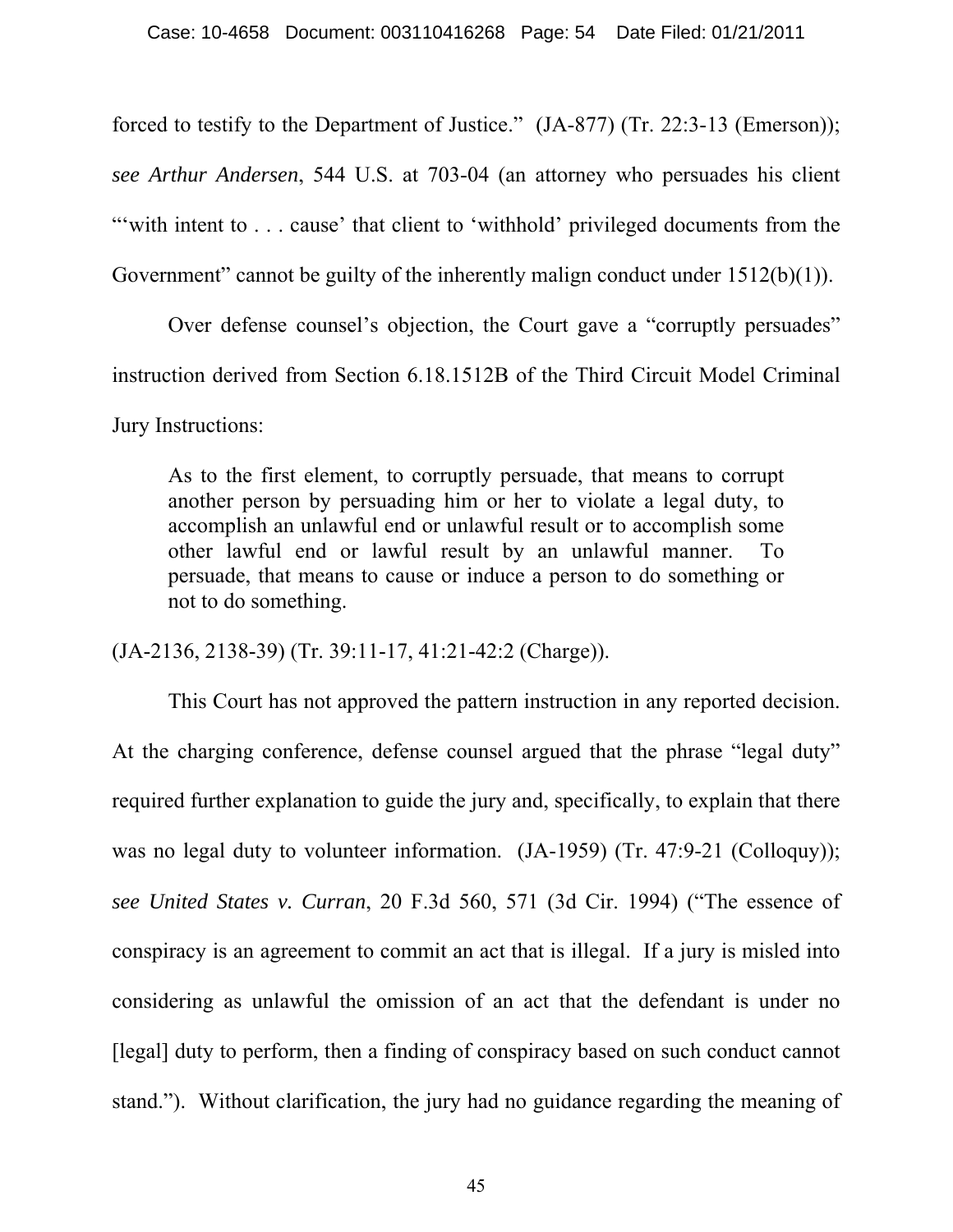"legal duty" and that persuading a co-conspirator to withhold incriminating information in the absence of a duty to disclose is not corrupt persuasion.

 Nor was the ambiguity in "corruptly persuades" resolved by reference to equally obscure terms, such as "unlawful end or unlawful result." The circular and uninformative first sentence left the jury bound to rely only on the last sentence, which more clearly spoke in lay terms, stating that persuade "means to cause or induce a person to do something or not to do something." (JA-2136) (Tr. 39:15-17 (Charge)). But this conduct alone is precisely the conduct the Supreme Court ruled is not "inherently malign." *Arthur Andersen*, 544 U.S. at 703-704.

## **B. The District Court Erred By Requiring That The Jury Find One Of The "Overt Acts" Alleged In The Indictment, But Not Identifying Those Acts**

 The Court instructed the jury that, to find Norris guilty of conspiracy, the Division was required to prove beyond a reasonable doubt that "at least one member of the conspiracy performed at least one of the overt acts *alleged in the indictment*, for the purpose of furthering or helping to achieve the objectives of the conspiracy." (JA-2133) (Tr. 36:10-13 (Charge)) (emphasis added). Although the jury was specifically instructed to consider overt acts "alleged in the indictment," the Court did not provide the jury with the indictment, a problem identified by defense counsel during the charge conference. (JA-1933-34) (Tr. 21:18-22:23). Nor did the Court otherwise identify for the jury the "overt acts alleged in the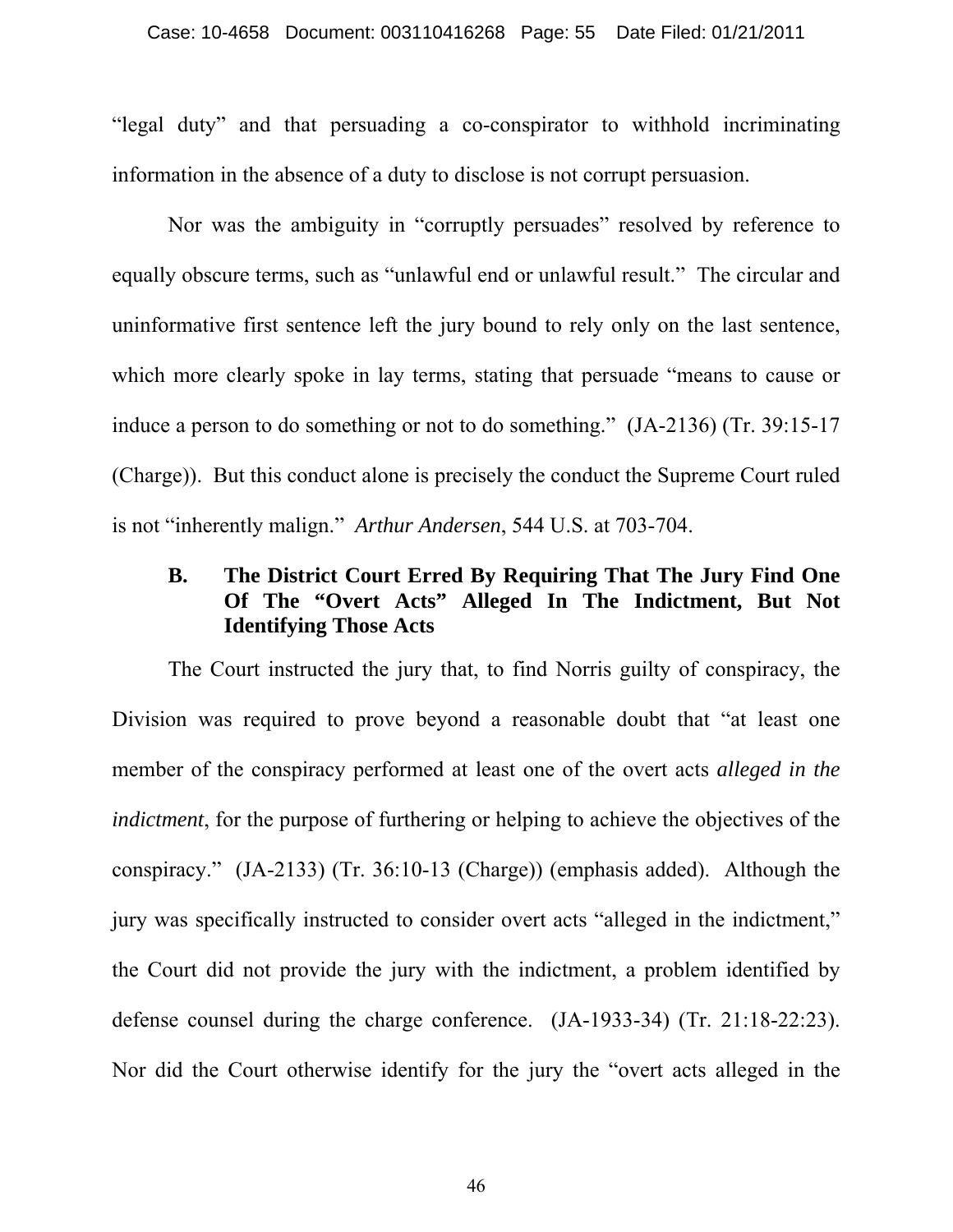#### Case: 10-4658 Document: 003110416268 Page: 56 Date Filed: 01/21/2011

indictment." Because it was thus impossible for the jury to comply with the Court's instruction on this essential element of conspiracy, the conviction must be reversed under either a harmless or plain error standard. *United States v. Schurr*, 794 F.2d 903, 908 & n.5 (3d Cir. 1986) (conviction would have to be reversed if it was impossible for jury to find overt-act element as instructed); *see also United States v. Small*, 472 F.2d 818, 820 (3d Cir. 1972) (reversing conspiracy conviction upon a finding of plain error where court failed to properly charge essential overtact element); *see also Gov't of V.I. v. Toto*, 529 F.2d 278, 284 (3d Cir. 1976) (new trial must be granted unless it is "highly probable that the error did not contribute to the judgment").

 In *Small*, the jury instruction, while mentioning overt acts, failed to require the jury to find at least one overt act was committed. The defendant, as here, was acquitted of the substantive crimes, but found guilty of conspiracy. *Small*, 472 F.2d at 819. This Circuit stated: "Acquittal on the substantive counts emphasizes the substantial importance to defendant's rights of the failure by the trial judge to instruct properly on the elements of the conspiracy count." *Id*. The Court stressed:

The failure to instruct on overt acts cannot be assumed to have been unimportant to defendant's due process rights. Twelve overt acts were charged in Allen's indictment. Seven of the alleged overt acts involved driving to, robbing, and leaving the bank. As Allen was acquitted on the substantive counts of the indictment, there must be some doubt as to whether the jury found proof of these acts.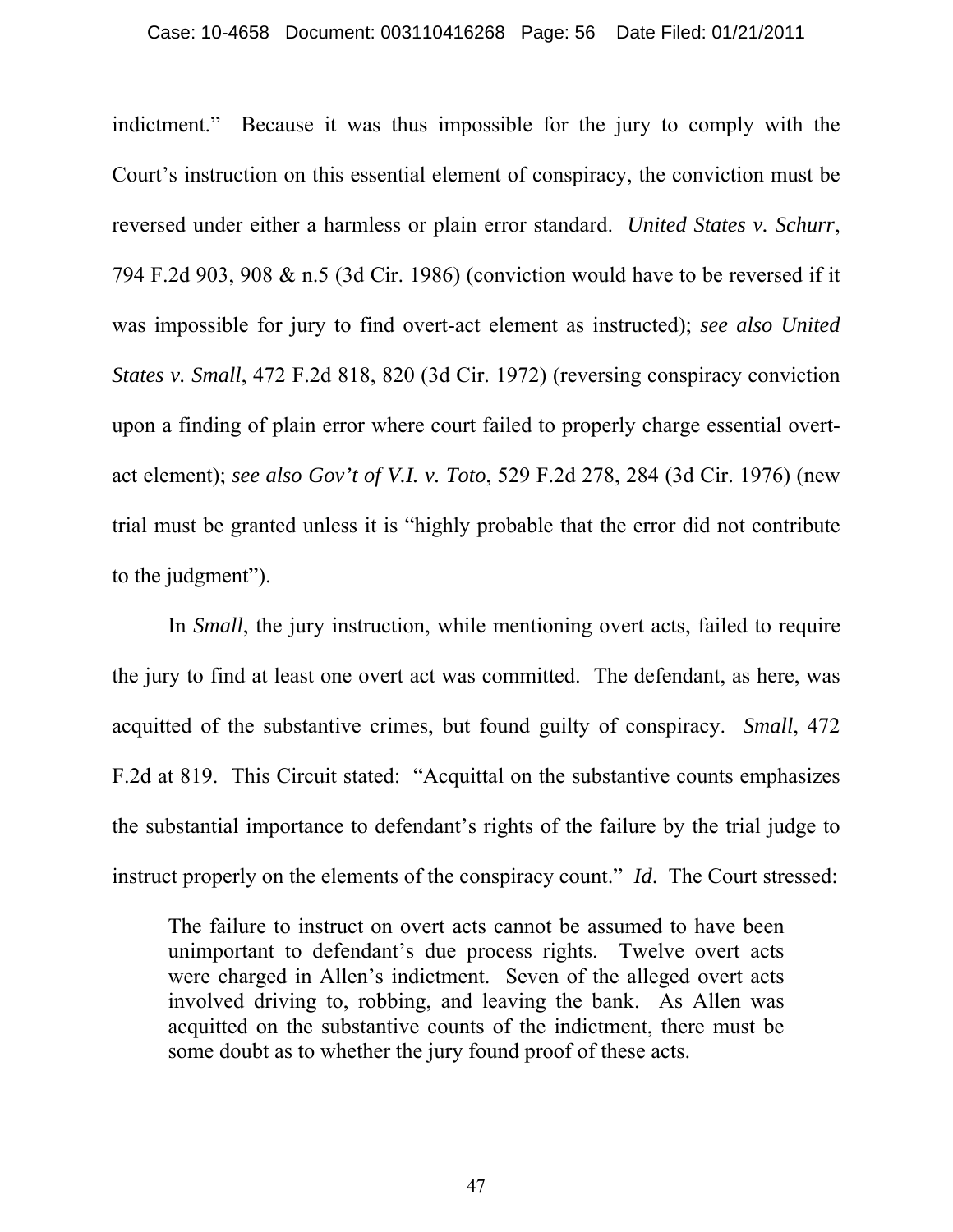*Id.* at 819-20. Proper instructions on "overt acts" were similarly crucial here, as the "overt acts" alleged in the Indictment doubled as the basis for the substantive charges, upon which Norris was acquitted. (JA-192, JA-193) (Indict. ¶¶20, 22). Particularly given that the substantive charges included an "attempt" to commit the substantive offenses, the acquittals strongly suggest that the jury did not find that the "overt acts" alleged in the Indictment were taken in furtherance of the conspiracy.

 By failing to give the Indictment, describe the "overt acts alleged in the indictment" or even define the term, the Court prevented the jury from complying with its instruction and put the jury at sea assessing this essential element of conspiracy. The jury necessarily ignored the "overt act" element or engaged in impermissible speculation. Coupled with the directed return to deliberations after impasse, the error cannot be deemed "harmless." *See United States v. Varoudakis*, 233 F.3d 113, 127 (1st Cir. 2000) (guilty verdict returned after jury sent back following declaration of impasse weighs against finding that erroneously admitted bad-act evidence was harmless).

 The Court appeared to misapprehend the defense's position, finding that the instruction actually benefited Norris. (JA-105) (11/30/10 Op.). An instruction limiting the overt acts to those in the Indictment, can only benefit the defendant if the jury is provided with the Indictment or the overt acts listed therein, which was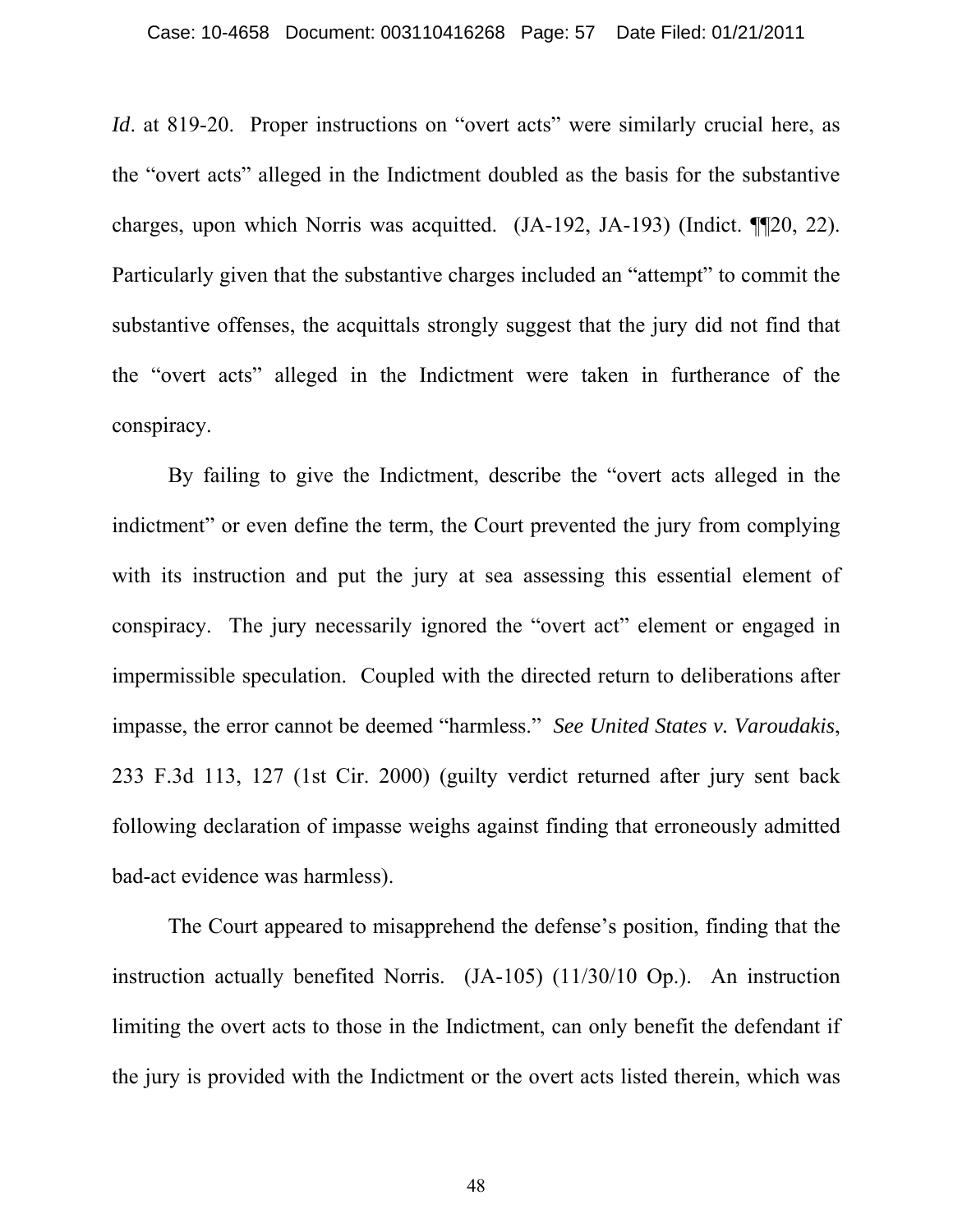not the case here. *Schurr* (relied upon by the Court) holds that once proof of the "overt acts" is restricted to those in the indictment, a defendant's conviction cannot be sustained based on unalleged "overt acts." 794 F.2d at 908 n.5; *United States v. Morales*, 677 F.2d 1, 2 (1st Cir. 1982) (where instructions refer "repeatedly only to the specific overt acts alleged in the indictment, the absence of any evidence with respect to those alleged acts is grounds for reversal of the conspiracy conviction, even where there is evidence of other, nonalleged overt acts"), *overruled on other grounds, United States v. Bucuvalas*, 909 F.2d 593, 594 (1st Cir. 1990); *United States v. Negro*, 164 F.2d 168, 171-72 (2d Cir. 1947) (same).

 Finally, earlier in the proceedings, the defense proposed a redacted indictment, and the parties each provided a definition of "overt acts" that may have prevented the error. (JA-273) (Proposed Redacted Indict.); (JA-239) (Gov't Proposed Instr.); (JA-358) (Def.'s Proposed Instr.). The Court rejected this because there was "no good reason the term ought to be defined." (JA-106) (11/30/10 Op. at n.14). The Court erred, because jurors cannot reasonably be expected to know the meaning of legal terms of art, and "overt acts" is undisputedly such a term. *See United States v. Bowen*, 414 F.2d 1268, 1273 n.8 (3d Cir. 1969) ("it should not be supposed that the ordinary juror understands the complexity of that legal term of art" ("presumptions")).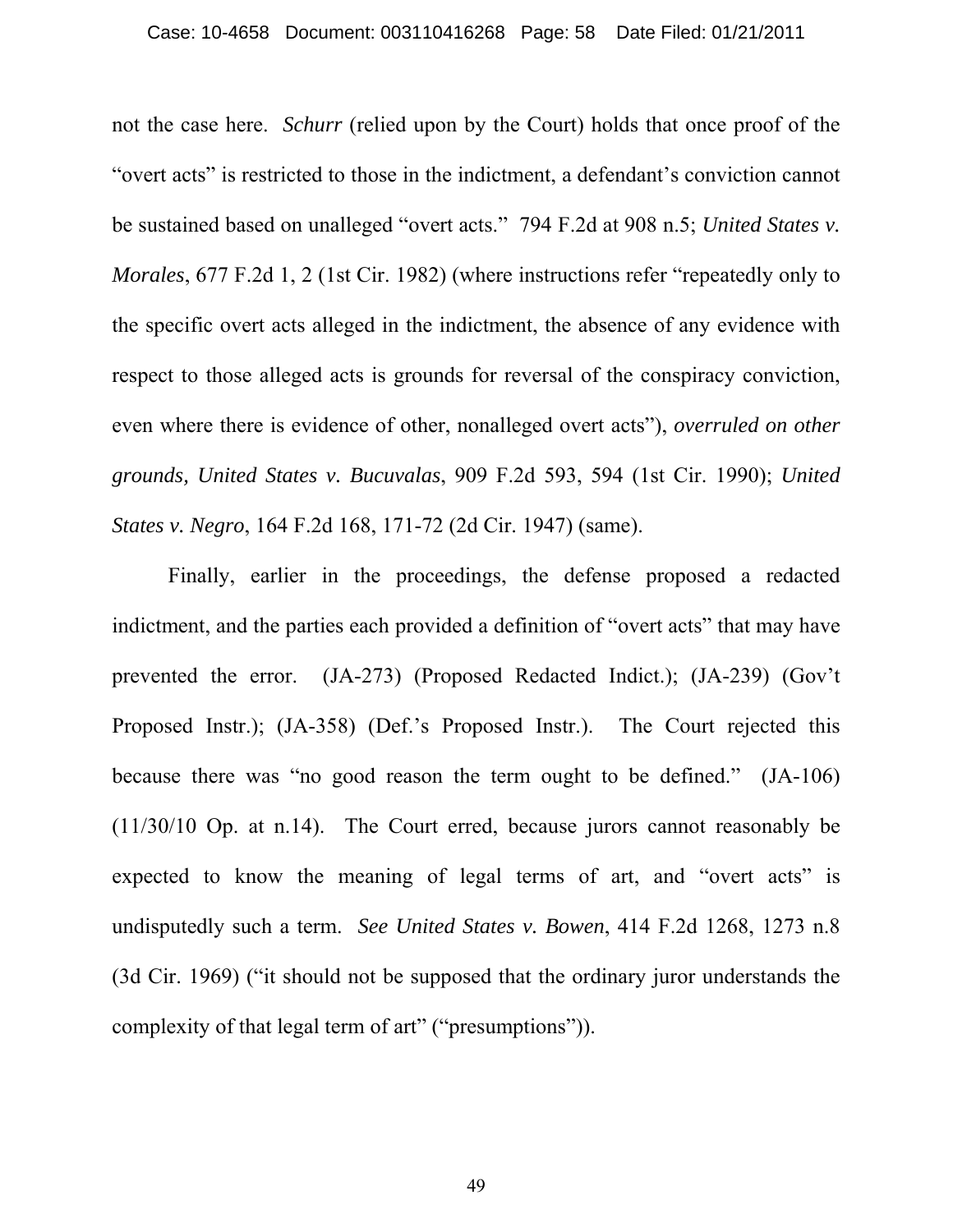### **III. THE DISTRICT COURT ERRONEOUSLY PERMITTED INVASIONS OF NORRIS'S ATTORNEY-CLIENT PRIVILEGE**

The Court failed to enforce Norris's attorney-client privilege, despite persistent and strenuous defense objections. Glaringly, the Court permitted the Division to call, as a critical trial witness, one of the lawyers who represented Norris in connection with the antitrust investigation, and to elicit testimony revealing privileged communications by Norris. These unwarranted invasions of the privilege were highly prejudicial and tainted the entire trial.

On June 1, 2010, the Division revealed for the first time that it sought to call at trial Sutton Keany, formerly a partner of the Winthrop (later Pillsbury Winthrop) law firm (JA-160) (DE 58). In its motion *in limine*, the Division wrote that Keany could provide "important testimony" supportive of the "essential element" of "specific intent." (Mem. at 6, 5). The Division proposed to elicit testimony about confidential communications between Norris and Keany on the most sensitive subjects relating to the investigation. (Mem. at 9) (Item 5: what Norris allegedly told Keany about competitor meetings; Item 6: what Norris allegedly permitted Keany to tell the Division; Item 7: what Keany told Norris about the views of U.S. investigators, and how Norris abided by his account of competitor meetings, Item 9: what Norris allegedly allowed Keany to do with the meeting summaries; Item 11: what Norris allegedly did not tell Keany). The Division maintained that these communications were not privileged, arguing that any privilege belonged solely to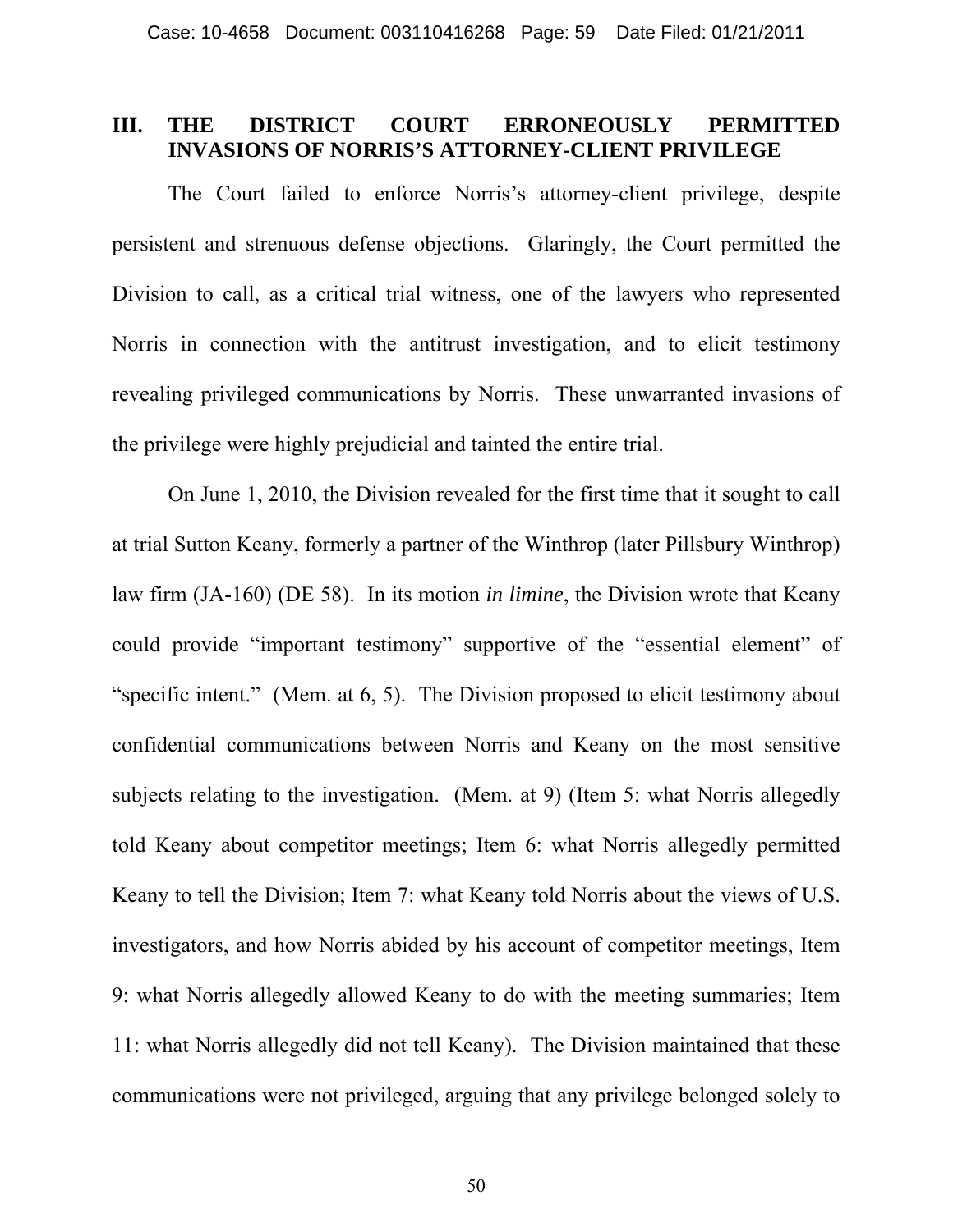Morgan (Mem. at 15-17), and that Morgan had expressly waived the privilege, apparently that very day (JA-3415) (waiver). Alternatively, the Division relied upon the crime-fraud exception, asserting that Keany "became a conduit for passing the falsehoods to investigators." Mem. at 19.

The defense opposed the motion, arguing that Keany represented Norris personally and protesting that the Division had already invaded Norris's privilege through improper substantive communications with Keany. (JA-161) (DE 70). As evidence that Keany represented Norris personally, the defense attached documents authored by Keany expressly confirming that he represented not only the Morgan companies but also their employees. (JA-378) (Keany email reporting conversation with Division confirming Winthrop represented Morgan employees); (JA-386) (Keany letter to Division explaining Winthrop represented Morgan "current employees"). As evidence that the Division had already improperly invaded Norris's privilege, the defense attached documents reflecting substantive communications between the Division and Keany predating the Division's motion. (JA-383) (2002 Internal memorandum memorializing pre-indictment discussion between Division and Keany (by then no longer counsel in matter): "Specifically we told Sutton it was critical to our investigation to know whether or not the Morganite employees knew that the statements were being turned over to the government . . . . Sutton also told us that it was his understanding that the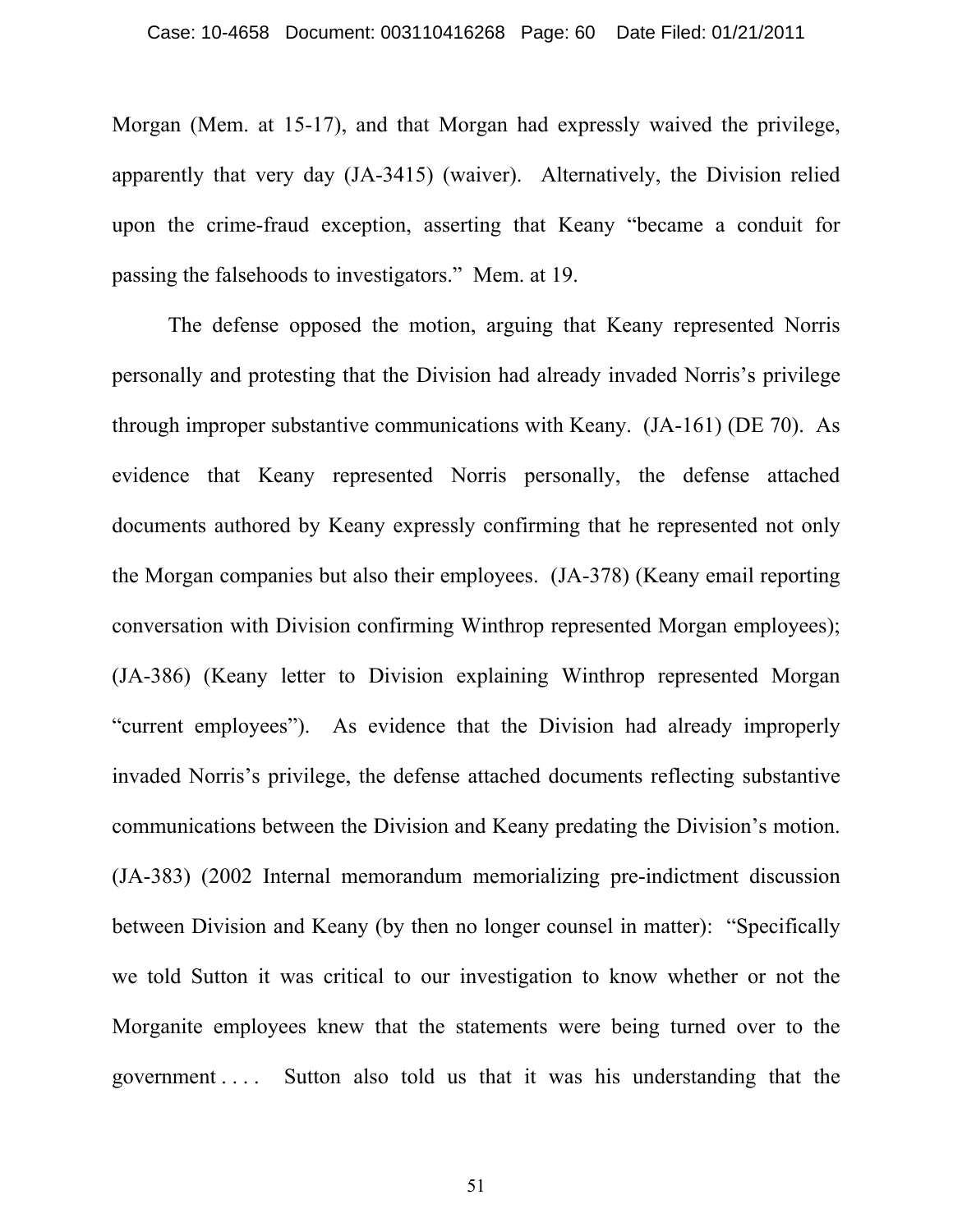Morganite employees knew he would be turning the statements over to us."); (JA-381) (2010 Keany-Division email providing information about Keany's discussions in 2000 with Norris: "Both Coker and Norris, after very brief discussion, told me to go ahead and produce the notes if I thought it would be useful. I did think it was potentially useful. The notes were produced as a result of the direction by Norris and Coker."); (JA-379) (April 2010 Division-Keany email exchanges disclosing Keany discussions with Norris). The defense requested an evidentiary hearing on these privilege issues, and the Court set one for July 6, the week before trial (JA-31). At the evidentiary hearing, the Winthrop partner who had been responsible for the Morgan relationship, Jerry P. Peppers, testified that Winthrop represented Norris personally. (JA-524-25) (Hrg. Tr. 105:16- 106:1(Peppers); *see also* (JA-433) (Hrg. Tr. 14:10-18 (Keany)) (testifying Winthrop hired through Peppers). Peppers also recalled Winthrop providing Norris a letter stating that the firm represented Norris, so Norris could show it to any government officials who might confront him. (JA-525) (Hrg. Tr. 106:2-16). Peppers testified that he thought Norris asked for the letter through a company secretary. (JA-535) (Hrg. Tr. 116:22-25). Peppers also testified that in late September 2001 Norris expressly asked Peppers (outside of Keany's presence) if Keany could "continue to" represent Norris. (JA-538-39) (Hrg. Tr. 119:4-120:16).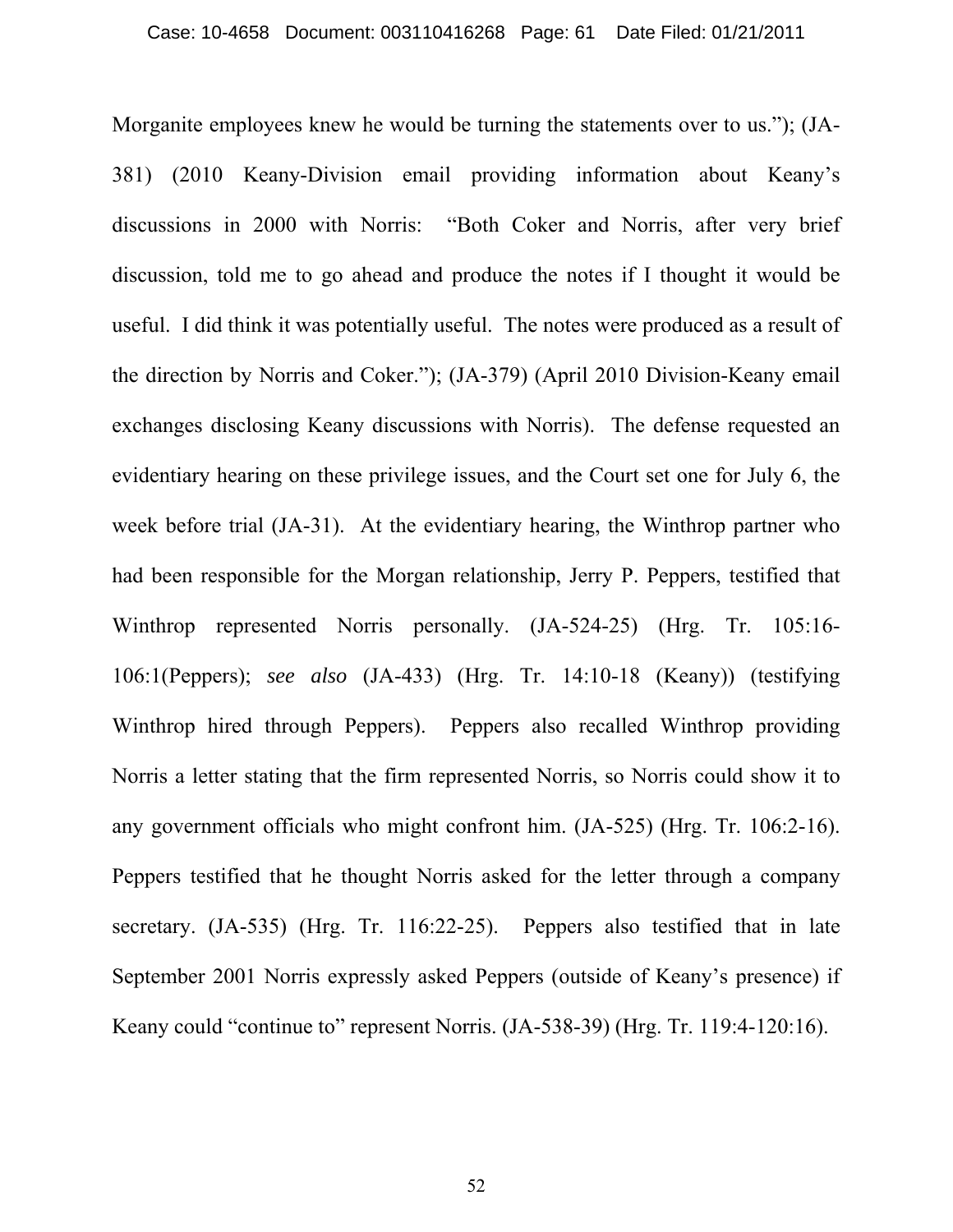Keany, who is no longer employed at Winthrop, initially testified that he did not represent Norris (or any other employees) (JA-449-50) (Hrg. Tr. 30:24-31:25), but this testimony was in irreconcilable conflict with the documentary record, and Keany eventually conceded that he had represented Norris (and other employees) at least in some "sense." (JA-475) (Hrg. Tr. 56:3-5 (Keany)). When the Division formally inquired of Keany in July 2001 as to which individuals Winthrop represented in the investigation, Keany wrote an email to Morgan reporting on what he said to the Division attorney: "I told her that there was no mystery at all: this firm represents the parent company, its affiliates and its current employees, including but not limited to, Mike and Bruce. She expressed no surprise (one wants to say 'of course') but asked me to confirm that information in writing." (JA-3418) (7/30/01 email). At the evidentiary hearing Keany testified that this email accurately reflects what he told the Division attorney: "I believe that, in words or substance, that's exactly what I said to Lucy McClain." (JA-468) (Hrg. Tr. 49:18-22). *See also* (JA-466) (Hrg. Tr. 47:1-2 (Keany) ("So in response to her question, I said sure, I represent them."); (JA-467) (Hrg. Tr. 48:8-9 (Keany)) ("All I wanted to do here [in the email] was to report what had occurred. And this is what occurred in the conversation.") Peppers, who was copied on the email, testified that Keany's email accurately reflected who the firm represented. (JA-523-24) (Hrg. Tr. 104:22-105:9).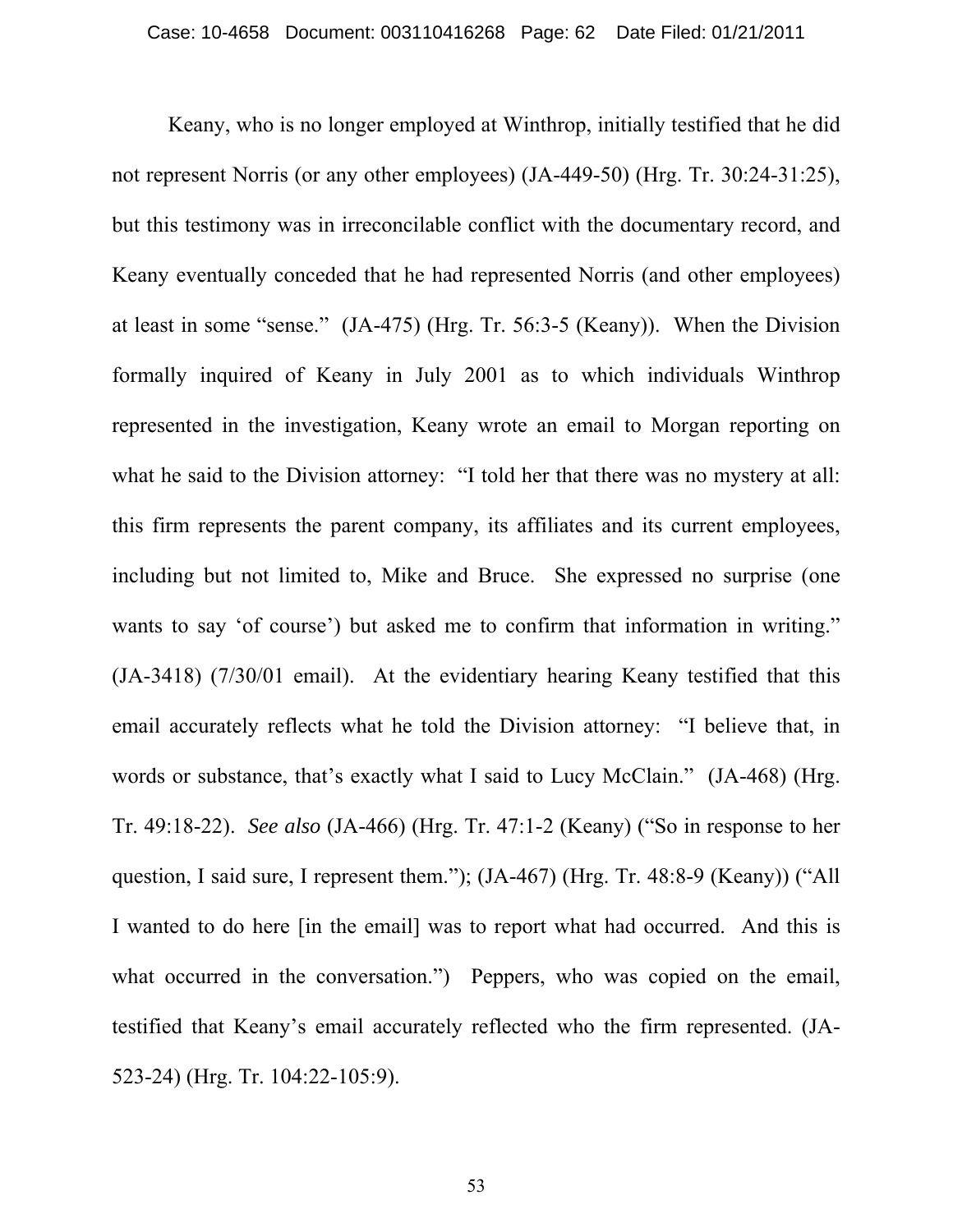In his confirming letter to the Division, Keany again stated that his firm's representation went beyond the companies:

We presumptively also represent all current employees of the companies in connection with the matter. Only Messrs. Cox and Muller were at one time identified as individuals that you would like to have appear before the grand jury; when that occurred, we acted on their behalf. We continue to do so.

Should you wish to call other current employees, I assume that we would also represent those individuals.

(JA-3419) (7/31/01 Keany Letter). Keany testified: "What I wanted to achieve with this letter was to convey to Lucy McClain the idea that, if she were to serve subpoenas on any of these people, I should be notified." (JA-448) (Hrg. Tr. 29:13- 15).

Despite Keany's repeated statements—first to a Division attorney by phone, then in a client email, and then in a confirming letter to the Division—that his firm represented Morgan's employees, Keany seemed to deny doing so at the evidentiary hearing: "My belief was that I could not represent any of the individuals with respect to the subject matter of the investigation. The reason I could not was that I couldn't have a relationship of confidence with them, because my confidence had already been placed, I thought, with the company." (JA-450) (Hrg. Tr. 31:2-7). He testified that he was concerned about a "conflict." (JA-450) (Hrg. Tr. 31:21-25)). On cross-examination, Keany attempted to explain the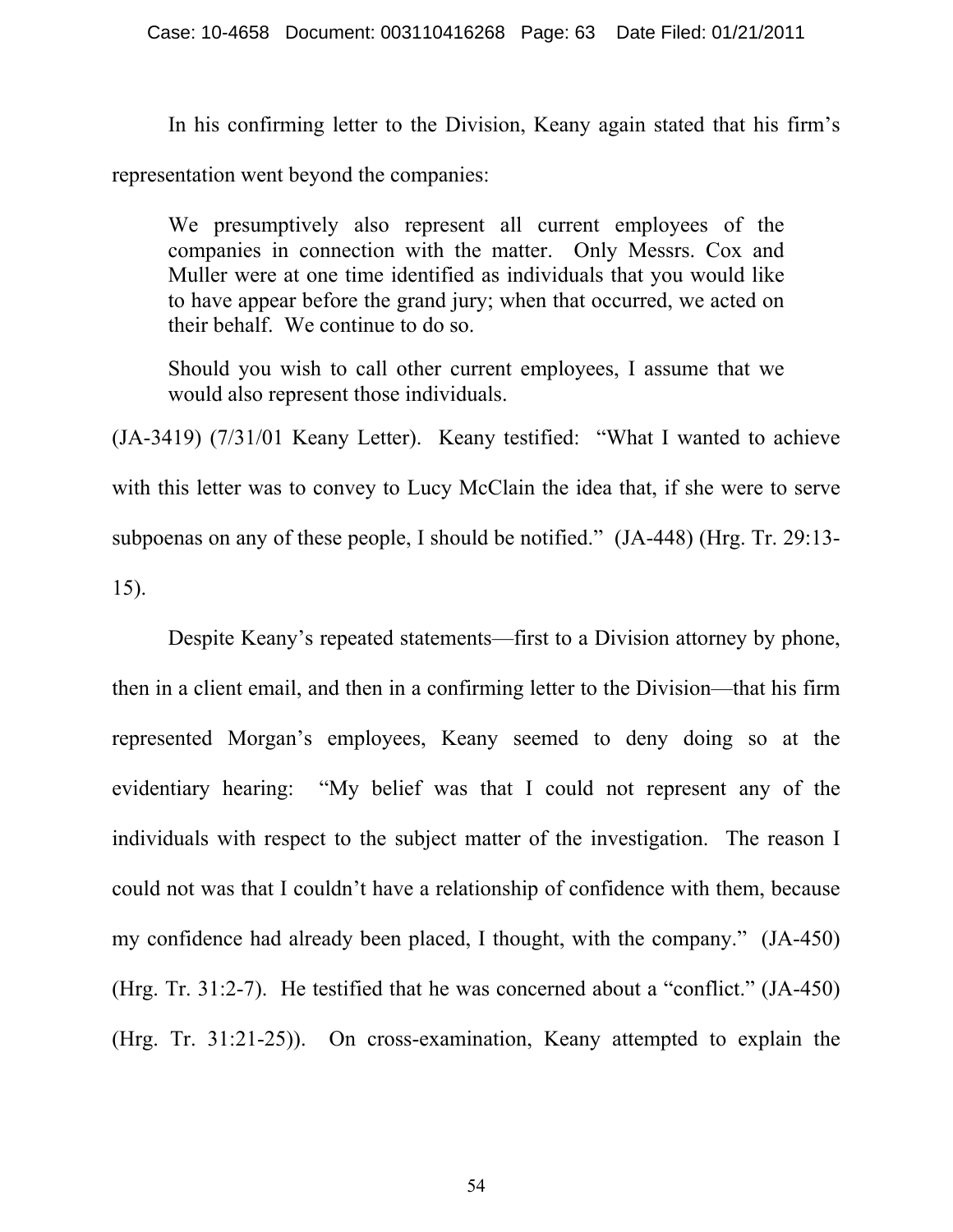obvious tension between his 2001 statements about representing employees and his

present insistence that he had not:

- Q. Mr. Keany, maybe I'm misunderstanding your testimony, but are you saying that, when you wrote that letter to Ms. McClain, and when you wrote this email to your client representatives, that you were stating a falsehood?
- A. No, it's not —
- Q. In that you didn't represent the employees but you were saying you did?
- A. I represented them for this purpose. I wanted to be advised if they were notified of — if they were served with a subpoena.
- Q. Okay. But your email to your client representatives doesn't say anything about a limited purpose of a representation, does it?
- A. No.

(JA-467-68) (Hrg. Tr. 48:23-49:11).

Keany's confused understanding of his representation crystallized in his

testimony about whether he had represented Michael Cox and Bruce Muller, the

two individuals identified by name in both Keany's email and his confirming letter.

While this fact was never presented at trial, those individuals were scheduled to

appear before the grand jury in 2001:

- Q. And you represented them in connection with that, correct?
- A. I did.
- Q. All right. So as to those employees you were you got comfortable that there wasn't a debilitating conflict, correct?
- A. No. Never.
- Q. So you represented them while you were conflicted?
- A. I didn't represent them, in the sense of taking confidential communications from them. I told them that at the first meeting, and that was always clear.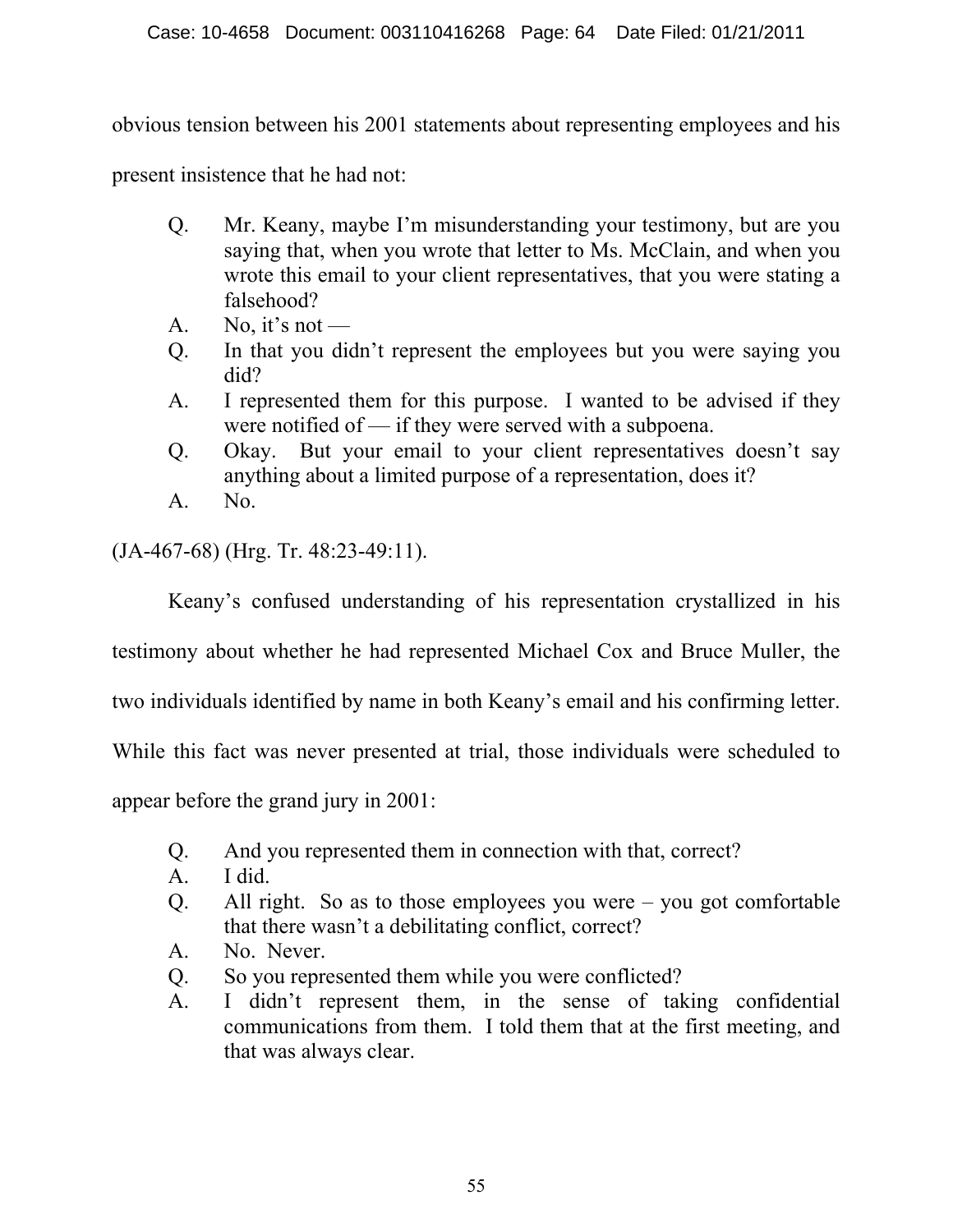(JA-474-75) (Hrg. Tr. 55:21-56:5). In fact, confusion, not clarity, characterized Keany's position on who he represented and in what "sense" he represented them.

Keany also acknowledged at least a limited representation of Norris. When Canadian Antitrust Officials, conducting an investigation parallel to the Division's, traveled to the U.K. to interview Norris, Keany represented Norris:

Q: Did you represent Mr. Norris in connection with that appearance?

A: In — in the sense that I've explained, yes.

(JA-503) (Hrg. Tr. 84:18-20). Keany added that he would have done the same if Norris had been subpoenaed by the Division. (JA-503-04) (Hrg. Tr. 84:23-85:6). In fact, Keany later authorized the Canadian authorities to share their interview of Norris with the Division, and he also offered up Norris to the Division for a grand jury appearance. (JA-3348); (J-3351); (JA-504-08) (Tr. 85:12-89:9). Keany also acknowledged representing Norris in connection with an unrelated sworn FTC appearance. (JA-471-72) (Hrg. Tr. 52:21-53:13)).

While Keany asserted that he had a "practice" of advising employees that his firm represented the company and that the employee should consider retaining his own counsel (JA-292) (Keany Aff. ¶4); (JA-441) (Hrg. Tr 22:2-21), this supposed practice fell substantially short of clarifying matters. First, Keany's practice apparently was to deliver this advice orally, without any documentary memorialization. Second, the contents of the advice, as described by Keany himself, omitted critical issues such as whether the confidentiality of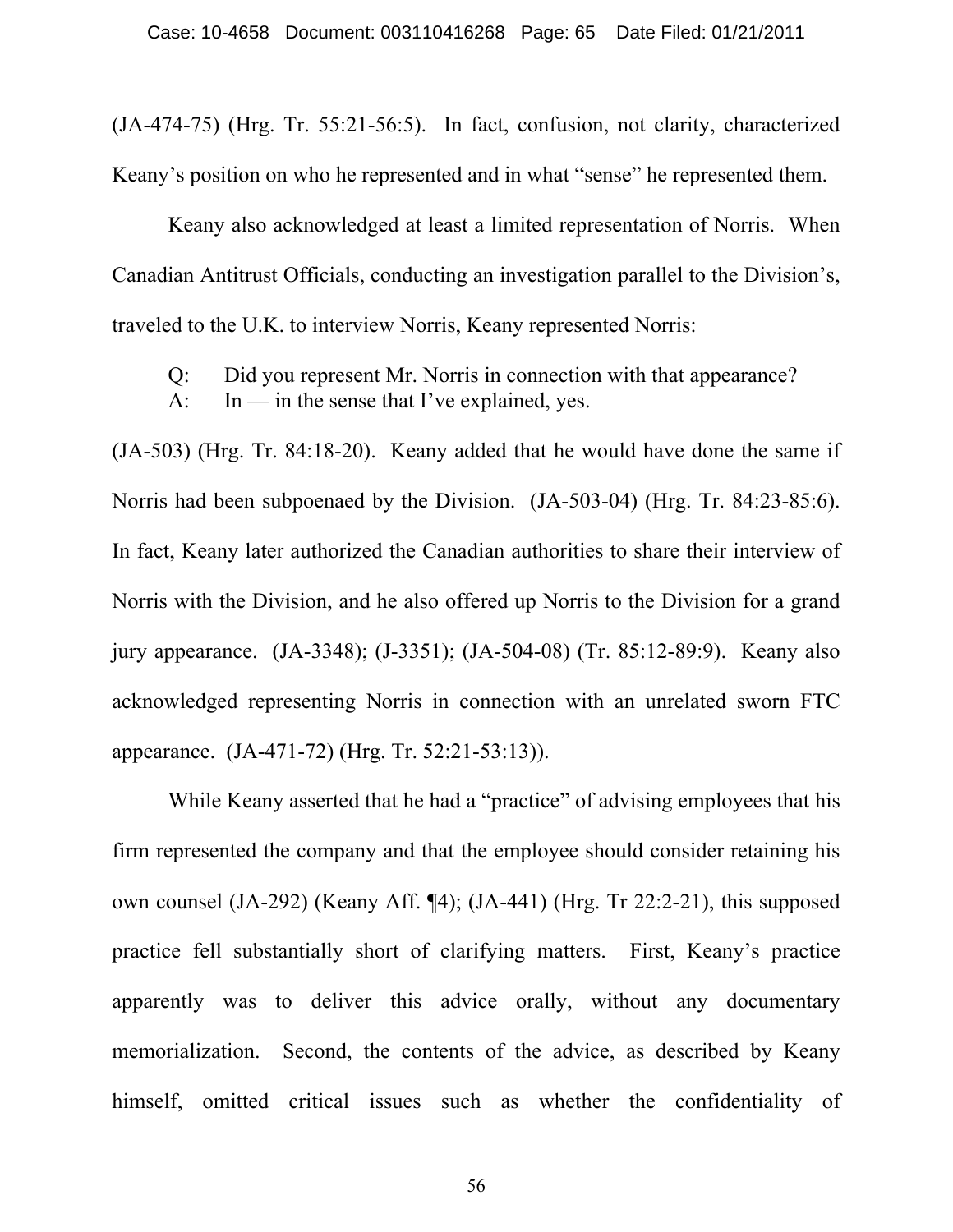#### Case: 10-4658 Document: 003110416268 Page: 66 Date Filed: 01/21/2011

communications with the employee would be maintained from governmental officials and others. Beyond the perfunctory nature of the advice—far below customary *Upjohn* warnings—the record is clear that Keany and his firm did represent employees, as Peppers's testimony as well as Keany's own testimony and documents establish.

In a post-hearing submission, the defense marshaled the relevant facts and law establishing that Winthrop represented Norris personally and that Keany should not be permitted to testify about confidential communications with Norris or at all. (Proposed Findings) (DE 101). Furthermore, the defense argued that the Division's substantive communications with Keany after he was terminated violated Norris' constitutional rights, because the Division had previously been informed by Keany, back in 2001, that he represented not only the Morgan companies but employees such as Norris. Nonetheless, the Court ruled that the defense had failed to establish that Keany represented Norris personally (JA-33)  $(7/12 \text{ Op.})$ .

In finding that Winthrop did not represent Norris personally, the Court acknowledged much of the evidence to the contrary, but misapplied this Court's decision in *In re Bevill, Bresler & Schulman Asset Mgmt. Corp.*, 805 F.2d 120 (3d Cir. 1986). While the District Court found *Bevill* to be "controlling" (JA-41) (7/12 Op. at 9), in fact *Bevill* is inapposite.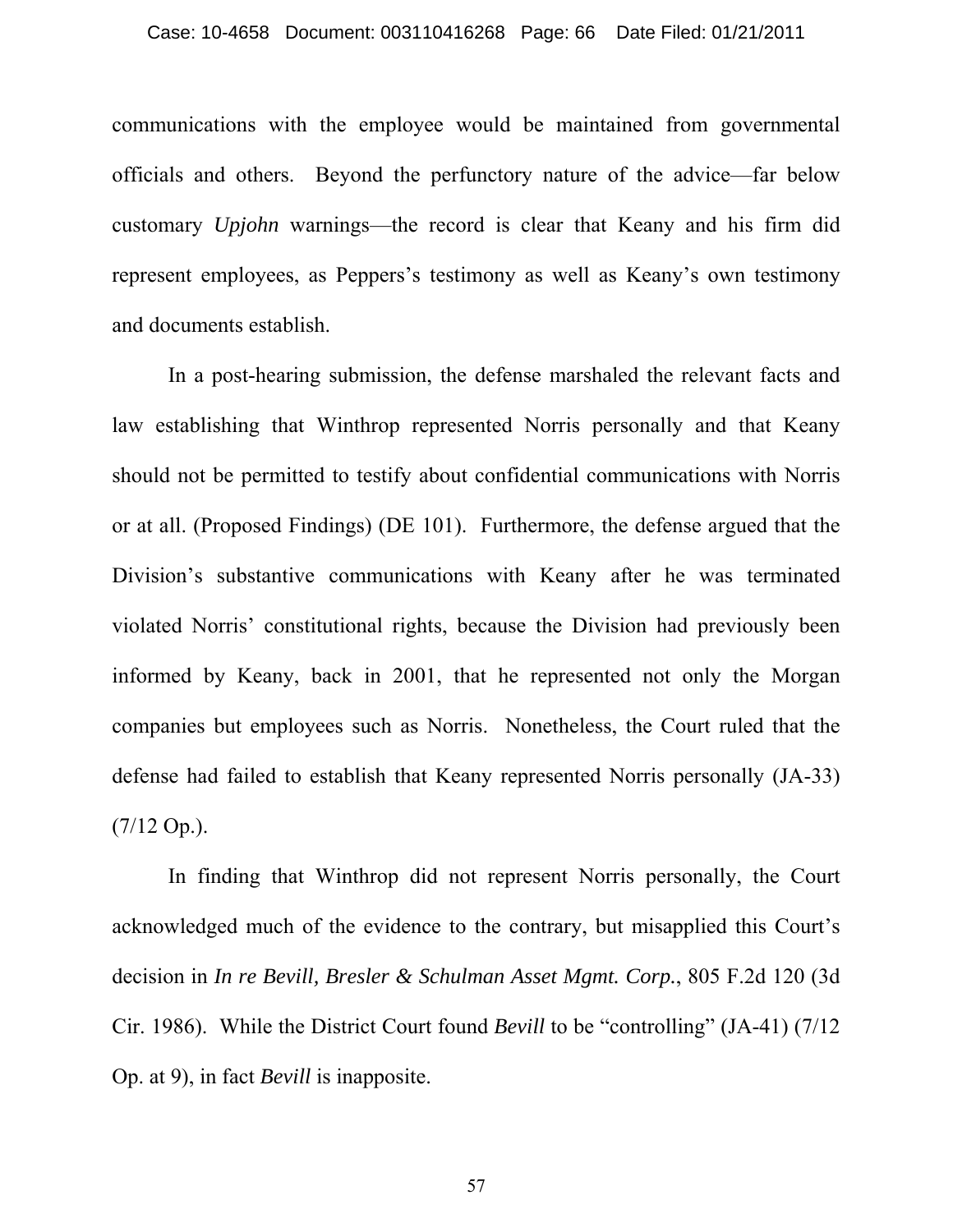In *Bevill*, this Court expressly identified the issues presented there: "The dispute centers on whether the individuals' assertion of an attorney-client privilege can prevent the disclosure of corporate communications with corporate counsel when the corporation's privilege has been waived." 805 F.2d at 124. That issue was not present here, as the defense did not seek to prevent the disclosure of corporate communications with corporate counsel. The defense here merely sought to prevent the disclosure of Norris's own personal communications with his own counsel. *In re Benun*, 339 B.R. 115, 125 (D.N.J. 2006) (distinguishing *Bevill* where facts demonstrated actual co-representation by shared counsel); *Montgomery Acad. v. Kohn*, 82 F. Supp. 2d 312, 320 (D.N.J. 1999) (finding, based on evidentiary hearing, that corporate official was represented by counsel).

The District Court cited a series of cases, pre- and post-dating *Bevill*, in support of its application of the five-part test, but the District Court failed to appreciate the decisive factors in such cases. Where the corporate officer demonstrably had a personal attorney-client relationship with counsel (such as in connection with an investigation or proceeding), that relationship was recognized and the privilege respected, even if that counsel also represented the corporation. *See, e.g.*, *In re Grand Jury Subpoena Duces Tecum*, 391 F. Supp. 1029, 1033 (S.D.N.Y. 1975) ("It is clear that H&H's representation of [Robert] Vesco as a respondent in the SEC investigation established a bona fide lawyer-client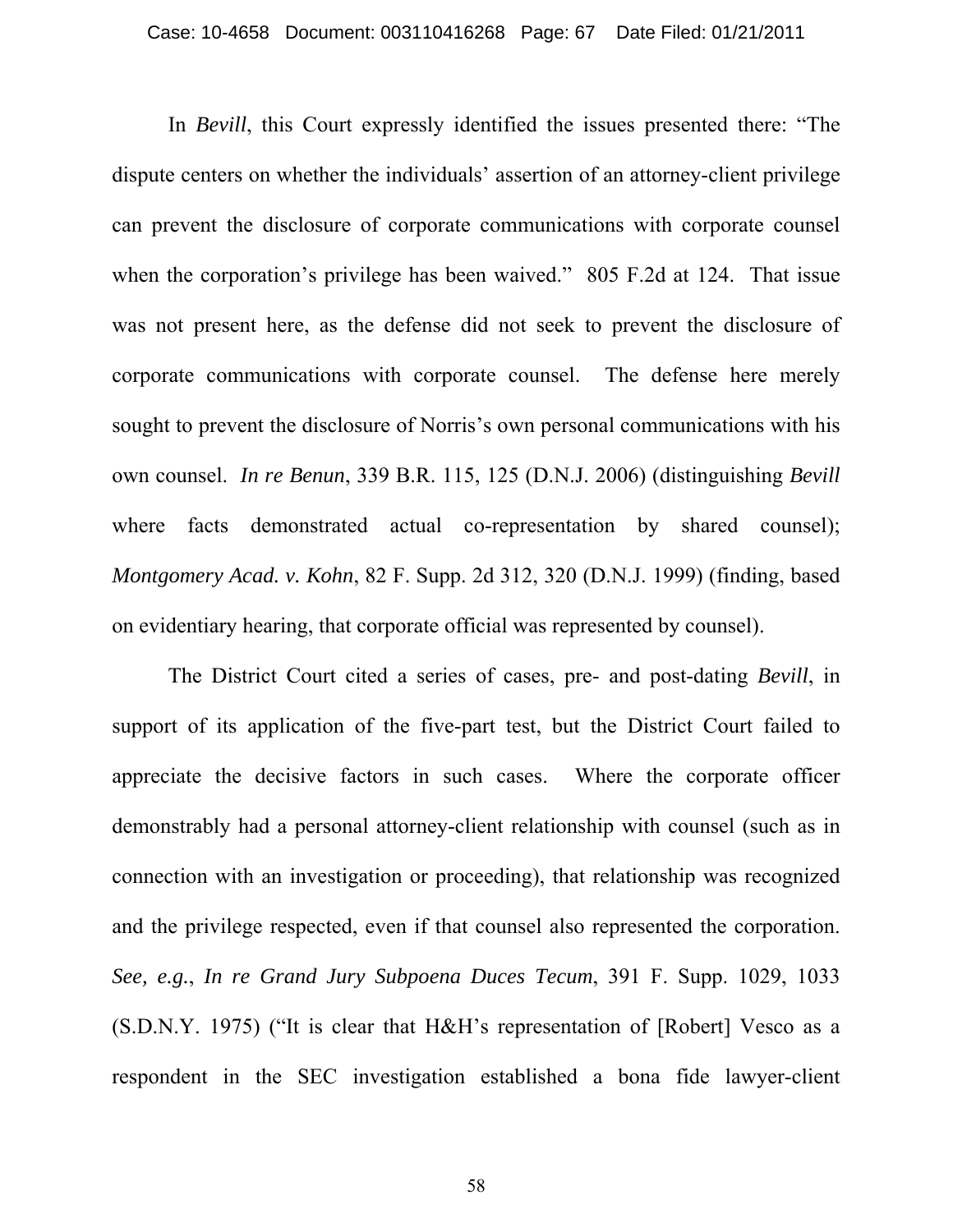relationship in respect of that matter, entitling Vesco to assert an attorney-client privilege in this proceeding.") (citations omitted); *In re Grand Jury*, 211 F. Supp. 2d 555, 559 (M.D. Pa. 2001) (holding CEO's communications privileged, despite corporate waiver where attorney had represented both CEO and corporation in litigation.). In contrast, where a corporate officer, not personally represented in an investigation or proceeding, was consulting corporate counsel but later claims personal privilege, the courts will apply the demanding five-part test. Here Norris's privilege should be respected because Winthrop expressly represented him and the Morgan companies jointly in connection with the investigation.

Because Norris never waived his personal attorney-client privilege, he still maintains his privilege, irrespective of any waiver by Morgan. *See In re Teleglobe Commc'n*, 493 F.3d 345, 362-63 (3d Cir. 2007) (waiving the joint-client privilege requires the consent of *all* joint clients) (citing the RESTATEMENT (THIRD) OF THE LAW GOVERNING LAWYERS §75 cmt e).

Three days after the Court's ruling permitting Keany's testimony, the defense moved for reconsideration and provided the Court with three additional documents, all from 1999, further corroborating Winthrop's representation of Norris personally. The first document, a memorandum to Norris dated October 29, 1999 from Peppers, Keany, and another Winthrop attorney, provided detailed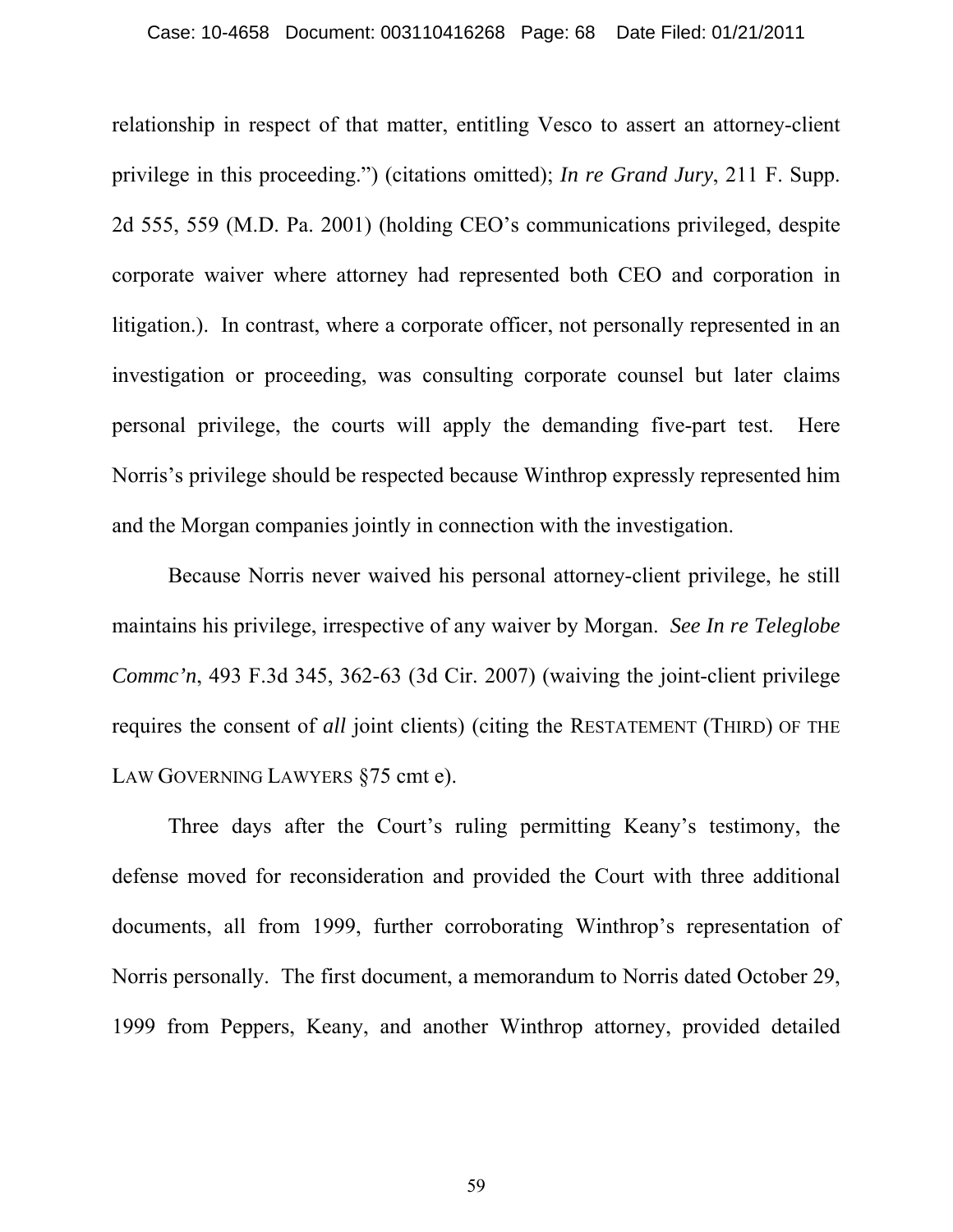personal legal advice to Norris in connection with the antitrust investigation at the

core of this criminal action:

It is possible that the U.S. Department of Justice ('DOJ') may issue a personal grand jury subpoena to you in connection with one or more grand jury investigations. If so, your name could trigger a computer alert the next time you fly into the U.S. . . . . If this happens, and you are asked to accompany the officer to another area to receive service of a subpoena, or to participate in any questioning . . . here is what you can do . . . . [A]dvise that you are represented by counsel, and that you are respectfully requesting an opportunity to contact him for anything beyond routine travel questions. Give us a call, and we'll handle it from there.

*See* (JA-407) The memorandum expressly states that the attorneys represent Norris: "It is entirely proper and appropriate for you to simply advise that . . . you are represented by counsel and expect to cooperate and communicate solely through counsel and [] your lawyers are Jerry Peppers, Sutton Keany and Stephen Weiner of Winthrop, Stimson, Putnam & Roberts." *Id.* The attorneys followed up with two letters that Norris could hand to any federal government agent if he were detained. One letter states: "As you have now been informed by our client, Ian Norris, we represent him as his lawyers here in the United States and outside the U.S. This representation specifically includes, but is not limited to, matters of any nature, in connection with any investigation by the U.S. Department of Justice ('DOJ') Antitrust Division." *See* (JA-409) (Letter from S. Keany et al. to U.S. Government Officials). The other letter states: "You are hereby notified that our client, Ian P. Norris, who is presenting you with this letter, has authorized us to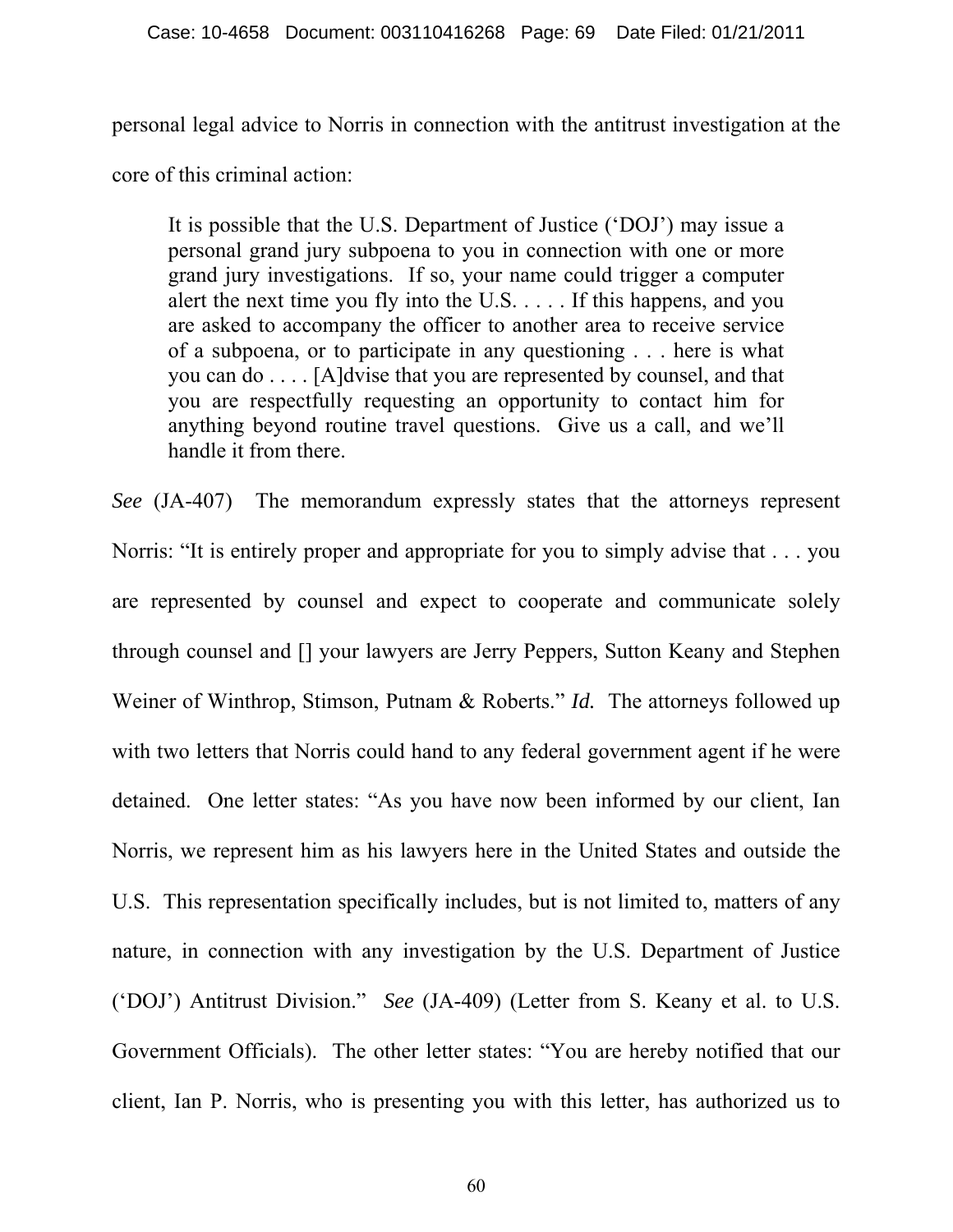#### Case: 10-4658 Document: 003110416268 Page: 70 Date Filed: 01/21/2011

accept service on his behalf of any grand jury subpoena addressed to him. . . . Mr. Norris (a) wishes to remain silent, (b) he wants to speak to the undersigned attorneys and (c) you are prohibited by law from interrogating him at this time." (JA-411) (Letter from S. Keany, *et al.*, to U.S. Government Officials) (emphasis added).

 These three documents confirmed Peppers's testimony and laid to rest any doubt that Winthrop represented Norris personally. And there was ample justification for the District Court to reconsider its ruling in light of these documents, as Norris's confinement in the United States (for the entire period of the dispute over Keany testifying) constrained his ability to locate the documents and as reconsideration was necessary to correct an erroneous ruling and to prevent a manifest injustice. *See Max's Seafood Café by Lou Ann v. Quinteros*, 176 F.3d 669, 677 (3d Cir. 1999) (setting forth grounds warranting reconsideration). Nonetheless, after argument (JA-1457-91) (Tr. 18:3-52:2 (Argument)), the District Court declined to reconsider (JA-49-52) (7/19/10 Ruling), thereby abusing its discretion and showing inappropriate insensitivity to the critical attorney-client issues at stake.

 The Court went on to state that, even with the three documents, the defense "fails to meet the central tenet of *Bevill*," that is, "Mr. Norris did not seek legal advice or representation from the law firm in general, or from Mr. Keany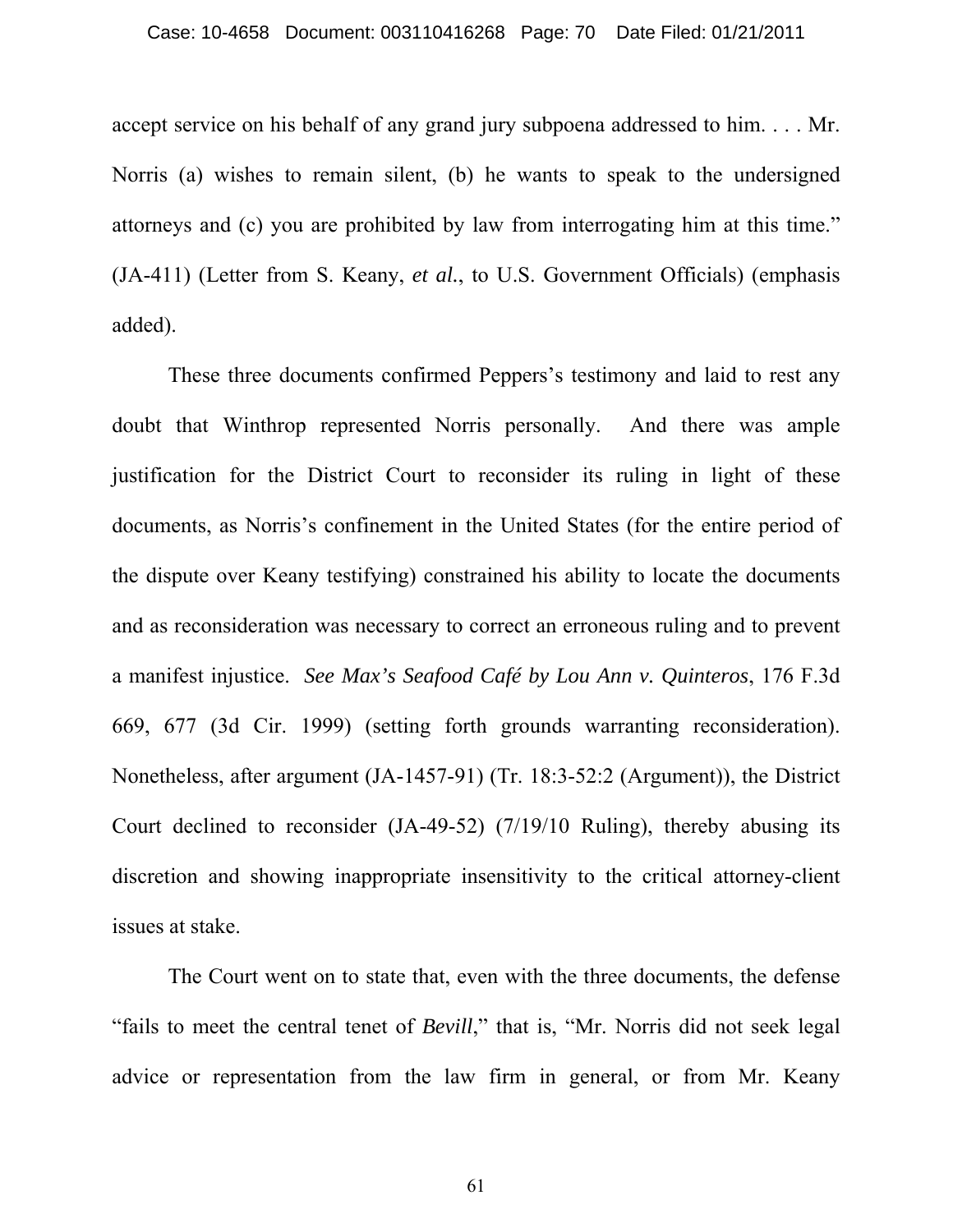specifically, as it related to the Grand Jury Investigation, which is at issue in this case." (JA-52) (7/19/10 Ruling). The District Court's conclusion simply cannot be squared with the extensive documentary and testimonial evidence of an attorney-client relationship, including Peppers's testimony that he thought Norris asked for the advice reflected in the three documents. (JA-533) (Hrg Tr. 116:21- 24).

 Finally, the District Court added that, even if an attorney-client relationship had been established, the crime-fraud exception to the privilege would permit Keany's testimony. (JA-53-55) (7/19/10 Ruling). But the Court, ruling from the bench, provided an extraordinarily vague and conclusory analysis of the application of the crime-fraud exception: "Specifically, Mr. Keany—Mr. Norris strike that. Mr. Norris authorized Mr. Keany to turn over false scripts to the United States Antitrust Division." (JA-54) (7/19/10 Ruling).

 The evidence was that Keany wanted to provide the meeting summaries (pejoratively termed "scripts" by the Division), and Norris, the U.K. executive, left it up to Keany, the U.S. antitrust lawyer, to decide what to do. Keany testified: "I told [Norris and Coker] that the language contained in the handwritten materials was very helpful. It spoke directly about the meetings that I had been told were of interest to Ms. McClain. They were not called for by the subpoena, because the subpoena could not reach them. They were in England. . . . But this is—this is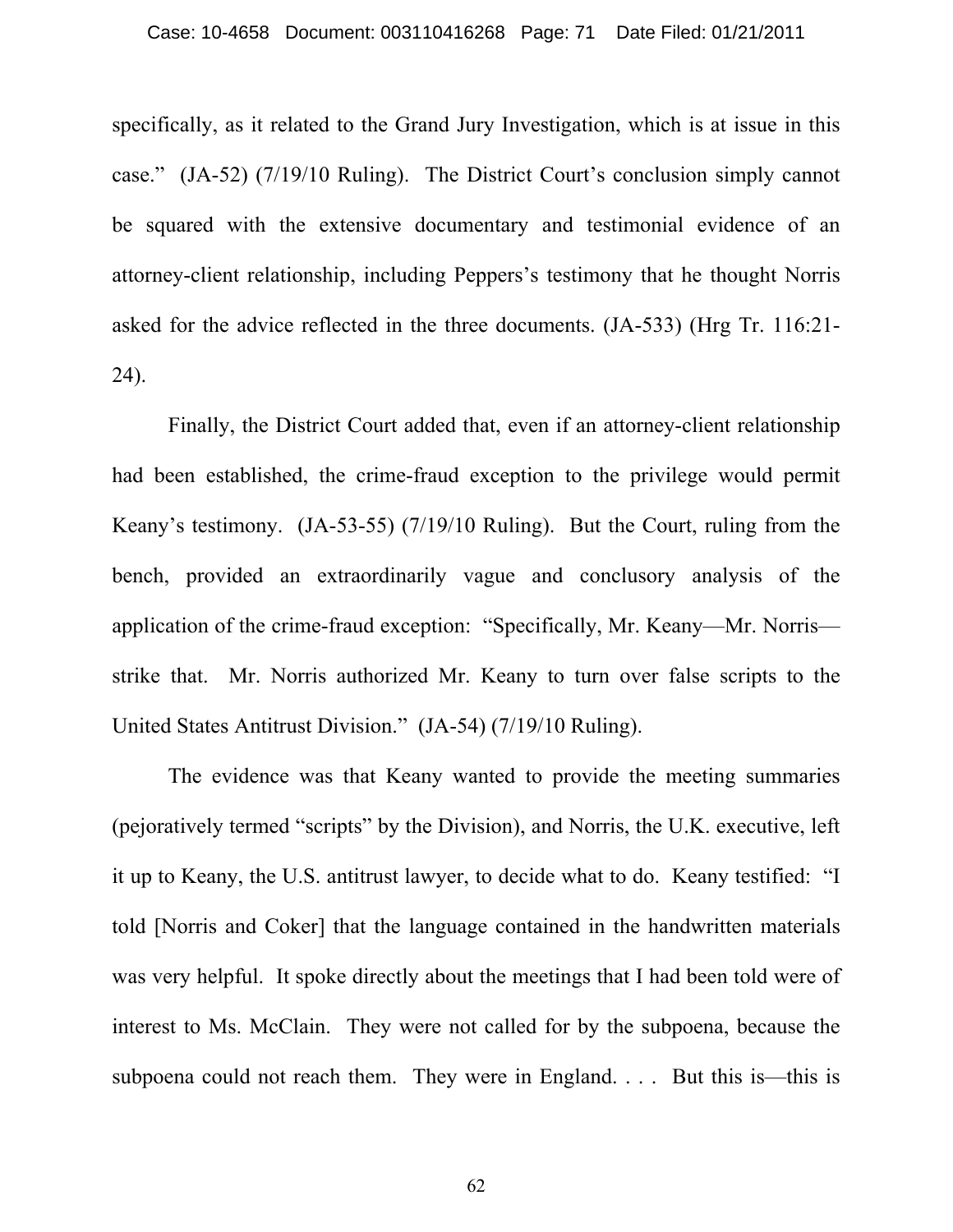#### Case: 10-4658 Document: 003110416268 Page: 72 Date Filed: 01/21/2011

good stuff. This is interesting stuff. And I don't remember much, this—you know, it—the reaction was, fine. If that's what you want to do, go ahead and do it." (JA-458-59) (Hrg. Tr. 39:14-40:5); *see also* (JA-500-01) (Hrg. Tr. 81:7-82:8 (Keany)). Keany admitted that he did not warn Norris that there could be criminal consequences if the summaries were found to be inaccurate. (JA-502) (Tr. 83:7- 23).

 In the absence of any evidence of criminal intent on Norris's part in allowing Keany to provide the summaries, there was no basis for the District Court's conclusory finding that the crime-fraud exception applied. *See, e.g.*, *United States v. Doe*, 429 F.3d 450, 454 (3d Cir. 2005) ("Only when a client knowingly seeks legal counsel to further a continuing or future crime does the crime-fraud exception apply."). Furthermore, even if the exception somehow applied, that would not allow Keany to make a blanket disclosure of all of Norris's privileged communications, but merely those that could be shown to be in furtherance of some crime or fraud. *See, e.g., In re Grand Jury Investigation,* 445 F.3d 266, 280 (3d Cir. 2006) (stating that court must "closely scrutinize" evidence and "properly tailor[] its order to cover only those subjects implicated by the crime-fraud exception.").

 All told, with the District Court's blessing, the Division called Keany and elicited extensive testimony disclosing Norris's privileged communications. *See,*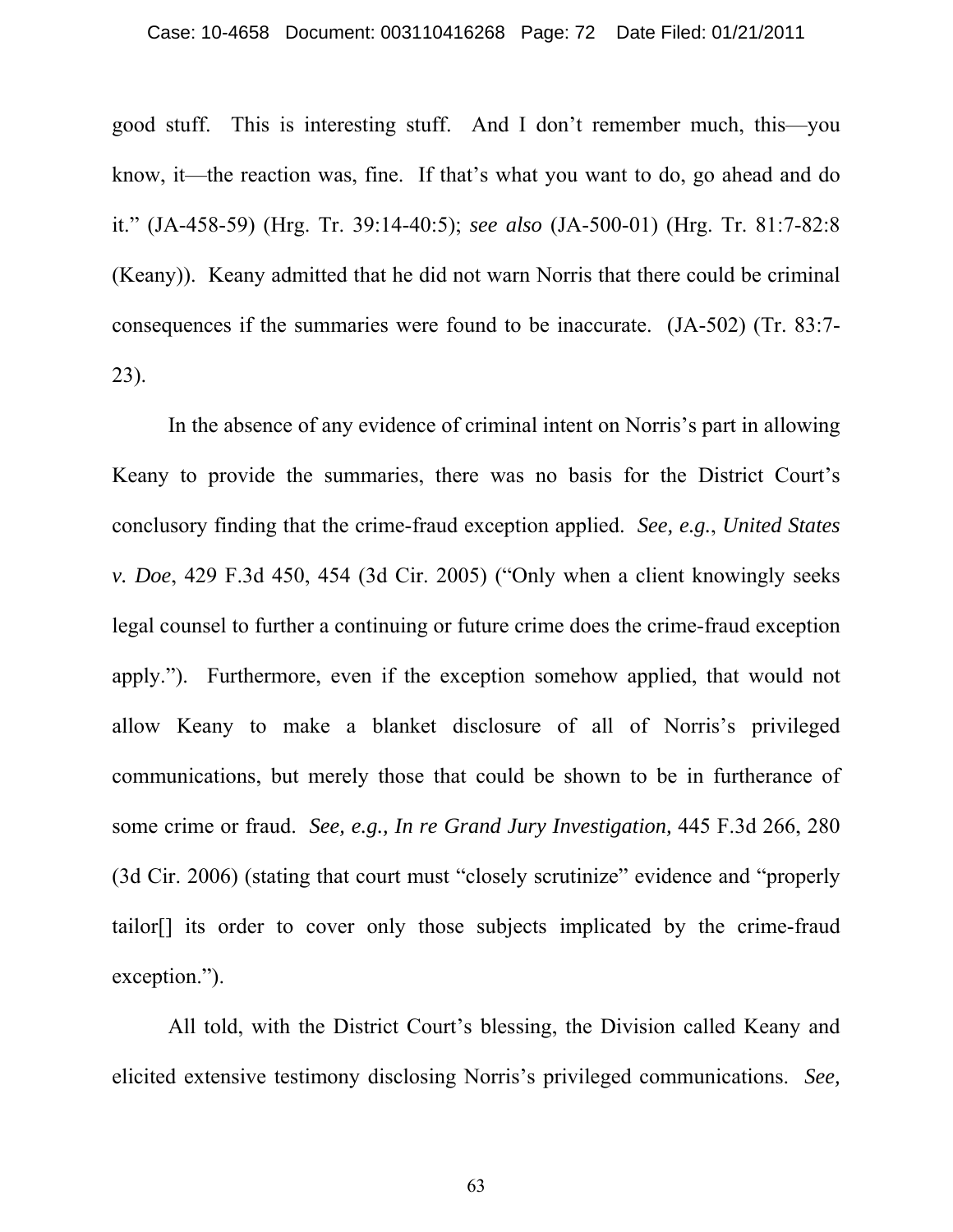*e.g.*, (JA-1518-20, 1521, 1524, 1535-36, 1537, 1540, 1542, 1543, 1545-50) (Tr. 79:17-81:13, 82:8-21, 85:4-12, 5:23-6:1, 7:4-14, 10:12-22, 12:14-19, 13:20-25, 15:5-20:2). In this testimony, Keany portrayed Norris as a manipulator and a liar, severely damaging Norris's case and providing considerable fodder for the Division to exploit in its closing argument (*see, e.g*., (JA-2035-37) (Tr. 40:15-42:9 (McClain Closing)). That testimony never should have been heard by the jury, given the attorney-client privilege.

## **CONCLUSION**

 For the foregoing reasons, the judgment of conviction should be vacated and judgment of acquittal entered.

Dated: January 21, 2011 Respectfully submitted,

#### **WHITE & CASELLP**

 /s/ Christopher M. Curran Christopher M. Curran [ID 408561] J. Mark Gidley Eileen M. Cole Claire A. DeLelle 701 Thirteenth Street, N.W. Washington, D.C. 20005 (202) 626-3600

*Counsel for Appellant Ian P. Norris*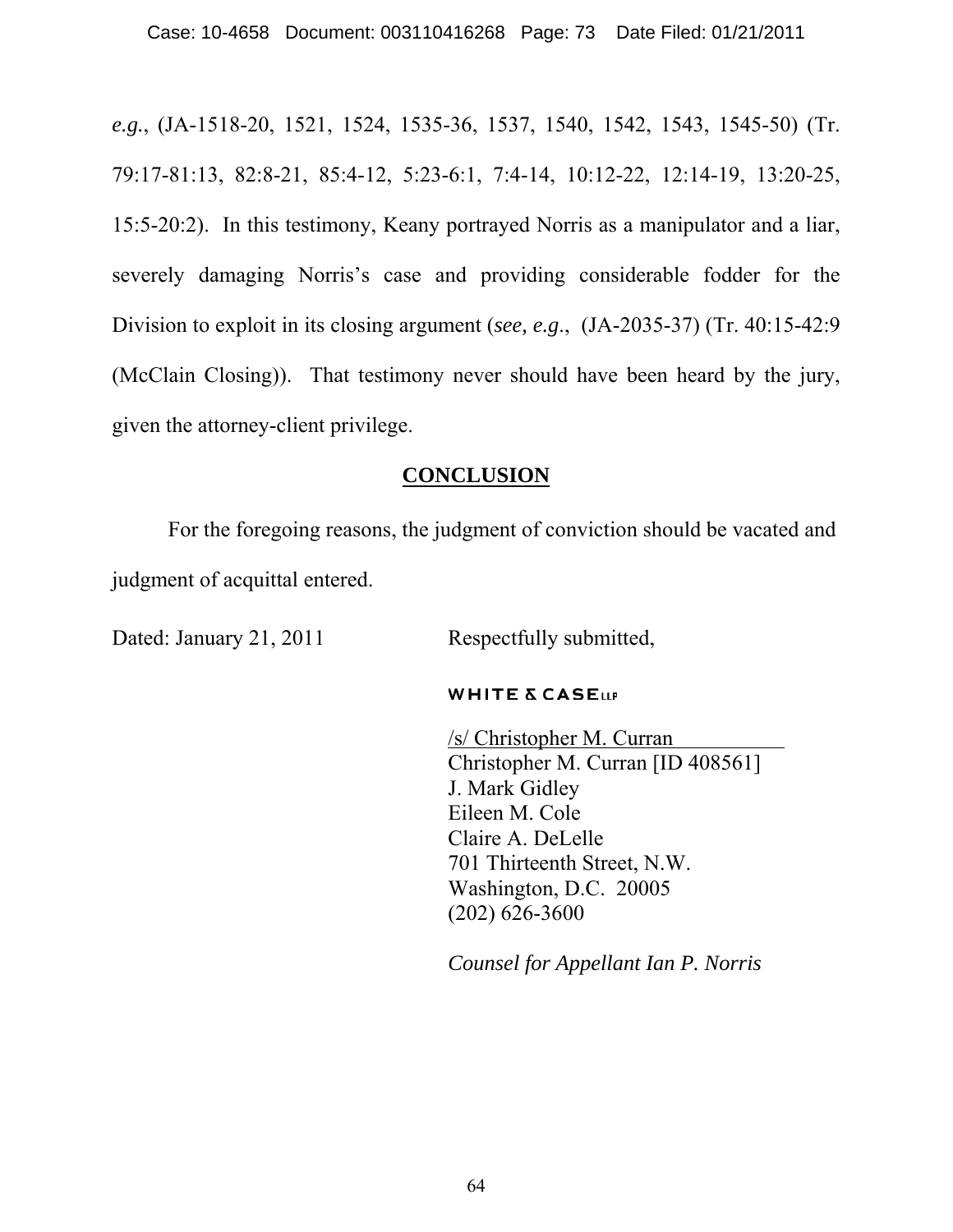# **CERTIFICATE OF BAR MEMBERSHIP**

 I hereby certify pursuant to Third Circuit Local Appellate Rule 28.3(d), that I was duly admitted to the Bar of the United States Court of Appeals for the Third Circuit and that I am presently a member in good standing.

DATED: January 21, 2011

 /s/ Christopher M. Curran Christopher M. Curran [ID 408561]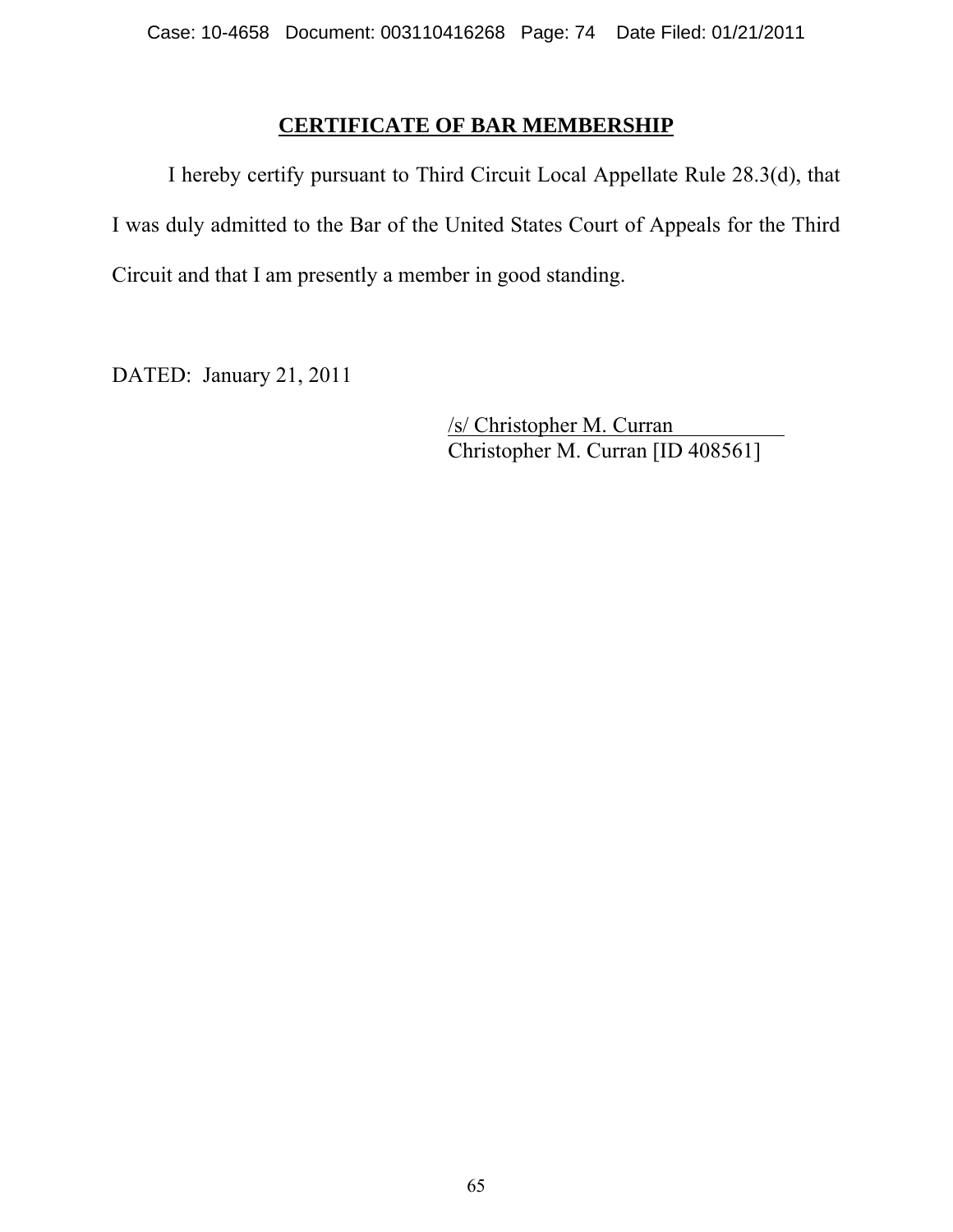### **CERTIFICATE OF COMPLIANCE**

 1. This brief complies with the type-volume limitation of Federal Rule of Appellate Procedure 32(a)(7)(B) because this brief contains 13,991 words, excluding the parts of the brief exempted by Federal Rule of Appellate Procedure  $32(a)(7)(B)(iii)$ .

 2. This brief complies with the typeface requirements of Federal Rule of Appellate Procedure 32(a)(5) and the type style requirements of Federal Rule of Appellate Procedure 32(a)(6) because this brief has been prepared in a proportionally spaced typeface using Microsoft Word 2003 with 14-point Times New Roman font.

 3. The text of the electronic brief, filed in accordance with Local Appellate Rule 31.1, is identical to the text in the paper copies.

 4. A virus protection program, Symantec Endpoint Protection, has been run on the file pursuant to Local Appellate Rule 31.1, and no virus was detected.

DATED: January 21, 2011

 /s/ Christopher M. Curran Christopher M. Curran [ID 408561]